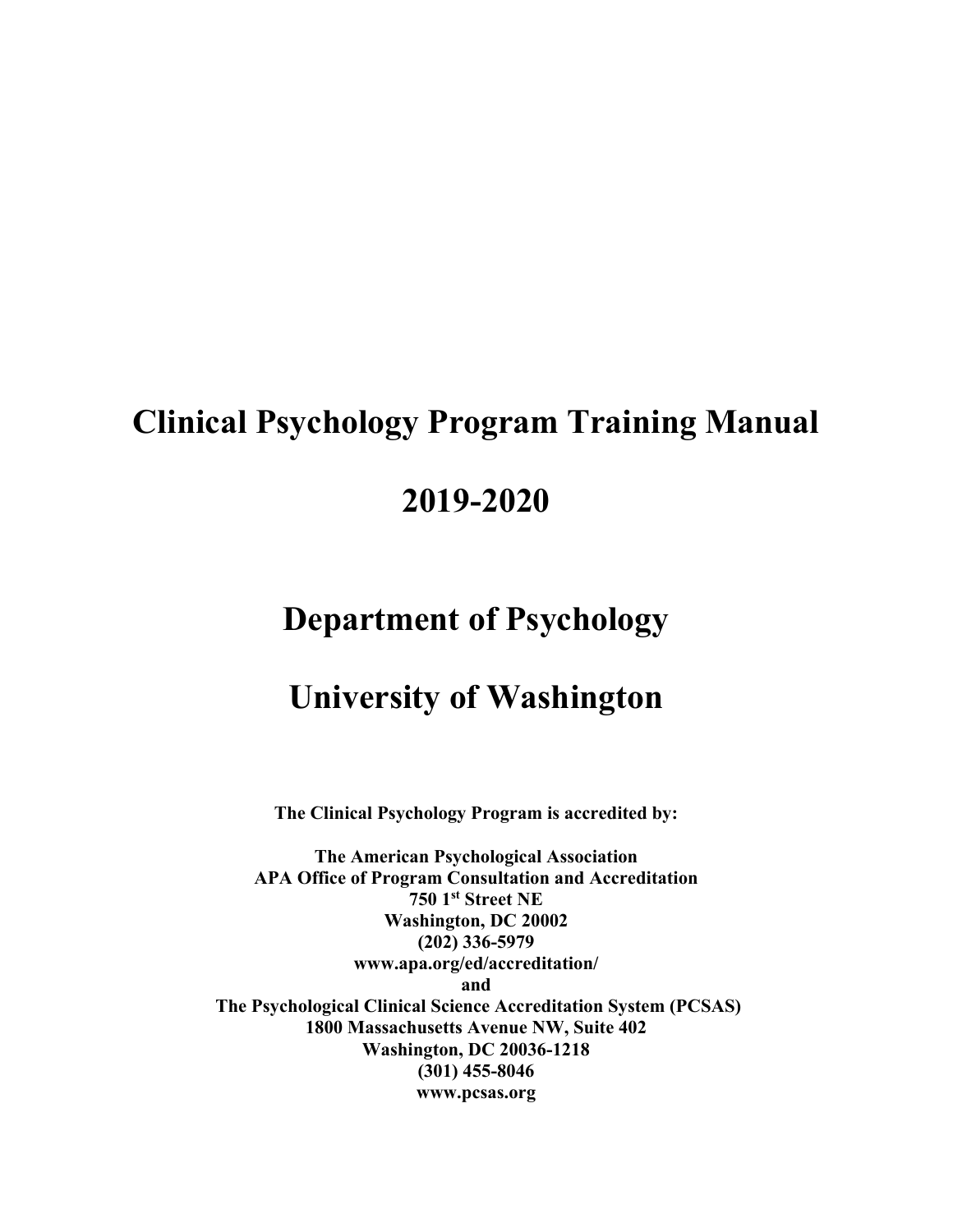# TABLE OF CONTENTS

| I.  | <b>General Description and Training Model</b> | $\overline{4}$           |
|-----|-----------------------------------------------|--------------------------|
|     | A. Curriculum                                 | $\overline{\mathcal{A}}$ |
|     | <b>B.</b> Clinical Training                   | 5                        |
|     | C. Research Training                          | 6                        |
|     | D. Teaching                                   | 6                        |
|     | E. Competency Demonstration/ "Generals"       | 6                        |
|     | F. Admission Procedures                       | $\tau$                   |
|     | G. Student Characteristics and Attrition      | $\tau$                   |
|     | H. Financial Support                          | $\boldsymbol{7}$         |
|     | <b>Student Evaluation</b><br>L.               | $8\,$                    |
|     | J. Job Placements                             | 8                        |
|     | K. Philosophy of Program Requirements         | $8\,$                    |
|     | L. Student Records                            | $\mathbf{9}$             |
|     | M. Getting Assistance                         | 9                        |
|     |                                               |                          |
| II. | <b>Program Faculty</b>                        | 10                       |
|     | A. Ana Mari Cauce, Ph.D.                      | 10                       |
|     | B. Shannon Dorsey, Ph.D.                      | 11                       |
|     | C. Corey Fagan, Ph.D.                         | 12                       |
|     | D. Kate Foster, Ph.D.                         | 12                       |
|     | E. William H. George, Ph.D.                   | 13                       |
|     | F. Jonathan Kanter, Ph.D.                     | 14                       |
|     | G. Lynn Fainsilber Katz, Ph.D.                | 15                       |
|     | H. Kevin M. King, Ph.D.                       | 16                       |
|     | Robert J. Kohlenberg, Ph.D.<br>I.             | 16                       |
|     | J. Mary E. Larimer, Ph.D.                     | 17                       |
|     | K. Liliana J. Lengua, Ph.D.                   | 18                       |
|     | L. Marsha M. Linehan, Ph.D. Emeritus          | 19                       |
|     | M. Irwin Sarason, Ph.D. Emeritus              | 19                       |
|     | N. Jane M. Simoni, Ph.D.                      | 20                       |
|     | O. Ronald E. Smith, Ph.D.                     | 21                       |
|     | P. Wendy Stone, Ph.D.                         | 21                       |
|     | Q. Lori A. Zoellner, Ph.D.                    | 22                       |

| -Ш. | <b>Clinical Psychology Curriculum</b>         |    |
|-----|-----------------------------------------------|----|
| IV. | <b>Typical Training Sequence</b> (Appendix A) | 26 |
|     | A. First Year                                 | 26 |
|     | B. Second Year                                |    |

C. Third Year 28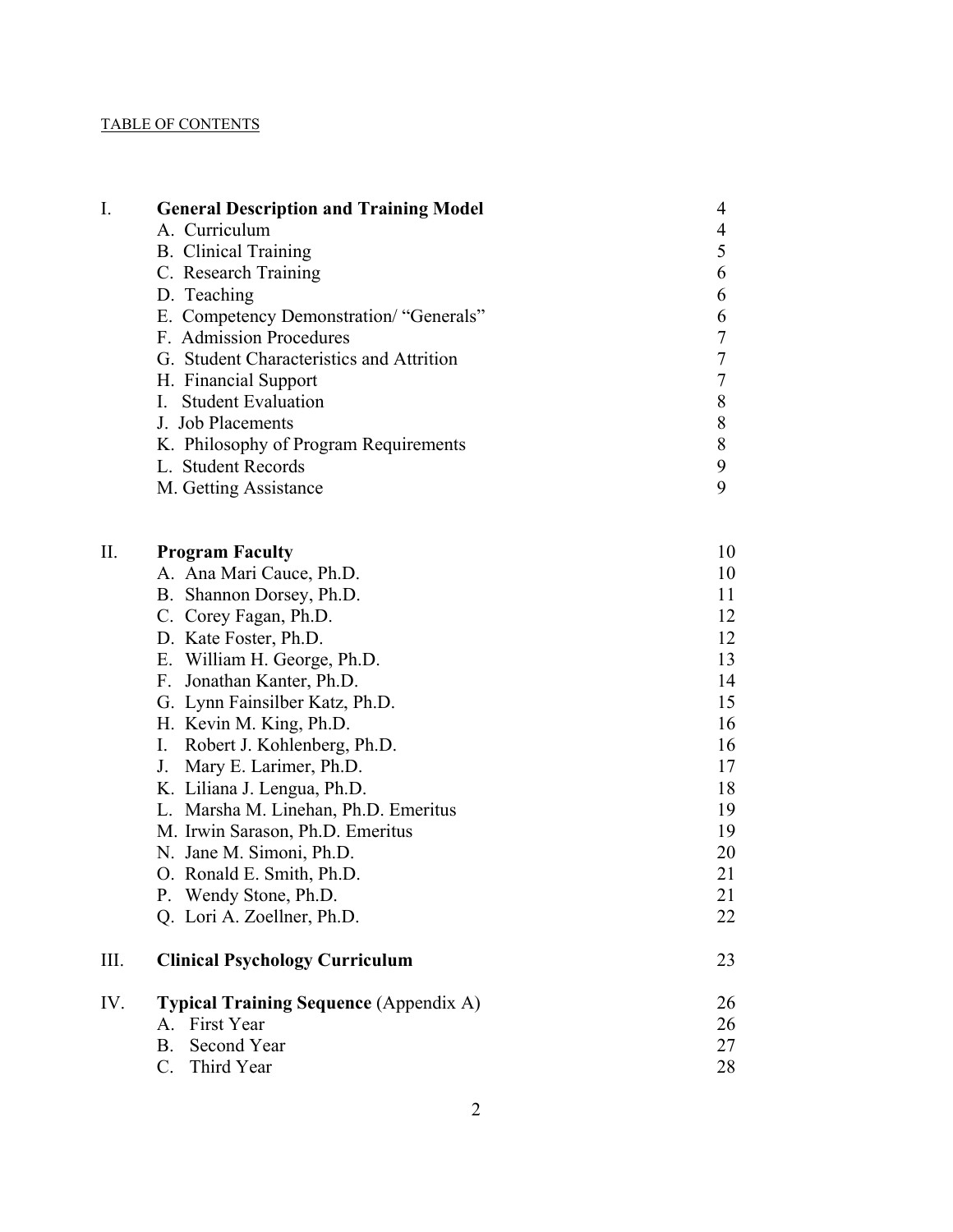|       | D. Fourth Year and Beyond                                                                                                       | 28 |
|-------|---------------------------------------------------------------------------------------------------------------------------------|----|
|       | 1. Science-Informed Case Presentation (SICP)                                                                                    | 28 |
|       | 2. Doctoral-Level Internship                                                                                                    | 30 |
|       | 3. Quick Listing of All Required Courses for Clinical Psychology                                                                | 32 |
|       | 4. APA-Required Discipline-Specific Knowledge Requirements                                                                      | 32 |
|       | 5. Practicum Requirements                                                                                                       | 33 |
|       | 6. Out-of-Area Requirements: Discipline-Specific Knowledge (DSK)<br>7. Domain-Specific Knowledge and Profession-Wide Competency | 33 |
|       | and Curricular Elements                                                                                                         | 34 |
|       | 8. Other Requirements                                                                                                           | 35 |
| V.    | <b>Second-Year Project and NRSA Applications (Appendix B)</b>                                                                   | 36 |
|       | A. Second-Year Project Proposal                                                                                                 | 36 |
|       | B. Evaluation of the Project                                                                                                    | 37 |
|       | C. Time Lines                                                                                                                   | 37 |
|       | D. Required Research Ethics Training for NRSA Research Grants                                                                   | 38 |
| VI.   | <b>Practicum Requirements (Appendix C)</b>                                                                                      | 39 |
| VII.  | <b>Competency Demonstration/ General Examination (Appendix D)</b>                                                               | 41 |
|       | <b>Supervisory Committee</b><br>A.                                                                                              | 41 |
|       | <b>B.</b> General Examination                                                                                                   | 43 |
| VIII. | <b>Dissertation Proposals (Appendix E)</b>                                                                                      | 45 |
|       | A. Application for Internships                                                                                                  | 45 |
|       | <b>B.</b> Final Examination/Dissertation Defense                                                                                | 46 |
| IX.   | <b>Excerpts From the Graduate/Faculty Manual (Appendix F)</b>                                                                   | 48 |
|       | A. Sexual Offenses                                                                                                              | 48 |
|       | <b>B.</b> Standards of Conduct                                                                                                  | 48 |
|       | C. Disciplinary Actions                                                                                                         | 48 |
|       | D. Disciplinary Sanctions                                                                                                       | 49 |
|       | E. Procedures for Review of Allegations of Academic                                                                             |    |
|       | and Scientific/Professional Misconduct                                                                                          | 50 |
|       | F. Student Academic Grievance Procedures                                                                                        | 51 |
| X.    | Financial Support, Tuition, and Fees (Appendix G)                                                                               | 52 |
|       | A. TA and RA Policy                                                                                                             | 52 |
|       | <b>B.</b> Tuition and Residency                                                                                                 | 55 |
|       | C. Summer Employment and Supplementary Income                                                                                   | 57 |
|       | D. Available Grants                                                                                                             | 57 |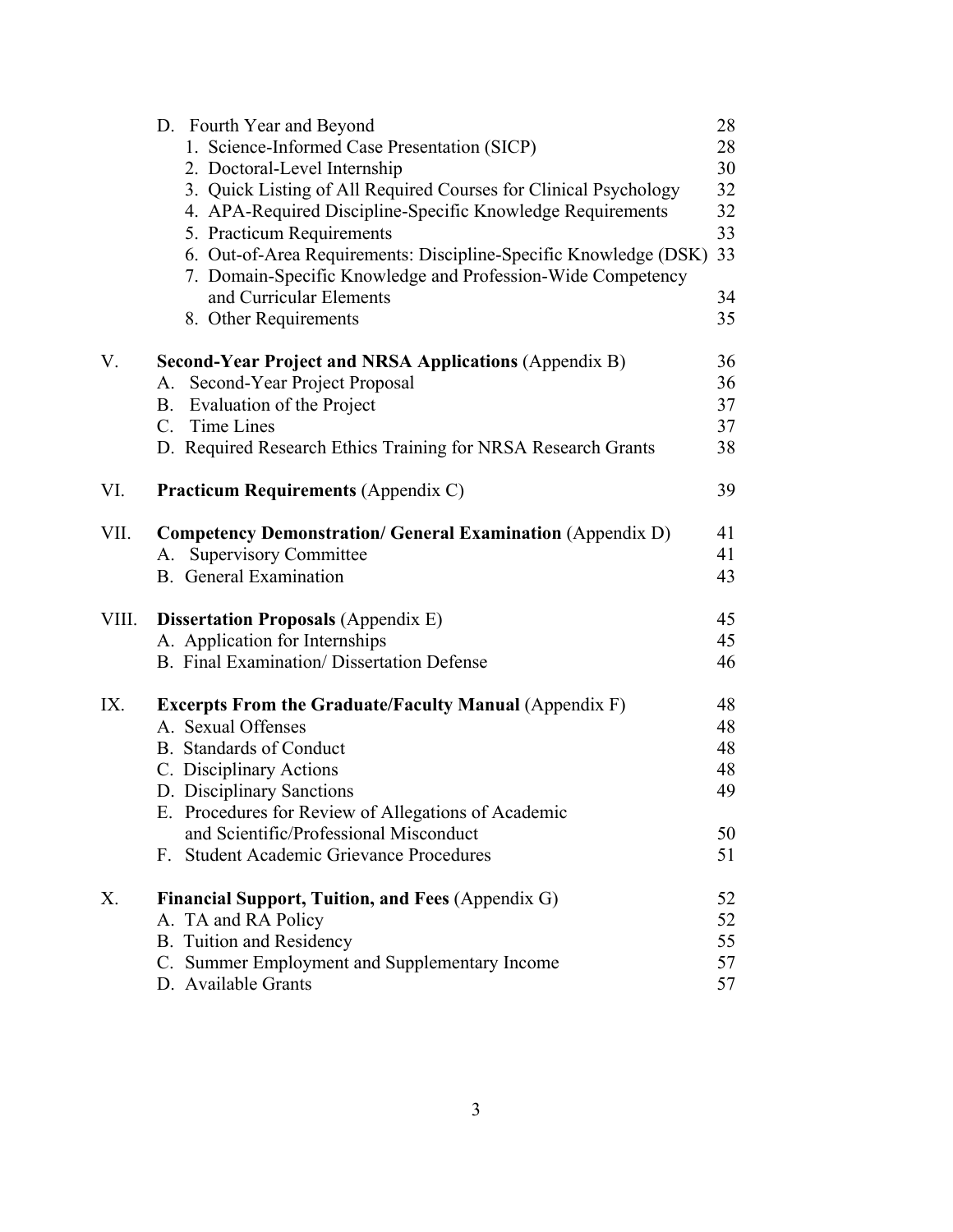# **General Description and Training Model**

The Clinical Psychology Program at the University of Washington is a Ph.D. program designed to achieve an integration of academic, scientific, and professional training. This program is fully accredited by the American Psychological Association and the Psychological Clinical Science Accreditation and is a founding member of the Academy for Clinical Science. The goal of the program is to develop competent and creative clinical scientists who are capable of functioning successfully in academic, research, clinical, and community settings. Within this multifaceted training framework, we seek to train students who are interested in research careers. Our training program is primarily an apprenticeship for a career that will encompass making significant contributions to scientific clinical psychology. This is not the right program for those planning to pursue non-research oriented careers as clinicians.

This training program places a strong emphasis on flexibility so that students can identify and work toward their own specialized clinical research goals while at the same time attaining the general knowledge and skill competencies required of clinical psychologists today. An effort is made to create a learning environment that capitalizes on students' inherent motivation to learn and develop, and one in which students and faculty work closely together in collegial relationships.

The Clinical Psychology Program values ethnic and cultural diversity and makes available training experiences with traditionally underserved populations, including ethnic minority groups, those with developmental disabilities, and children. The program has a specialty track in Child Clinical Psychology. This is a formal area of specialization and students must apply specifically for admission to this track.

In addition to the formal specialty track in Child Clinical, students with interests in evaluating process issues, outcome in psychotherapy, community interventions, prevention programs, close relationships and social support, affective and emotional development, developmental disabilities, neuropsychology, psychophysiology, brain-behavior relations and research on parenting and family influences will find that there are faculty members conducting research in these specialty areas.



The program emphasizes academic research, while also providing opportunities for applied clinical training. Thus, our curriculum includes supervised clinical training in psychological assessment and treatment within our own training clinic, clerkship and internship training in settings outside the Department of Psychology. Completion of the Ph.D. in Clinical Psychology is expected to take five to seven years, including a full-time one year doctoral-level internship at an independent clinical training facility.

As an APA-accredited program, instruction is provided in scientific and professional ethics and standards, research design and methodology, statistics, psychological assessment and historical developments in psychology. Students typically take most of their required courses in clinical psychology during the first two years and complete their departmental and breadth (now referred to as Discipline-Specific Knowledge (DSK]) requirements by the third or fourth year. By meeting program requirements, students gain basic knowledge of biological, cognitive, affective, and social bases of behavior. Required courses in the clinical area include: Issues in Clinical Psychology, Research Methods in Clinical and Community Psychology; Behavior Disorders or Child Psychopathology, Systems of Psychotherapy, Clinical Personality Assessment, Supervision and Consultation, and Minority Mental Health. Elective courses in the Clinical Program include Behavioral Assessment, Single Subject Design, Cognitive Therapy for Depression, clinical practica in Dialectical Behavior Therapy, Functional Analytic Psychotherapy, and Treatment of Anxiety Disorders, and courses in addictive behaviors assessment and treatment In addition, students specializing in Child Clinical Psychology take several courses relevant to this specialty, such as, intelligence assessment, child treatment, and advanced child assessment. Various additional assessment courses are available to all students as electives. A listing of all PSYCLN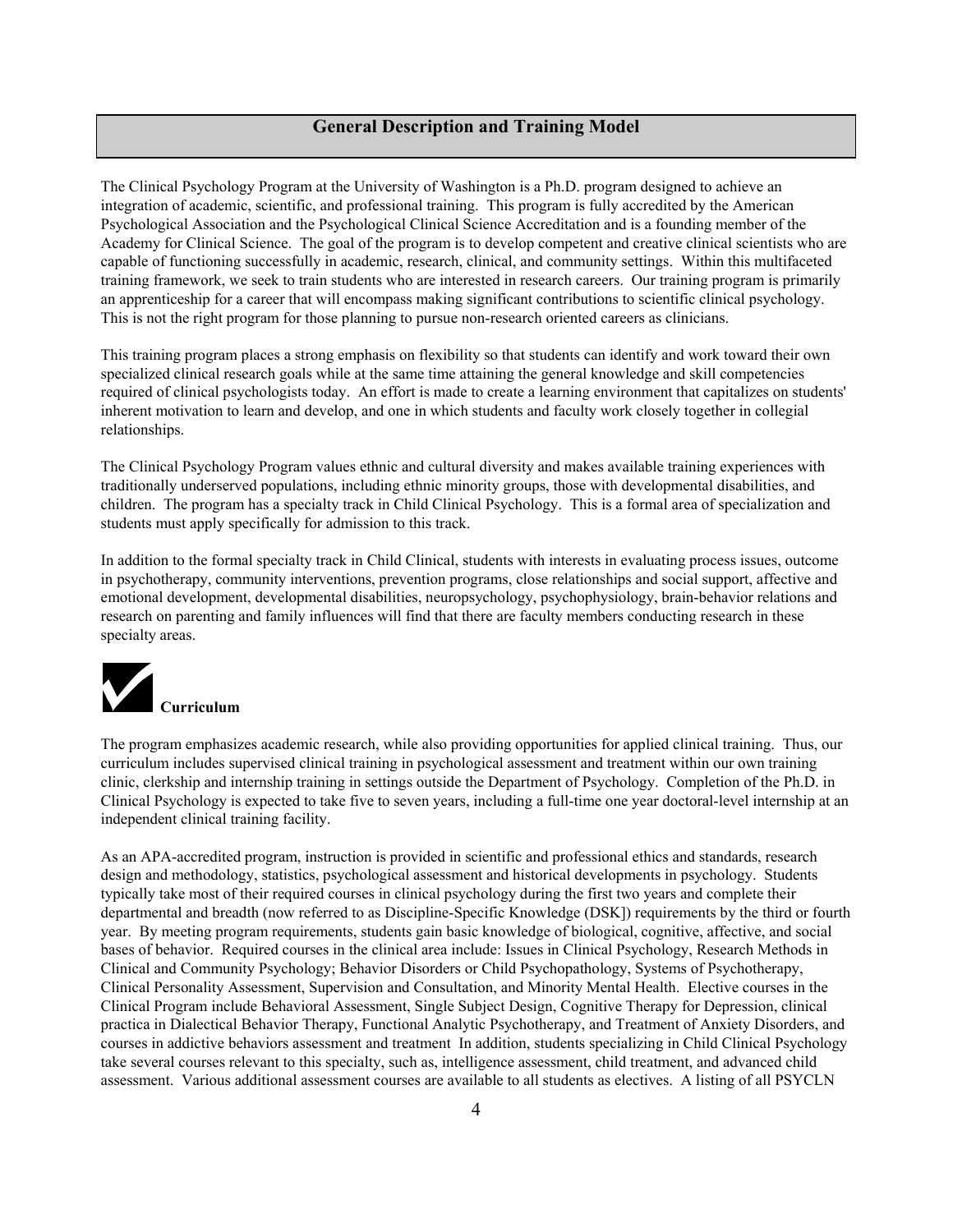courses offered in the Clinical Psychology curriculum is found on Page 32, and Appendix A includes a listing of all required courses, and a typical student sequence of courses.

The clinical psychology curriculum is organized around five competency areas. These areas are: personality science, psychopathology, psychological assessment, psychotherapy and behavior change, and community-diversity studies. A wide array of course offerings, seminars, clinical practica, and research experiences are available for competency training in each area. Students are also encouraged to view the University as a rich resource that they can use to their benefit.

The Psychology Department itself is large and many classes offered by other areas, including cognitive, social, developmental, quantitative, and behavioral neuroscience, are relevant for student training. Other departments in the College of Arts and Sciences that may offer coursework of interest to clinical students include the College of Education, Neurobiology & Behavior, Sociology, Political Science, Anthropology, and American Ethnic Studies. In addition, within the University there is the School of Social Work, the School of Public Health, and a College of Build Environments in addition to the School of Medicine. We highly encourage students to take advantage of the many opportunities throughout the University of Washington community.



Didactic training related to clinical issues, assessment of clinical problems, psychopathology, and the principles of psychotherapy and behavior change begins in the first year. Students typically begin their work with clinic clients in their second year and continue to see clients throughout their course of studies. The second-year Clinical Methods sequence provides supervised psychotherapy and assessment experiences in the Psychological Services & Training Center (Clinic), which is located on campus. While completing the second-year placement at the Clinic, students receive at least one hour of supervision for each hour of case contact. Supervision is provided either by core clinical faculty or by affiliated faculty who are clinicians in the community. Our supervisors represent diverse therapeutic models and orientations, ranging from psychodynamic to cognitive-behavioral to family systems, with an emphasis on empirically-supported interventions.

Supervised clinical practica outside of the Department are available after the second year and provide additional breadth of training. Students can select practica in numerous Seattle-area settings including Children's Hospital and Medical Center, the Center on Human Development and Disability, the Pain Clinic, the Autism Center, and Rehabilitation Medicine, all of which are affiliated with the University of Washington School of Medicine. Two Veterans Administration Hospitals and various community mental health centers also offer training opportunities for students.

The Seattle area has many wonderful resources for clinical training. In addition, faculty members offer clinical training opportunities in conjunction with their research on areas such as cognitive-behavioral therapies for depression and anxiety, dialectical behavior therapy (DBT) for borderline personality disorder, functional analytic psychotherapy (FAP), social skills training approaches to working with conduct problem children, therapy for children with autism and developmental disabilities, and motivational interviewing and relapse prevention therapy for addictive behaviors. As with coursework, students have considerable flexibility in choosing clinical training experiences.

Clinical training culminates with the doctoral-level internship, which is a required year of full-time intensive clinical training at a facility outside of the Psychology Department. Students must independently apply and compete for internship appointments. The internship is typically completed in the fifth or sixth year of study. Students in our program typically have been very successful in obtaining their top choices of internships. Recent students in our program have been offered internships at Stanford University Children's Hospital, Harvard Medical School, Brown University Medical Center, UCLA Medical Center, University of California at San Francisco Medical Hospital, the University of Washington Medical School, Denver Children's Hospital, Oregon Health Sciences University, and other leading medical and psychological training centers.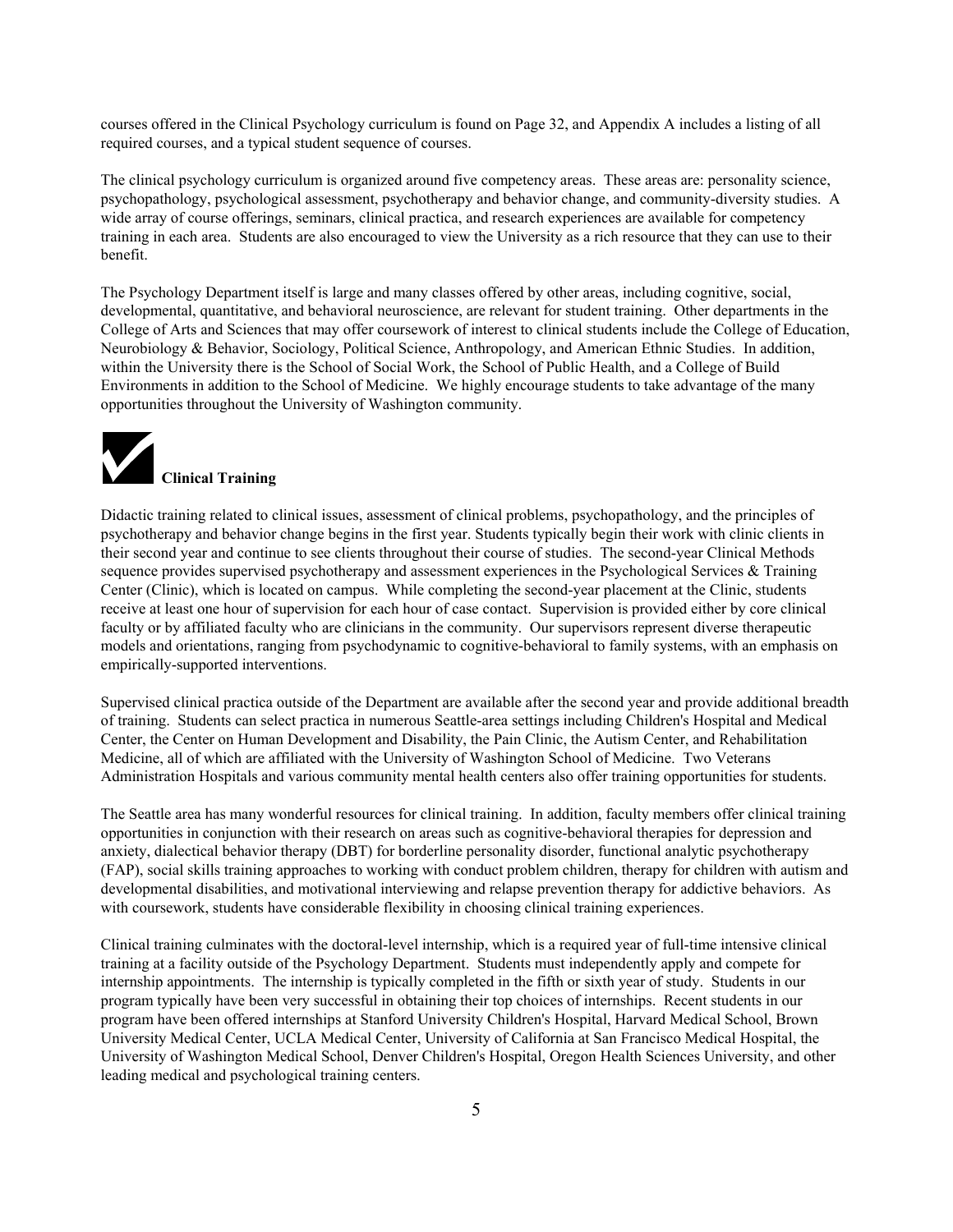

Students are assigned a research advisor and a co-advisor upon admission to the program. Students are expected to be involved in research throughout their years in the program. Research training begins in the first year with coursework in statistics and research design, and computer skills. Students collaborate with faculty on a variety of research projects and also engage in independent research. By the end of the first year, students have developed a formal research proposal for an initial study (typically, the Second-Year Project).

All students are required to complete a Second-Year Project, which is similar to a Master's thesis and must be submitted in written form according to APA-format. A formal presentation of the study is presented at the annual departmental Research Festival, held at the end of the academic year. Upon formation of an appropriate committee, the Second-Year Project can be used to obtain a Master's Degree. However, it should be noted that the University of Washington Clinical Program does not grant a terminal Master's Degree. Obtaining the Master's is merely an optional step in the process of completing the doctoral program. (A full description of requirements for the Second-Year Project is contained in Appendix B of this manual.)

Every year since 1974, the University of Washington has been the nation's top-ranked public university in terms of federal grant funding, garnering more than \$1.3 billion in grants and contracts in 2018. The clinical faculty is extremely productive both in terms of professional publications and in obtaining research grant funding, and the clinical program has consistently been ranked in the top five nationally. In 2003, the program received the Distinguished Program Award from the Association for the Advancement of Behavior Therapy (now the Association for Behavioral  $\&$ Cognitive Therapies) for the quality of its faculty and its longstanding history of producing exceptionally well-trained clinical scientists. Most faculty members hold a major federally funded research grant and several hold multiple grants. These research grants provide many students with financial support as Research Assistants while offering research experience. Students are also quite successful in having their research accepted for presentation at professional conferences and in publishing the results of their research. We highly encourage students to become involved in conference presentations and publishing their work as early as possible. The Wagner Fund, through a competitive application process, provides clinical students with some financial support for conference presentations. Research training culminates in the doctoral dissertation, which typically represents a line of research inquiry initiated by the student.



We strongly recommend that all students obtain some teaching experience during their years in the program. Teaching experience in undergraduate courses is available through departmental teaching assistantships. Clinical teaching and supervisory experience can also be obtained through teaching assistantships in clinical assessment, or at the clinic during one's advanced years in the program. Faculty members supervise the teaching experiences obtained by graduate students. Advanced students may also have the opportunity to the primary instructor of a course.



# **Competency Demonstration/"Generals"**

The General Examination is typically completed during the third or fourth year. In order to complete "Generals," which is required to formally become a Ph.D. candidate, students must demonstrate a satisfactory degree of competence in research and writing. Each student chooses a committee consisting of at least four faculty members (two must be in clinical and one, the Graduate School Representative, is chosen by the student and appointed by the Graduate School). The student works closely with this committee to select a topic and procedures for competency demonstration.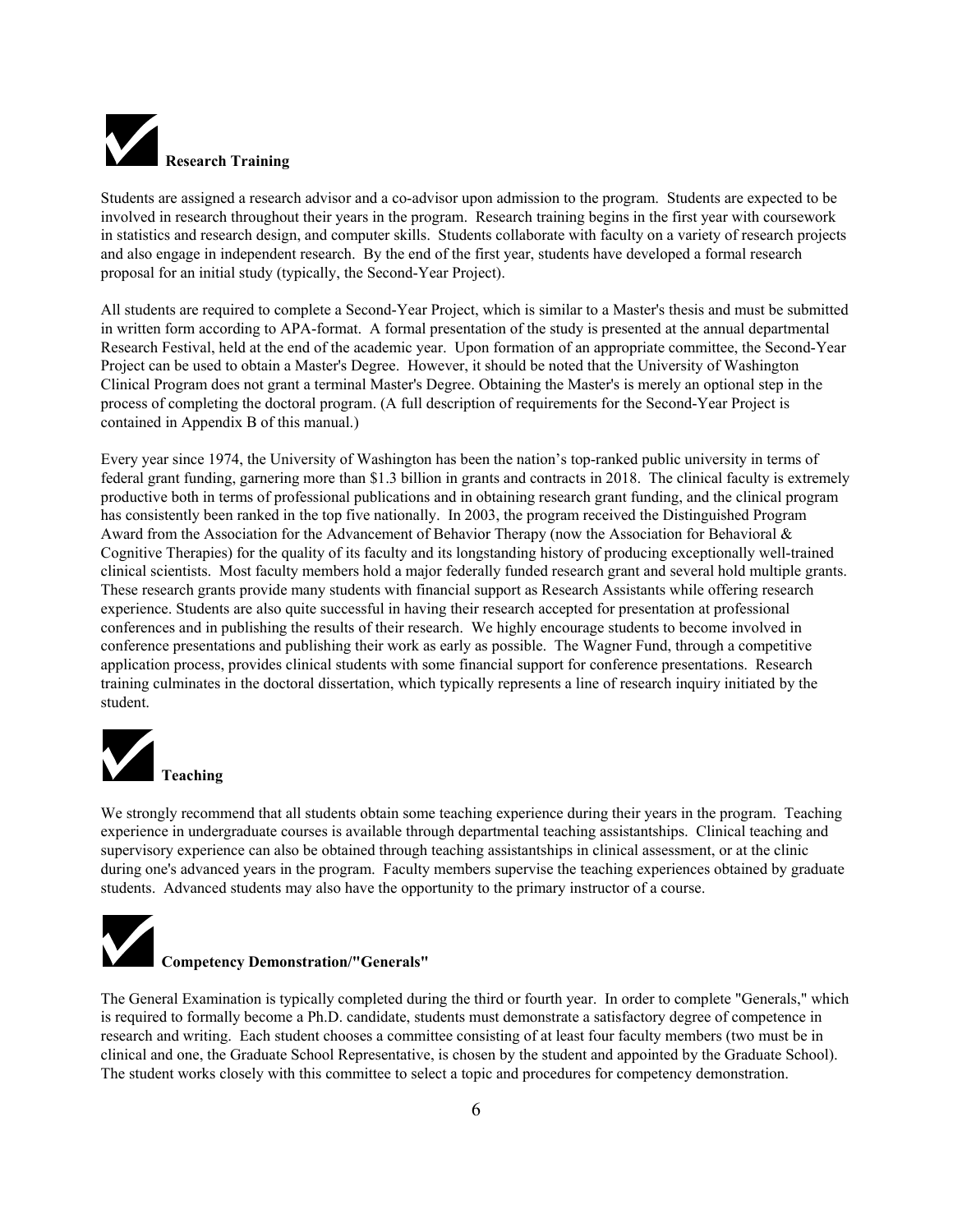Demonstration will be accomplished through producing a publication-quality empirical article, presenting a Psychological Bulletin type review paper, and presenting an approved dissertation proposal that includes a comprehensive literature review. Finally, students will defend their written papers or proposals orally to their committee. A full description of the requirements for the General Examination is included in Appendix D of this manual.



The Clinical Psychology Program and the specialty track in Child Clinical typically attract very highly qualified applicants. Several hundred applicants each year compete for the few spots in either the clinical program or the child track within the program, which have separate application procedures. As such, admission to the program is highly competitive and entering students have very strong credentials, excellent letters of recommendation and previous research experience. We value diversity in our program, and ethnic minority students and male as well as female students are strongly encouraged to apply.

Students must indicate at the time of application whether they are applying to the Clinical program or to the Child Clinical track within this program. Admissions procedures for the child track are separate from that for the rest of the program.

Although some attempt to match applicants with individual faculty member interests is made during this process, final admission decisions are made by the full faculty. As such, it is recommended that students review the list of faculty research interests since it has been our experience that students do best in the program if their interests are represented among the core faculty.

As part of the admission process, we do not encourage applicants to contact us with requests for interviews. Due to the large applicant pool and the time and energy involved in interviewing, phone and personal interviews are generally reserved for applicants who are being considered in the final pool from which offers of admission will be made.



# **Student Characteristics and Attrition**

The program presently comprises about 50 students. Students vary widely in their backgrounds, experiences, and characteristics with no one typical "profile" other than that of excellence. Approximately 80% of our currently enrolled students are female, and ages range from early 20's to mid-30's. Most often, entering students have taken at least one year off after obtaining their undergraduate degree to gain further research and/or clinical experience. The program has traditionally had a strong commitment to the recruitment and training of ethnic minority students; approximately 25- 35% of our students are ethnic minority group members. Over the last five years, entering class sizes have ranged from 5 to 10, with about 45 percent of the class in the child clinical track.

We accept very few students from a large pool of qualified applicants. Once admitted, we fully expect that all students will complete the program, and we do everything possible to facilitate that process. Student morale is generally high and attrition from the program is quite low (less than 2 percent over the past decade).



All students admitted to the program are guaranteed academic year financial support for their first four years in the program. Summer support is available through research appointments and a limited number of TA appointments.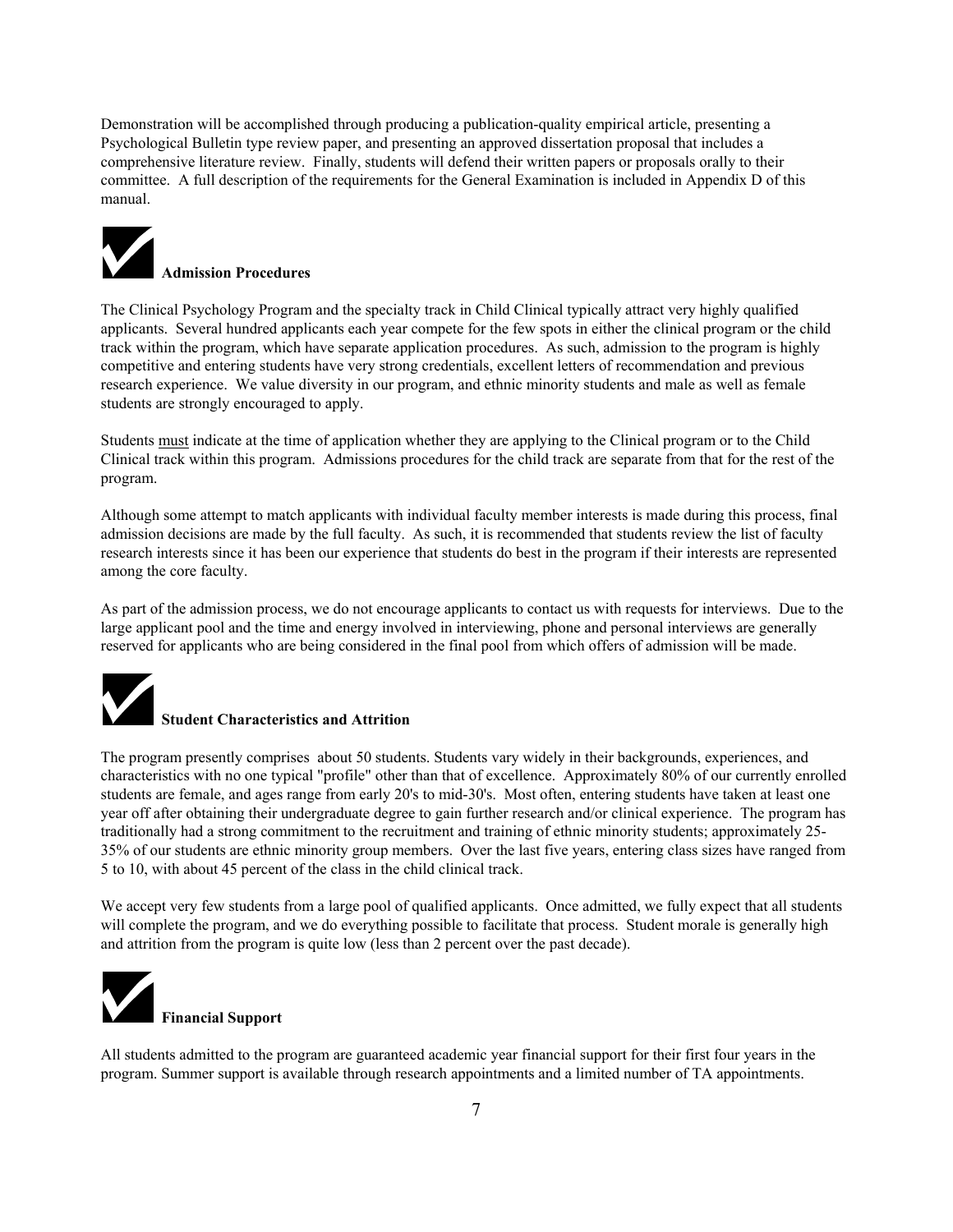Though not contractually obligated to do so beyond that point, we have always been able to support students throughout their stay in the program. Support occurs through teaching and research assistants and through both internal (e.g., U.W. Royalty Research Awards) and competitive extramural grants (e.g., National Research Service Awards, National Science Foundation Graduate Fellowships) that students obtain.

More specific information on financial support is to be found in the Department's Graduate Program Manual. The most recent version of that section in the departmental manual is reproduced in Appendix G. As noted there, please see the Graduate Program Advisor (Jeanny Mai) for any updates that might occur during the academic year.



In addition to evaluations received in the form of grades for formal coursework, graduate student progress in the program is evaluated yearly by both the clinical program and the Department of Psychology. The evaluation for the first two years is especially thorough and students are provided with specific and detailed feedback from the clinical area. The evaluation is meant to let students know about accomplishments that we consider to be especially noteworthy, as well as to inform them of any potential problem areas in a timely fashion. In addition to formal feedback from the academic advisor, students also receive feedback from their clinical supervisors in conjunction with all practicum placements, either in our own clinic or at other approved settings. Students are also encouraged to maintain close contact with their advisors, mentors and advisory committee throughout their time in the program. We make every effort to let students know about potential problems by both formal and informal means. We are also committed to helping students work through difficulties that they may encounter in their coursework, clinical work, or research.



# **Job Placements**

Graduates of our program generally have been very successful in obtaining employment in the area of their choice. Our students can be found in a wide array of settings including Departments of Psychology in major universities, medical centers, postdoctoral positions, and mental health centers. Among our recent graduates, two have recently been awarded prestigious FIRST grant awards from the National Institute of Mental Health and one has received a teaching award at her university.



## **Philosophy of Program Requirements**

Our commitment to a flexible program that is aimed at helping to maximize the ability of all students to pursue their own goals and interests is something that we value highly. This means that there is variability from student to student in the amount of coursework they take and the nature of Second-Year Projects, Generals, and the dissertation. The guidelines that follow in the appendices set basic standards for the completion of these requirements; however, some latitude exists for the student to negotiate with his or her advisor or advisory committee as to the exact nature and scope of each undertaking.

The Department of Psychology's Graduate Program Manual and various other handouts are available to all students in helping them to develop an annual plan for meeting department-wide or university-wide requirements. Your mentor, other advisors, the clinical faculty, and the Director of Clinical Training are important sources of support and guidance, but ultimately we expect students to be in charge of developing their own program of studies that is tailored to their unique goals, yet meets the requirements of the program, the APA's Standards of Accreditation, the Department, and the University.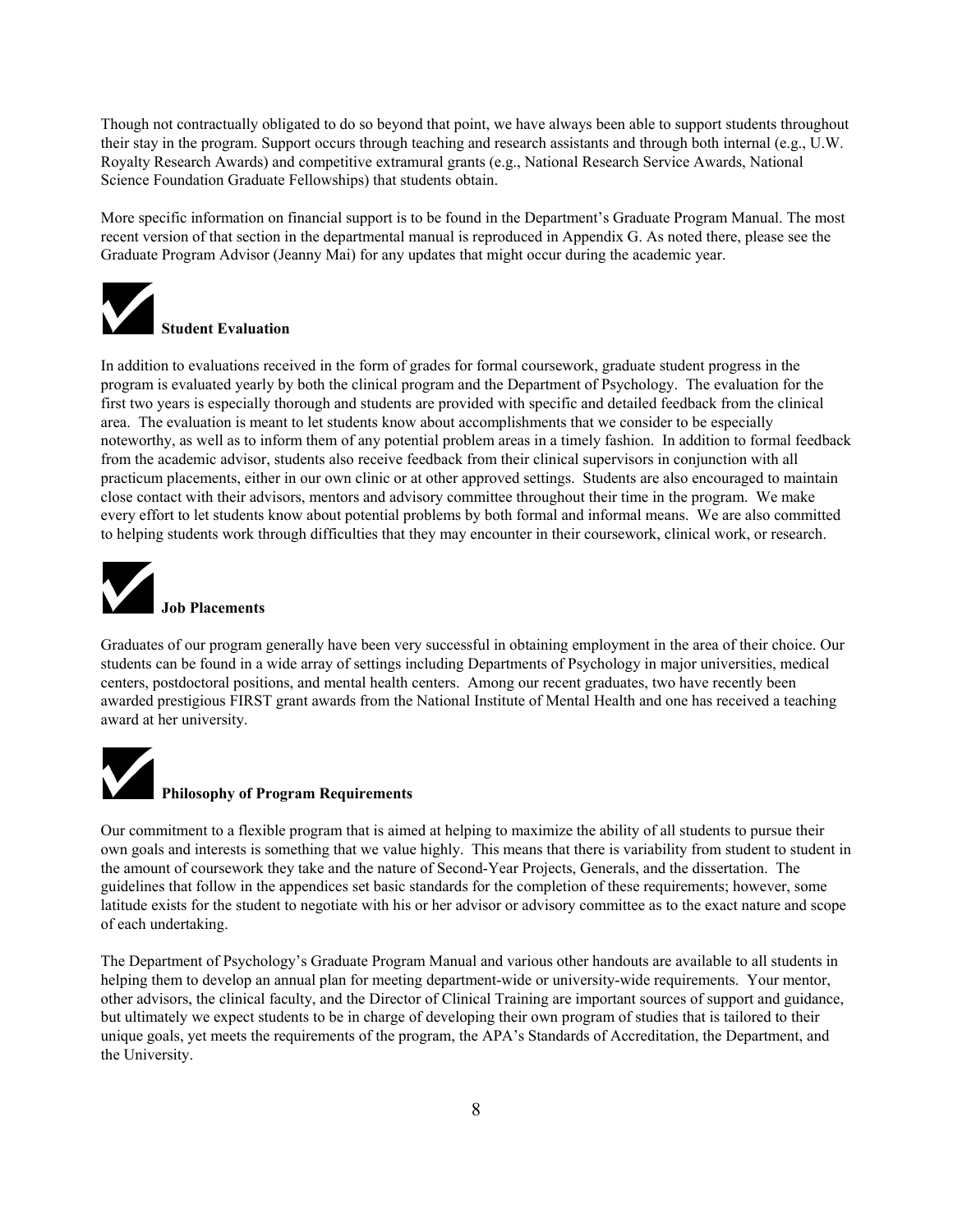

Your official graduate student file is kept in the office of the Department's Graduate Program Advisor (Jeanny Mai). It includes every official document including your application materials; graduate transcripts; Annual Plans and feedback letters from your advisor; communications (if any) from the Graduate Training Committee; a record of your financial support (TAs, RAs, etc.); your progress in satisfying course requirements and program milestones to allow you to take generals and advance to doctoral candidacy; degrees obtained; eligibility for internship, hooding, and graduation. Jeanny can make this file accessible to you upon request. The Registrar's office retains your degree-relevant information and transcript indefinitely.

The Director of Clinical Training also maintains a program-oriented file containing relevant written and e-mail correspondence, Annual Plans, your first-year proposal, your second-year write-up, clinical supervisor ratings, letters of recommendation written on your behalf; APPI certification forms for internship, feedback from internship directors, and certification that your internship has been satisfactorily completed. These materials, kept online or in a locked file cabinet in the DCT's office, are helpful in writing letters of reference before and after graduation, certifying that you have completed program requirements and graduated, communicating with licensing boards, etc. We retain these files for at least 6 years after graduation in accordance with University policy. This file can be accessed by you upon request to the DCT.



The Department's Graduate Student Manual (http://www.psych.uw.edu/psych.php?p=561) contains detailed information on how to obtain assistance for a wide variety of needs, including technical and electronic support, computers and equipment, funding matters, residency requirements mentoring resources, summer support and departmental financial awards, and all departmental academic and graduation requirements. The Graduate Program Advisor, Jeanny Mai, can provide consultation, information, and assistance on a wide array of topics.

Statistical consulting services are available by appointment from faculty members Kevin King and Bryan Flaherty and also through the Center for Social Science Computation and Research (CSSCR), located in Savery Hall.

Personal counseling is available to students at the University's Counseling Center and at Hall Health Center (both free for a limited number of sessions, after which your graduate student insurance provides coverage). Corey Fagan also maintains a list of licensed psychologists in the community who provide therapy for clinical graduate students at a reduced rate. Several of these professionals have also provided group therapy for students in the past. Your insurance also provides for mental health services. For coverage information, see https://hr.uw.edu/benefits/insurance/health/graduate-appointees/ .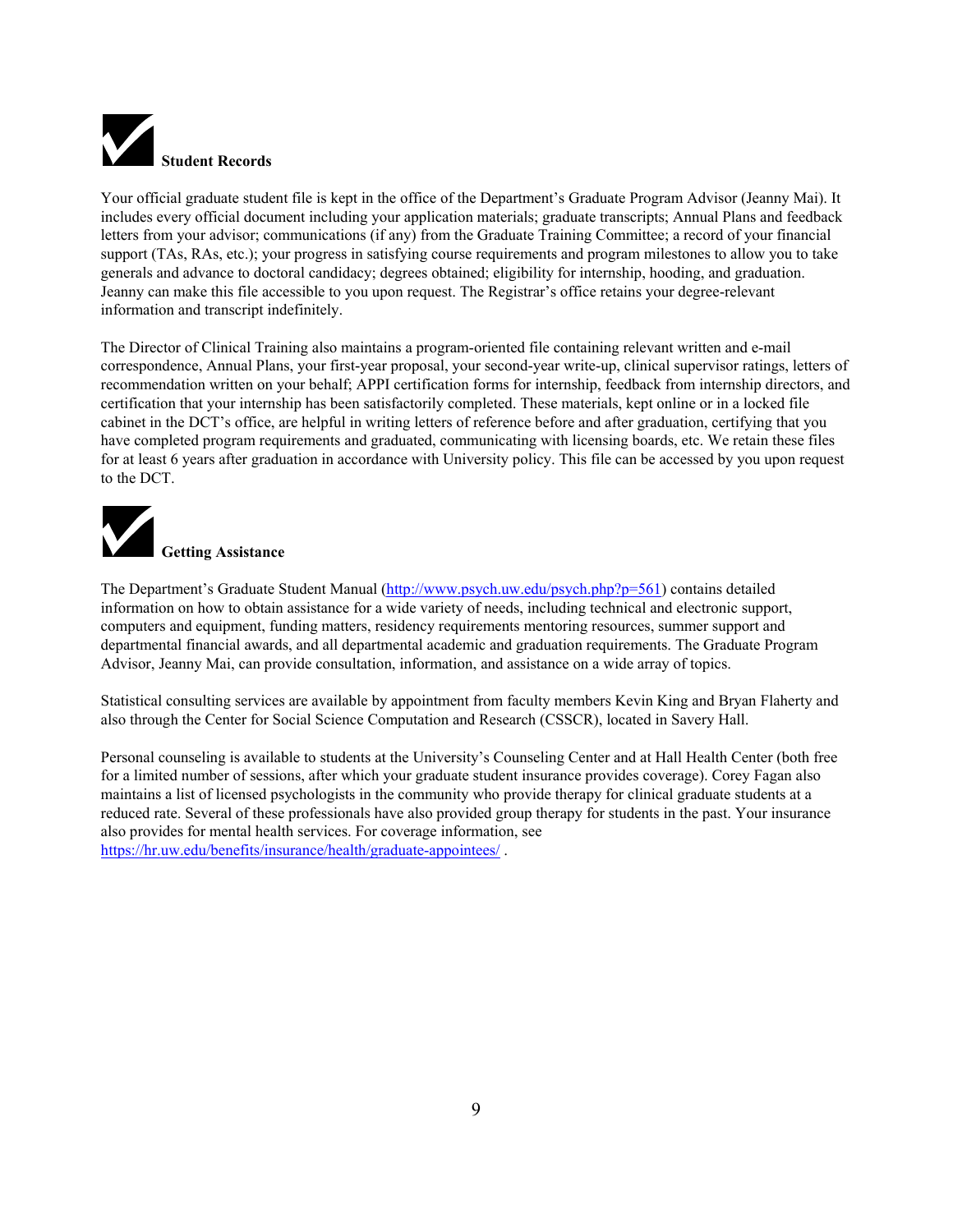# **Program Faculty**

There are currently 17 faculty members in the Clinical Psychology Training Program. Jane Simoni is Director of the Clinical Psychology Training Program. Kevin King is Head of the Child Clinical Track and Mary Larimer is the Head of the General ("Adult") Clinical Track. Clinical students may have primary advisors outside of the clinical program; however, there must be representation from the core clinical faculty on the advisory committee of all clinical students.

A brief description of clinical faculty members and their current research interests follows, together with a list of representative publications.

 **Ana Mari Cauce,**  *Professor and UW President, Ph.D., Yale, 1984 (not actively involved at present time)* 

I am a child clinical-community psychologist with a particular interest in adolescent development within ethnic minority and high-risk communities. My research program stresses the importance of ecological/contextual factors in development, including neighborhood features, social support networks, and cultural factors, as they affect families with adolescent children.

Together with faculty and student colleagues, I have most recently been conducting longitudinal research with Mexican American adolescents and their families in California, focusing on factors that lead to positive school, mental health, and competence outcomes. My approach to research draws heavily from community psychology principles and perspectives, which include an emphasis on competency, prevention, empowerment, and a respect for individual and cultural differences. In order to best meet the needs of children and families, I believe that we will need to develop more complex interactional models which take into account the ecological niches that individuals inhabit.

I am spending the bulk of my time in University administration and am not presently training graduate students.

All publications available here: https://scholar.google.com/citations?hl=en&user=v7-Qow4AAAAJ

#### **Representative Publications**

- Cauce, A.M. (2015). My life in administration: From accident to career. In R. J. Sternberg, E. Davis, A.C. Mason, R.V. Smith, J.S. Vitter, & M. Wheatly (Eds.). *Academic leadership in higher education: From the top down and the bottom up*. Lanham, MD: Rowman-Littlefield.
- Cauce, A.M. & Friedman, D. (2015 in progress). Creating access with excellence. In J. Antony, A.M. Cauce, & D. Shalala (Eds). Challenges in academic leadership. NY: Routledge.
- Cruz, R.A.; King, K.M., Cauce, A.M., Conger, R.D., Robins, R. Cultural orientation trajectories and substance abuse: Findings from a longitudinal study of Mexican-origin youth (under review at *Child Development*).

Antony, J., Cauce, A.M., & Shalala, D. (Eds.) (2015 in progress). Challenges in Higher Education Leadership. NY, Routledge.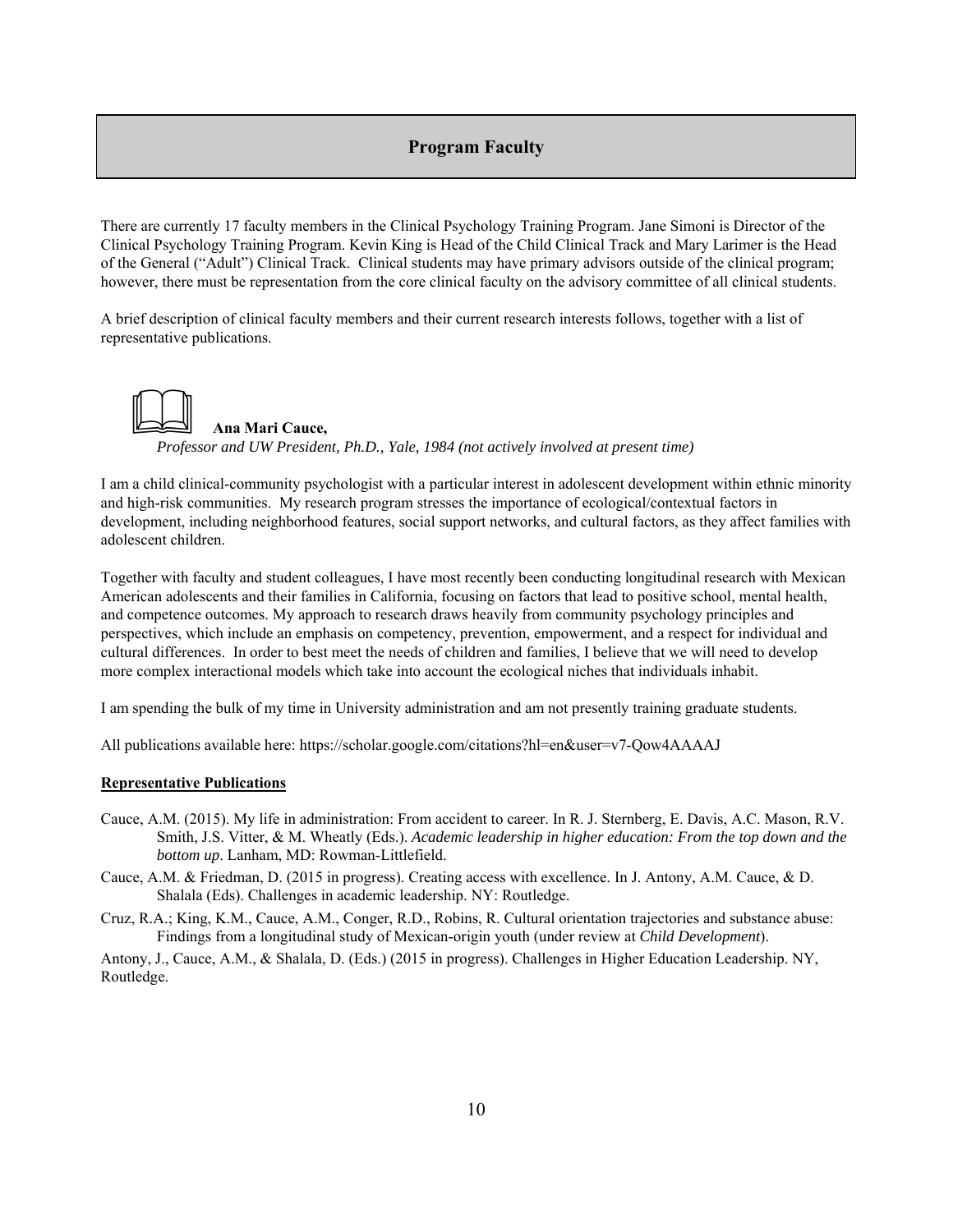

My research is on evidence-based treatments (EBT) for children and adolescents, with a particular focus on dissemination and implementation of EBT domestically and internationally. I have often focused on Trauma-focused Cognitive Behavioral Therapy (TF-CBT), with hybrid research designs that include both effectiveness and implementation questions. Within these broad areas, I have studied EBT adaptation for unique populations (e.g., foster care) and training and supervision strategies to deliver TF-CBT and other EBT. I am currently conducting a study of supervision of TF-CBT in community mental health settings, which includes a descriptive study of common supervision practices and a randomized controlled trial (RCT) of "gold standard" supervision strategies. A second RCT, in Tanzania and Kenya, uses a task-shifting/task-sharing model in which lay counselors, with little to no prior mental health training, deliver group-based TF-CBT to children and adolescents who have experienced the death of one or both parents, under close supervision by TF-CBT experts. I am also interested testing EBT in other low and middle income countries (LMIC), with recently finished work in Southern Iraq, the Thai-Burmese border, Colombia, Zambia, and Ethiopia. In collaboration with a colleague at Johns Hopkins, I developed a common elements intervention for use by lay counselors in LMIC. The ultimate goal of my research is to improve mental health services for children, adolescents and their families.

My clinical orientation is cognitive behavioral, with a specialty in EBT for child trauma exposure (TF-CBT) and behavioral problems (Helping the Non-Compliant Child, Parent-Child Interaction Therapy).

# **Representative Publications (Student/mentee authors starred)**

**Google Scholar** – https://scholar.google.com/citations?user=Y9WHn\_EAAAAJ&hl=en

- \*Woodard, G. S., \*Triplett, N. S., \*Martin, P., \*Meza, R. D., Lyon, A. R., Berliner, L., & Dorsey, S. (in press). Implementing mental health services for children and adolescents: Caregiver involvement in school-based care. *Psychiatric Services*.
- Dorsey, S., Kerns, S.E.U., \*Lucid, L., Pullmann, M.D., \*Harrison, J.P., Berliner, L., Thompson, K., & Deblinger, E. (2018). Objective coding of content and techniques in workplace-based supervision of an EBT in public mental health. *Implementation Science, 13 (19)*.
- Murray, L.K., Hall, B.J., Dorsey, S., Ugeuto, A.M., Puffer, E.S., Sim, A., Ismael, A., Bass, J., \*Akiba, C., \*Lucid, L., \*Harrison, J., Erikson, A., & Bolton, P.A. (2018). An evaluation of a common elements treatment approach for youth in Somali refugee camps. *Global Mental Health, 5, e16*.
- Dorsey, S., McLaughlin, K., Kerns, S., \*Harrison, J., \*Lambert, H., Briggs-King, E., . . . & Amaya-Jackson, L. (2017). Evidence-base update for psychosocial treatments for children and adolescents exposed to traumatic events. *Journal of Clinical Child and Adolescent Psychology, 0(0). 1-28*.
- Dorsey, S., Lyon, A., Pullmann, M. D., Jungbluth, N., Berliner, L., & Beidas, R. (2017). Behavioral rehearsal for analogue fidelity: Feasibility in a state-funded children's mental health initiative. *Administration and Policy in Mental Health Services and Mental Health Services Research, 44*(3), 395-404.
- \*Woods-Jaeger, B. W., \*Morris, C. M., \*Lucid, L., \*Akiba, C., & Dorsey, S. (2017). The art and skill of delivering culturally responsive Trauma-Focused Cognitive Behavioral Therapy in Tanzania and Kenya. *Psychological Trauma: Theory, Research, Practice, and Policy, 9(2), 230-238*.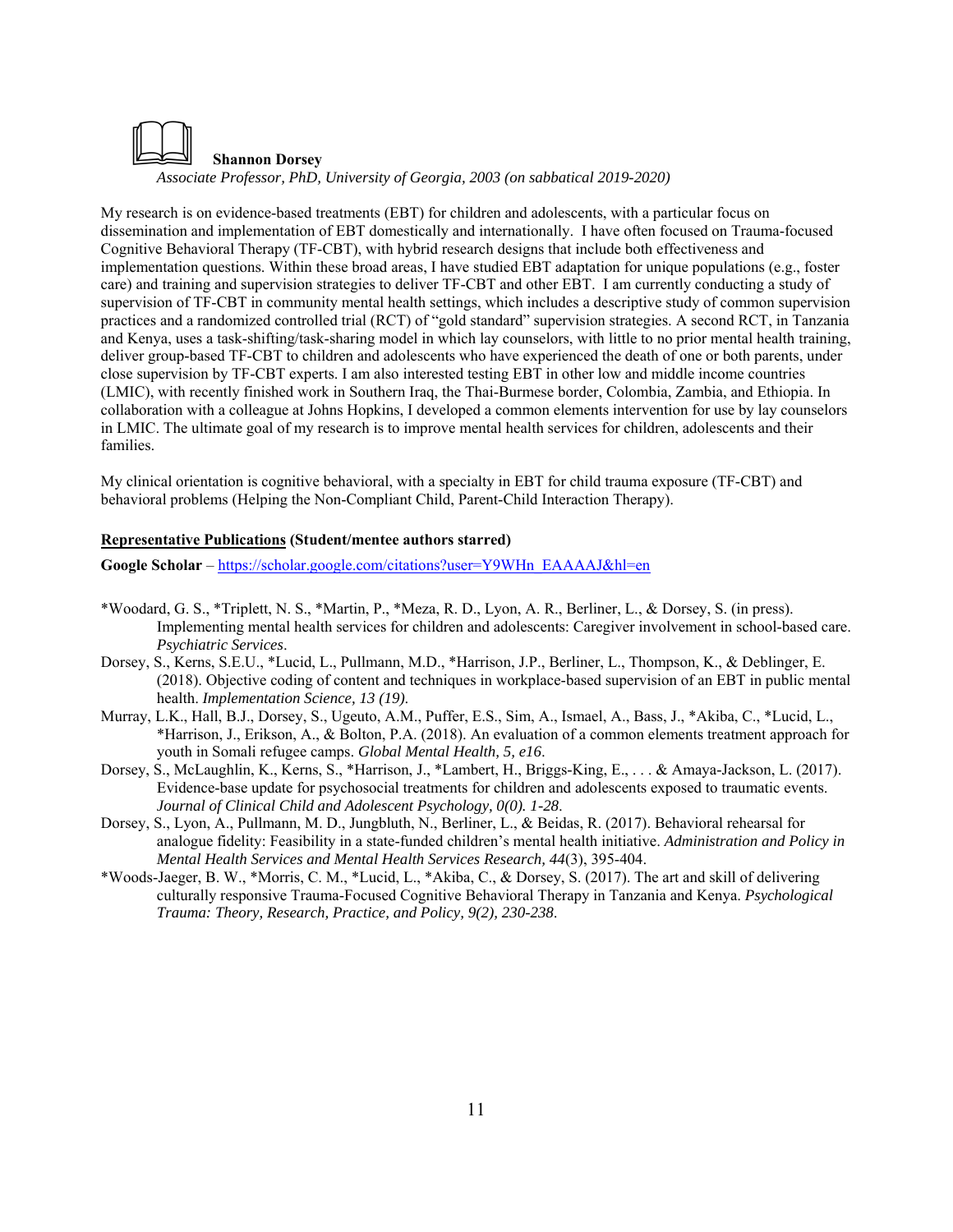

*Director, Psychological Services and Training Center, Ph.D., University of Massachusetts, 1988* 

I direct the Psychological Services and Training Center (the Clinic), which is the primary clinical training site for graduate students in the clinical psychology program. The mission of the Clinic is to train future clinical scientists and scientist/practitioners.

My responsibilities include managing a support staff of two full-time, and up to five part-time employees, two Clinic teaching assistants and approximately thirty to forty graduate student trainees. I oversee the selection and assignment of all prospective clients and the recruitment and assignment of clinical supervisors. As such, I am the primary liaison between the in-house faculty and the community-based supervisors. In conjunction with the DCT, I develop and enforce Clinic policies and procedures.

Each year I teach the Clinical Methods sequence for second-year students which consists of an Introduction to Clinical Interviewing and a Clinical Ethics course. I also organize the Clinical Colloquium in which I bring in outside speakers to address important clinical issues such as working with ethnically and culturally diverse populations. And I run the Clinic Practicum, providing both individual supervision and small group consultation to graduate students. Periodically, I also teach CBT for Depression and a class on Consultation and Supervisory Skills.

Dr. Fagan and Jon Hauser, MS., co-founded Owl Insights, a cloud-based measurement-based care platform, which has been implemented in more than 20 training clinics and health systems across the country. Dr. Fagan's research interests lie in the use of measurement-based care and clinical decision-making tools to improve behavioral health care.

# **Representative Publication (bold indicates student or postdoc co-author)**

Smith, R. E., Fagan, C., Wilson, N. L., **Chen, J., Corona, Marissa, Nguyen, H., Racz, S.,** & Shoda, Y. (2011). Internet-based approaches to collaborative therapeutic assessment: New Opportunities for professional psychologists. *Professional Psychology: Research and Practice*.



**Katherine T. Foster**

*Child Clinical Track, Assistant Professor, Ph.D., University of Michigan, 2019*

"What can I say? I'm unique! Just like everybody else." — my best friend in high school

One of the most complex aspects of human behavior is its heterogeneity: individuals experiencing the same situation, identifying with similar personal or cultural identities, in the same developmental stage, or sharing a diagnosis report different reactions and outcomes. Clinical phenomena in people with the same diagnosis – like major depression or alcohol use disorder – rarely exhibit the same symptoms, impairment, and remission trajectories, even after receipt of gold standard, evidence-based treatment. Inter- and intra- individual heterogeneity of this type makes it difficult to identify widely applicable causes and treatment targets for psychopathology and leads to profound mental health disparities worldwide.

My work applies a person-centered approach to first understand the uniqueness of each individual (i.e., a personspecific, idiographic profile comprised of patterns across multiple variables) to then draw inferences about what is common to many (i.e., a prevalent, nomothetic "cause"). With this work, I have three primary goals: (1) to understand both unique and common origins, trajectories, and outcomes of psychopathology and health risk behavior like alcohol and drug use over the lifespan, (2) to improve translation of clinical science evidence to case-specific applications (i.e., assessment and intervention across diverse individuals) with maximal personalization and precision, and (3) to advance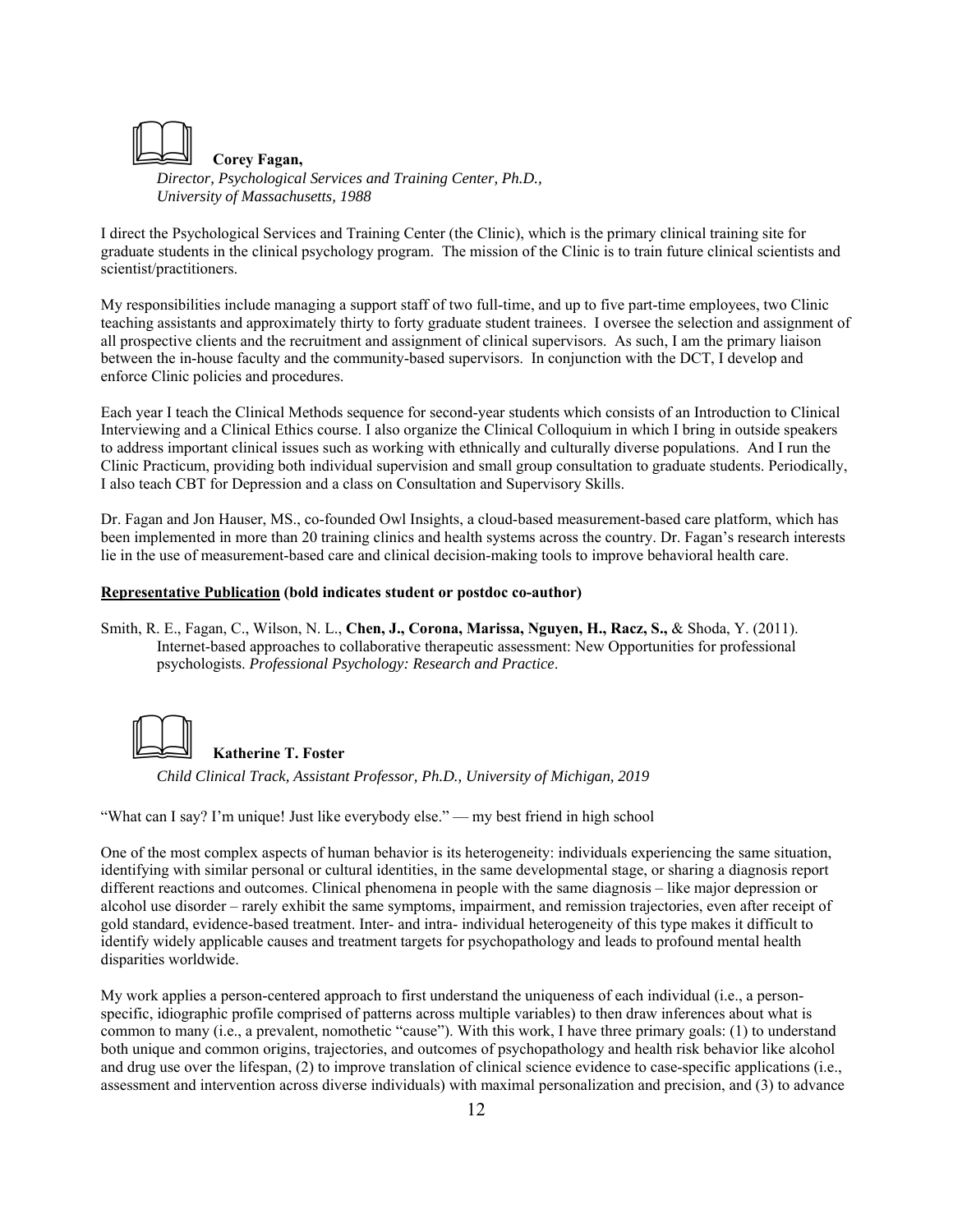scalable implementation methods that reduce barriers to effective mental health support (e.g., stigma, affordability, accessibility, need for expert adaptation) at the individual level across diverse communities.

All publications can be found here: https://scholar.google.com/citations?user=OtI551MAAAAJ&hl=en&oi=ao

# **Representative Publications**

**Foster, K.T.** & Beltz, A.M. (2018). Advancing statistical analysis of ambulatory assessment data in the study of addictive behavior: A primer on three person-oriented techniques. Addictive Behaviors, 83, 25-34.

**Foster, K.T.**, Hicks, B.M., & Zucker, R.M. (2018). Positive and negative effects of internalizing on alcohol use problems from childhood to young adulthood: The mediating and suppressing role of externalizing. Journal of Abnormal Psychology, 127(4), 394-403.

**Foster, K.T.,** Hicks, B.M., Iacono, W.G., & McGue, M. (2017). The gender risk-severity paradox for alcohol use disorder from adolescence through young adulthood. Emerging Adulthood, 1-12.

Dotterer, H. L., Beltz, A.M., **Foster, K.T.,** Sims, L.J., & Wright, A.G.C. (in press). Personalized models of personality disorders: Using a temporal network method to understand symptomatology and daily functioning in a clinical sample. Psychological Medicine.

Wilson, S., Hicks, B.M., **Foster, K.T.**, Iacono, W.G., & McGue, M. (2015). Age of onset and course of major depressive disorder: associations with psychosocial functioning outcomes in adulthood. Psychological Medicine, 45, 505–514.



Alcohol has been linked with various social problems, particularly violence, sexual assault, and HIV/AIDS related sexual risk taking. My primary research focuses on alcohol's role in such problems and emphasizes two theoretical approaches: Alcohol Expectancy Theory and Alcohol Myopia Theory. Alcohol expectancies are beliefs about the effects of alcohol that are acquired through personal and/or vicarious drinking experiences. Expectancies influence the initiation of drinking episodes; and they shape what one experiences and how one behaves after drinking. Alcohol myopia is a product of physiologically impaired cognitive functioning and results in a tendency to over-focus on cues that impel behavior and to under-focus on cues that inhibit behavior. Alcohol's involvement in acquaintance and date rape evokes additional formulations. Gender differences in socialization about sexuality prepare men and women to adopt adversarial roles in social interactions characterized by romantic/sexual overtones. The addition of alcohol to such interactions may fuel patterns of misperception and miscommunication that increase the likelihood of sexually coercive and/or aggressive behaviors. We have also begun to investigate the role of sexual victimization history (both child and adult sexual assault) in these behaviors as well as in sexual risk taking behaviors. Drawing on these ideas, my colleagues, my students, and I conduct experiments examining alcohol's effects on responses related to sexual assault and risk taking. These studies typically involve questionnaires assessing expectancies, background personality factors, and sexual victimization history; followed by administration of alcohol or control beverages and presentation of sexual and/or violent stimuli. I am also interested in cultural issues in psychology. This especially includes cultural factors pertinent to sexuality, sexual victimization/perpetration, substance use, clinical forensic services, and clinical practice. These interests manifest primarily in studies investigating racial and ethnic factors in sexual perception and behavior. Related emerging research activities focus on the role of cultural factors in Asian American alcohol use, perceptions of Asian American women, and sexual risk behaviors among African American women and men.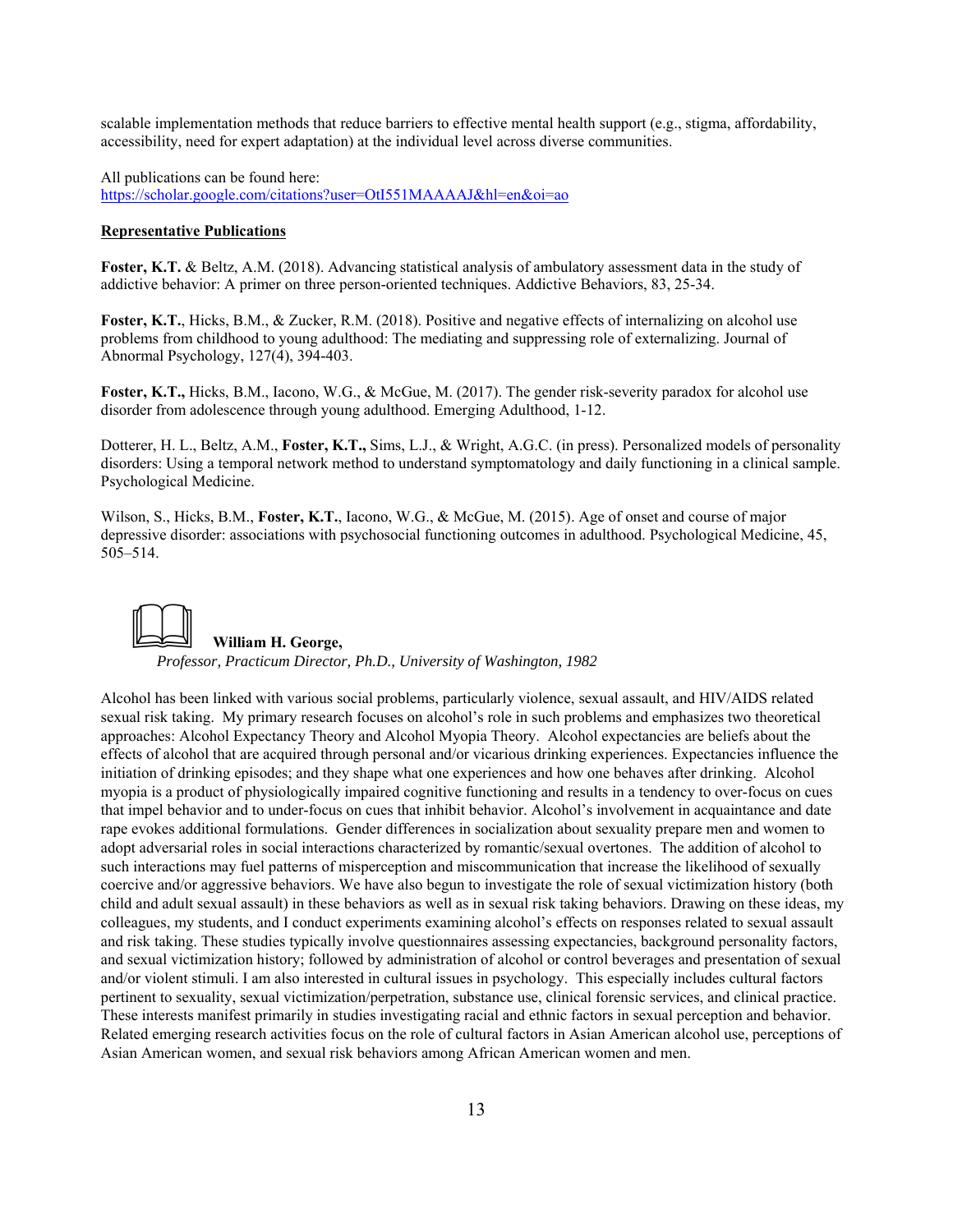All publications available here: https://scholar.google.com/citations?hl=en&user=8wmMLtYAAAAJ

#### **Representative Publications (bold indicates current or former student co-author)**

- **Bird, E. R**., George, W. H., **Neilson, E. C., Gulati, N. K.**, Cooper, L. M., Stappenbeck, C., & **Davis, K. C.** (2019). Sexual victimization and sex-related drinking motives: How protective is emotion regulation? *Journal of Sex Research, 56,* 156-165.
- **Davis, K. C.**, Stappenbeck C. A., Masters, N. T., & George, W.H., (2019). Young women's experiences with coercive and noncoercive condom use resistance: Examination of an understudied sexual risk behavior. *Women Health Issues, 29*, 231-237.
- George, W. H. (2019). Alcohol and sexual health behavior: "What we know and how we know it." *Journal of Sex Research, 56*, 409-424.
- **Bird, E. R.**, Seehuus, M., Heiman, J., Davis, K.C., Norris, J., & George, W. H. (2018). Sexual vs non-sexual currently most upsetting trauma: A fresh look at attenuation of vaginal pulse amplitude and the role of post-traumatic stress symptoms and alcohol intoxication. *Journal of Sex Research, 55,* 915-926.

#### **Jonathan Kanter**

*Research Associate Professor, Ph.D., University of Washington, 2002* 

My research lab is called the Center for the Science of Social Connection. We apply a contextual behavioral science (CBS) approach to understanding and maximizing human relationships, with applications in areas of public health significance, including racism and psychotherapy. Our racism research focuses on understanding microaggressions, aversive racism, and anti-racism workshops and diversity trainings through a CBS lens. We are empirically building and evaluating anti-racism workshop-style interventions for college campuses and medical professionals that emphasize mindfulness and acceptance strategies and maximizing the benefits of inter-racial contact. At the core of our work is Functional Analytic Psychotherapy (FAP), a functional contextual psychotherapy approach targeting human closeness and connection, hypothesized to be a trans-diagnostic dimension that mediates outcomes with respect to broad and significant domains of human functioning. Over the next several years, we will engage in research on FAP efficacy and effectiveness with respect to populations that may include depression, anxiety and personality disorders. We are also planning research on FAP training and dissemination, and mechanism and process, as well as research to validate multimodal measures of FAP outcomes and processes as necessary precursors to the above work.

My clinical orientation is functional contextual behavioral, with expertise in treatment of depression and great interest in working cross-culturally, with clients of color and other salient minority identities.

#### **Recent Publications (\*denotes student first author):**

**Google Scholar** – https://scholar.google.com/citations?hl=en&user=2AwIThUAAAAJ

- **Kanter, J. W.**, Kuczynski, A. M., Tsai, M., & Kohlenberg, R. (in press). A brief contextual behavioral intervention to improve relationships: A randomized trial. *Journal of Contextual Behavioral Science, 10, 75-84*. https://dx.doi.org/10.1016/j.jcbs.2018.09.001
- \*Manbeck, K. E., **Kanter, J. W.**, Kuczynski, A. M., Fine, L., Corey, M. D., & Maitland, D. W. M. (in press). Improving relations among conservatives and liberals on a college campus: A preliminary trial of a contextualbehavioral intervention. *Journal of Contextual Behavioral Science, 10, 120-125*. http://dx.doi.org/10.1016/j.jcbs.2018.10.006
- **Kanter, J. W.**, Manbeck, K., Kuczynski, A. M., Maitland, D. W. M., Villas-Bôas, A., & Reyes, M. (2017). A comprehensive review of research on Functional Analytic Psychotherapy. *Clinical Psychology Review, 58, 141-156*. https://doi.org/10.1016/j.cpr.2017.09.010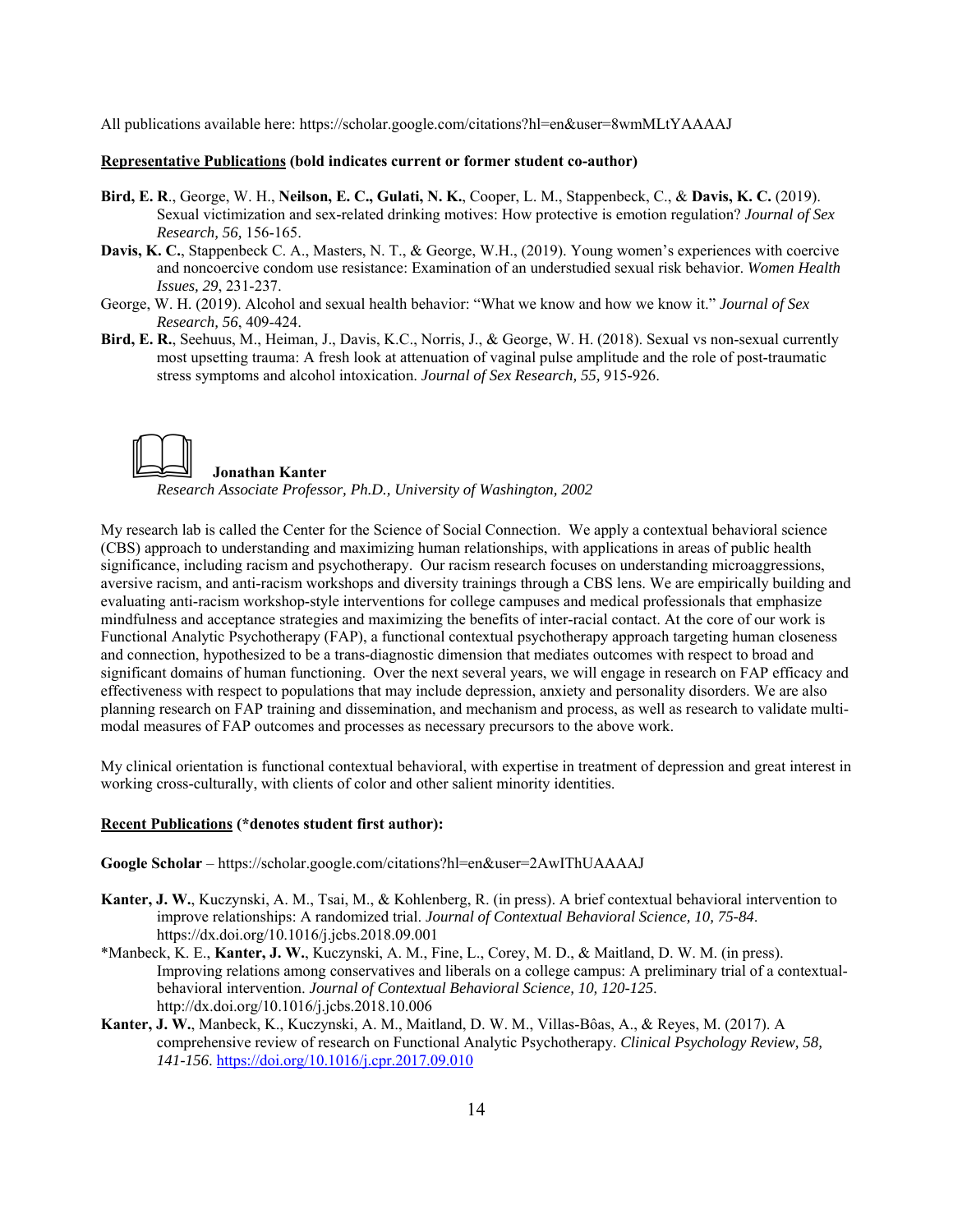**Kanter, J. W.**, Williams, M. T., Kuczynski, A. M., Manbeck, K., Debreaux, M., & Rosen, D. (2017). A preliminary report on the relationship between microaggressions against Black people and racism among White college students. *Race and Social Problems, 9(4), 291-299*. https://doi.org/10.1007/s12552-017-9214-0

Maitland, D. W. M., **Kanter, J. W.**, Manbeck, K. M., & Kuczynski, A. M. (2017). Relationship-science informed clinically relevant behaviors in Functional Analytic Psychotherapy: The awareness, courage, and love model. *Journal of Contextual Behavioral Science, 6(4), 347-359*. https://doi.org/10.1016/j.jcbs.2017.07.002



**Lynn Fainsilber Katz,** 

*Research Professor, Ph.D., University of Illinois at Urbana-Champaign, 1991* 

My primary research interests are in examining familial factors related to risk and resilience in children's socioemotional development. I am particularly interested in children's ability to regulate emotion in face of adverse environments and life events, and how parenting both supports the development of child emotion regulation abilities and buffers children from negative developmental outcomes. My research integrates theorizing on biological processes (autonomic nervous system and neuroendocrine functioning) and social processes to develop theoretical models of family relationships.

One major focus of my current efforts is in understanding adjustment and coping in families with children who have been newly diagnosed with cancer. We assessed families over the course of their first year of cancer treatment to identify when families are at greatest risk for psychological distress. The quality of family relationships was examined in multiple family subsystems, including the inter-adult, parent-child and sibling relationships. Our focus is on the stresses families experience, changes in family relationships over the course of treatment, and both risk and protective factors that are associated with adjustment outcomes in children and caregivers. Several papers have been published on this dataset and we continue to analyze our findings. We are also planning a follow-up study of this sample.

Another adverse life event currently being investigated is the effects of intimate partner violence on children. We have taken our basic research findings on child adjustment in face of intimate partner violence and developed a parenting intervention for female survivors. We have found that when parents are aware of and coaching children's emotions even within the context of family violence, children show better adjustment than when parents are unaware and do not coach children's emotions. We have completed the intervention in partnership with domestic violence agencies in the greater Puget Sound area, and are publishing our findings.

We have also expanded our emotion coaching intervention work to other at-risk populations. We developed a parenting intervention that combined emotion coaching with parent management training (Helping the Non-Compliant Child, or "HNC") to help young children with oppositional defiant disorder and low prosocial emotions. This is a new direction my work is taking in collaboration with mental health agencies in the King County area. As a result of our positive findings to date, we plan to continue developing the combined HNC-emotion coaching intervention.

My approach to research emphasizes the importance of specificity in understanding those processes that lead to risk for psychopathology. I believe that only by understanding the specific interpersonal and intrapersonal processes most detrimental to children's development that successful intervention programs can be developed to address those risk factors. I am also committed to understanding family strength as well as weakness, and to identifying protective mechanisms that buffer children from negative outcomes.

#### **Representative Publications**

# **(Google Scholar link: https://scholar.google.com/scholar?hl=en&as\_sdt=0%2C48&q=lynn+fainsilber+katz&oq=Lynn+Fainsi)**

- Katz, L.F., Gurtovenko, K., Maliken, A., Stettler, N., Kawamura, J., & Fladeboe, K. (in press). An emotion coaching parenting intervention for survivors of intimate partner violence. *Developmental Psychology*.
- Lavi, I., Katz, L.F., Ozer, E.J. & Gross, J.J. (in press). Emotion reactivity and regulation in maltreated children. *Child Development*.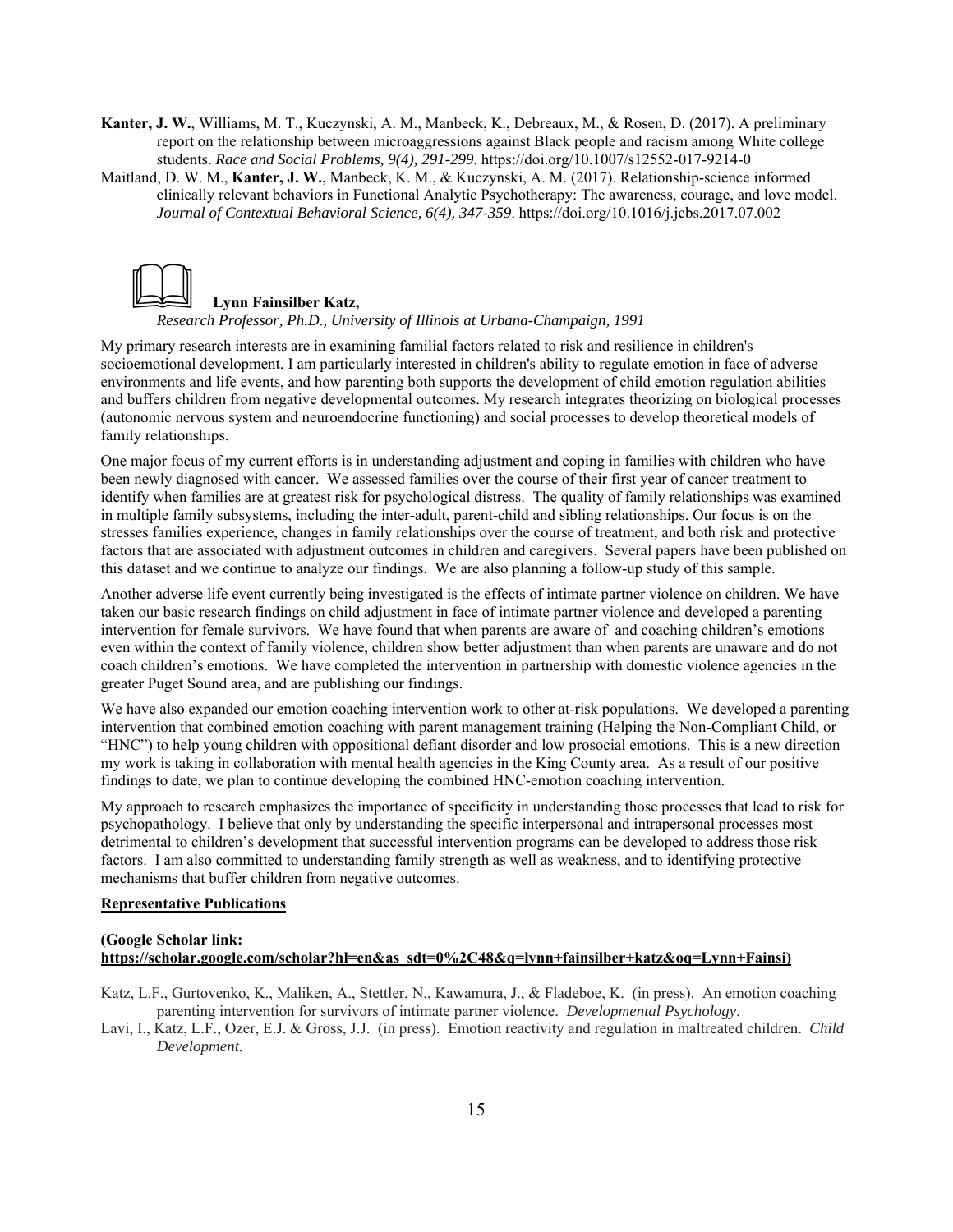- Katz, L.F., Fladeboe, K., Lavi, I., King, K., Kawamura, J., Friedman, D., Compas, B., Breiger, D., Gurtovenko, K., & Stettler, N. (2018). Pediatric cancer and trajectories of marital adjustment, parent-child conflict, and sibling conflict. *Health Psychology, 37(8), 736-745.* doi:10.1037/hea0000620.
- Katz, L.F., Fladeboe, K., King, K., Gurtovenko, K., Kawamura, J., Friedman, D., Compas, B., Breiger, D., Lengua, L., Lavi, I., & Stettler, N. (2018). Trajectories of child and parent psychological adjustment in families of children with cancer. *Health Psychology*, *37(8), 725-735. doi: 10.1037/hea0000619.*



**Kevin M. King,**

*Acting Head, (2019-2020), Child Clinical Track, Associate Professor, Ph.D., Arizona State University, 2007*

We study how teens and young adults regulate their impulses and emotions, with a focus on how that regulation influences health risk behaviors like alcohol and drug use. We are trying to understand how self-regulation works in real life at the momentary level, how our interactions with social and emotional contexts influence our ability to deploy our self-regulatory resources, how transactions with our environment shape the development of self-regulation over time, and how that development influences the development of health risk behaviors.

We have a second line of research focusing on improving the use of statistical methods in the Psychological Sciences.

All publications available here: https://scholar.google.com/citations?user=ifgFwvcAAAAJ

#### **Representative Publications (***italics* **indicates student or postdoc co-author)**

- **King, K.M.** & Jackson, K.M. (*in press*). Improving the implementation of quantitative methods in addiction research: Introduction to the Special Issue. *Addictive Behaviors.*
- **King, K.M.,** *Feil, M.C., Seldin, K., Smith, M., & Halvorson, M.A. (in press).* Assessment of impulsive and risky behaviors during adolescence and young adulthood. *In Prinstein & Youngstrom (Eds.), Assessment of Childhood Disorders.* Guilford: New York, NY.
- Hallgren, K.A., McCabe, C.J., **King, K.M.** & Atkins, D.C. *(in press)***.** Beyond path diagrams: Enhancing applied structural equation modeling research through data visualization. *Addictive Behaviors.*  https://doi.org/10.1016/j.addbeh.2018.08.030
- **King, K.M.,** Pullmann, M.D., Lyon, A.R., Dorsey, S., & Lewis, C.C. (2019). Using implementation science to close the gap between the optimal and typical practice of quantitative methods in clinical science. *Journal of Abnormal Psychology, 128*(6), 547-562. http://dx.doi.org/10.1037/abn0000417

 **Robert J. Kohlenberg,** *Professor, Ph.D., ABPP, UCLA, 1968* 

My focus is on the development and application of functional analytic psychotherapy (FAP). With its roots in thirdwave contextual behavioral science, FAP focuses on the therapeutic relationship as a primary vehicle for client healing and transformation. FAP fosters an empathic, compassionate client-therapist relationship as central to improving treatment outcomes and daily life interpersonal functioning. In addition to improving mental health, interpersonal functioning is also related to physical health outcomes. Accordingly, we are currently investigating methods to implement these findings to improve global health outcomes.

An overview of FAP is provided below:

Holman, G., Kanter, J. W., Tsai, M., Kohlenberg, R. J. (2017). Functional analytic psychotherapy made simple: A practical guide to therapeutic relationships. Oakland, CA, US, New Harbinger Publications.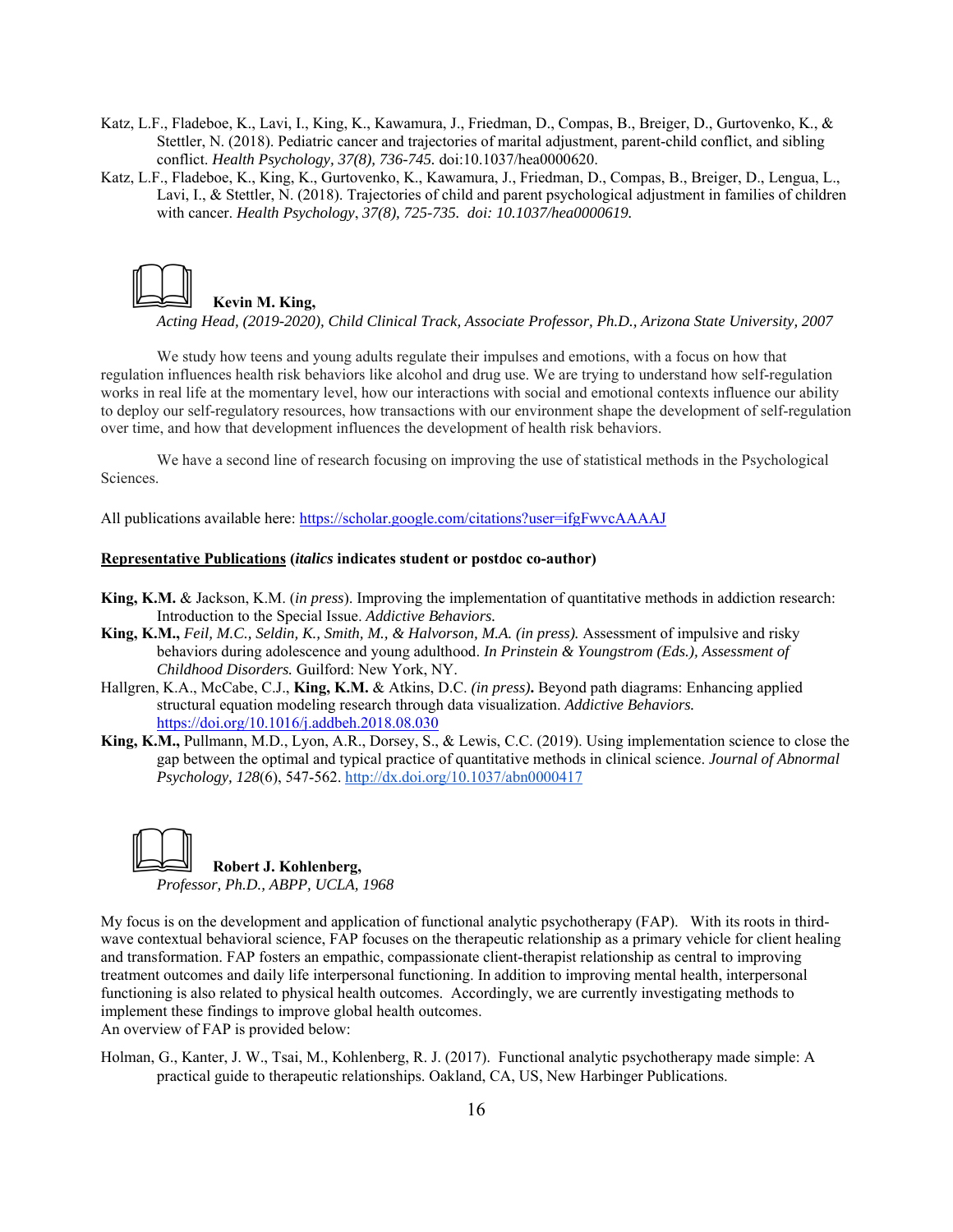Tsai, M., Kohlenberg, R. J., Kanter, J. W., Holman, G. I., & Loudon, M. P. (2012). Functional analytic psychotherapy: Distinctive features. New York, NY US: Routledge/Taylor & Francis Group.

Kanter, J., Tsai, M., & Kohlenberg, R.J. (Eds.) (2010). FAP in practice. New York: Springer.

Tsai, M., Kohlenberg, R. J., Kanter, J. W., Kohlenberg, B., Follette, W. C., & Callaghan, G. M. (2009). A guide to functional analytic psychotherapy: Awareness, courage, love, and behaviorism. New York, NY US: Springer Science + Business Media.

All publications available here: https://scholar.google.com/citations?hl=en&user=VF75m-QAAAAJ

# **Representative Publications and Presentations**

- Lopes, J., Olaz, F., Tsai, M. & Kohlenberg R.J. (2017). Dissemination of a Functional Analytic Psychotherapy (FAP)- Informed Intervention for Loneliness: Results from an Open Trial. Poster presented at Association for Contextual Behavioral Science World Conference, Seville, Spain.
- Tsai, M., Fleming, A., Cruz, R., Hitch, J., & Kohlenberg, R. J. (2015). Functional analytic psychotherapy: Using awareness, courage, love, and behaviorism to promote change. In N. C. Thoma & D. Mckay (Eds.), Working with emotion in cognitive – behavioral therapy: Techniques for clinical practice (pp. 381-398). New York: The Guilford Press.
- Kohlenberg, R. J., Tsai, M., Kuczynski, A. M., Rae, J. R., Lagbas, E., Lo, J., & Kanter, J. W. (2015) A Brief, interpersonally oriented mindfulness intervention Incorporating functional analytic psychotherapy's model of awareness, courage and love. Journal of Contextual Behavioral Science(0). doi: http://dx.doi.org/10.1016/j.jcbs.2015.03.003
- Nelson, K. M., Yang, J. P., Maliken, A. C., Tsai, M., & Kohlenberg, R. J. (2014). Introduction to using structured evocative activities in functional analytic psychotherapy. Cognitive and Behavioral Practice. doi: 10.1016/j.cbpra.2013.12.009



#### **Mary E. Larimer,**

*Acting Head, (2019-2020), General ("Adult") Clinical Track, Professor, Ph.D., University of Washington, 1992* 

I received my doctorate from this program in 1992, and have been a member of the faculty since 1995. My primary focus for both research and clinical practice is the prevention of alcohol problems among adolescents and young adults, although I also conduct research on prevention of problem gambling and disordered eating. I currently have multiple grants funded by NIAAA and NIDA to conduct longitudinal prevention efficacy trials with both college-attending and non-college young adults. As Director of the Center for the Study of Health and Risk Behaviors and an Associate Director of the Addictive Behaviors Research Center on campus, I am also involved in several other studies of alcohol and drug prevention and treatment, involving diverse and often underserved populations.

All publications available here: https://scholar.google.com/citations?hl=en&user=5basEiwAAAAJ

# **Representative Publications (bold indicates student or postdoc co-author)**

- Larimer, M. E., Kaysen, D., Lee, C. M., Kilmer, J. R., Lewis, M.A., **Dillworth, T**., **Montoya, H.** & Neighbors, C. (2009). Evaluating levels of specificity in normative referents in relation to personal drinking behavior. *Journal of Studies on Alcohol and Drugs,* Sup 16, 115-121.
- Larimer, M.E., Malone, D.K**.,** Garner, M.D., Atkins, D., **Burlingham, B.**, Lonczak, H.S., Tanzer, K., Ginzler, J., Clifasefi, S.L., Hobson, W.G., & Marlatt, G.A. (2009). Health care and public service utilization and costs before and after provision of housing for chronically homeless persons with severe alcohol problems. *Journal of the American Medical Association, 301,* 1349-1357.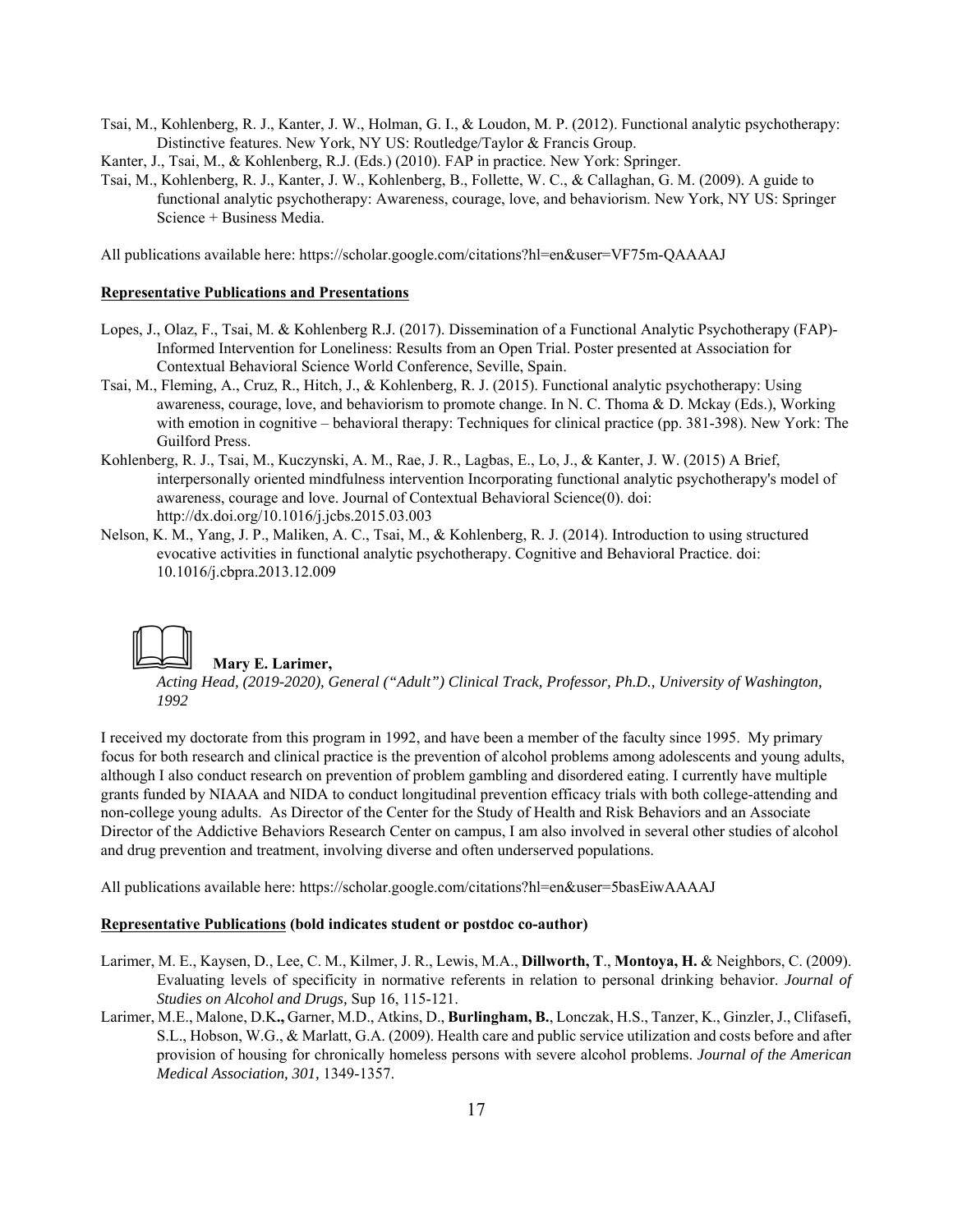Turrisi, R., Larimer, M.E., Mallett, K.A., Kilmer, J.R., **Ray, A.E., Mastroleo, N.R., Geisner, I.M., Grossbard, J., Tollison, S., Lostutter, T.W., & Montoya, H.** (2009). A randomized clinical trial evaluating a combined alcohol intervention for high-risk college students. *Journal of Studies on Alcohol and Drugs, 70,* 555-567.

**Whiteside, U., Cronce, J.M., Pedersen, E.R.**, & Larimer, M.E. (2010). Brief motivational feedback for college students and adolescents: A harm reduction approach. *Journal of Clinical Psychology, 66*, 150-163.



*Professor, Ph.D., Arizona State University, 1994* 

My research uses a bio-ecological framework to understand the development of children's emotional, social and behavioral adjustment during early and middle childhood. I study the complex relations among individual, interpersonal, and contextual factors in development. I am particularly interested in individual differences in children's responses to disadvantage and stress with the goal of identifying children who are at heightened risk for developing problems, as well as children who are resilient in the face of risk. Thus, my research examines individual factors, such as temperament, appraisals and coping, as well as parenting and family risk factors as potential mediators and moderators of the effects of disadvantage and adversity on children's adjustment. In addition, I have been studying children's individual differences in response to parenting by examining temperament as it interacts and transacts with parenting to predict children's adjustment. My goal is to enhance our understanding of the etiology of adjustment problems and positive adjustment, both for basic knowledge about development and to inform interventions aimed at preventing adjustment problems and promoting positive adjustment.

My clinical orientation combines a cognitive-behavioral and family systems approach in conceptualizing cases and intervening with children and families. I am also interested in community and prevention interventions, such as selfregulation and coping enhancement programs for children.

All publications available here: https://scholar.google.com/citations?hl=en&user=Q8zFfcUAAAAJ

#### **Representative Publications (***Italics* **indicates student or postdoc co-author)**

- **Lengua, L. J.**, *Thompson, S. F.,* Moran, L. R., Zalewski, M., *Ruberry, E. J., Klein, M. R.*, & Kiff, C. J. (2019). Pathways from Early Adversity to Later Adjustment: Tests of the Additive and Bidirectional Effects of Executive Control and Diurnal Cortisol in Early Childhood, *Development and Psychopathology.*  doi:10.1017/S0954579419000373
- **Lengua, L. J.,** *Ruberry, E. J.,* McEntire, C., *Klein, M., & Jones, B.* (2018). Preliminary Evaluation of an Innovative, Brief Parenting Program Designed to Promote Self-Regulation in Parents and Children. *Mindfulness.*  doi.org/10.1007/s12671-018-1016-y
- *Thompson, S. F., Zalewski, M., Kiff, C. J.,* Lengua, L. J. (2018). A state-trait model of cortisol in early childhood: Contextual and parental predictors of stable and time-varying effects. *Hormones and Behavior, 98,* 198-209. doi: 10.1016/j.yhbeh.2017.12.009. PMID: 29305885
- *Ruberry, E. J.*, **Lengua, L. J.**, *Crocker, L. H.,* Bruce, J., *Upshaw, M. B.,* & Sommerville, J. A. (2017). Income, neural executive processes and preschool children's executive control. *Developmental Psychopathology.***DOI:**  10.1017/S095457941600002X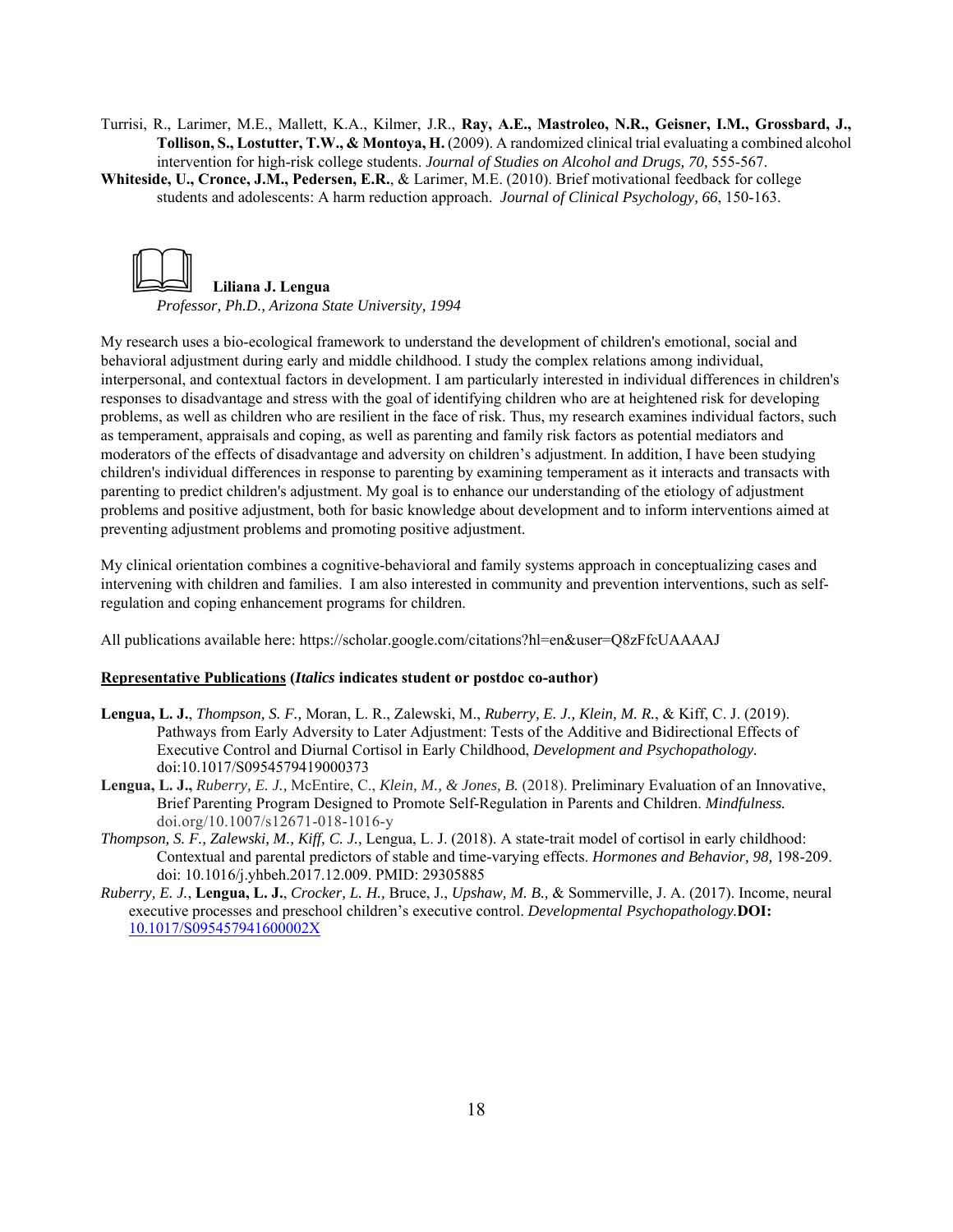

I am the Director Emeritus of the Behavioral Research and Therapy Clinics which specializes in the understanding and treatment of high risk for suicide difficult-to-treat individuals with multi-diagnostic disorders. I am the developer of Dialectical Behavior Therapy (DBT) and am the founder of the DBT practicum that trains graduate clinical students in the treatment of high-risk for suicide difficult-to-treat individuals. The practicum provides DBT treatment for adolescents and their parents and for adults.

My clinical interests, naturally, overlap considerably with my research interests. I am particularly interested in developing models to train therapists and to evaluate factors interfering with effective treatment of "difficult" patients by otherwise competent therapist.

My research lab developed the DBT Adherence Coding Scale (DBT-ACS), a system of rating of rating DBT for adherence to the DBT treatment manual. We provide training to clinicians and researchers in DBT Adherence Coding.

All publications available here: https://scholar.google.com/citations?hl=en&user=swzdYN8AAAAJ

#### **Representative Publications**

Linehan, M.M. (1993). *Cognitive behavioral treatment of borderline personality disorder*. New York, Guildford Press. Linehan, M. M. (2014) DBT skills training manual, 2<sup>nd</sup> edition. New York, Guilford Press.

Linehan, M. M. (2020). Building a life worth living. New York, Random House.

- McCauley, E., Berk, M.S., Asarnow, J., Adrian, M., Cohen, J. Korslund, K., Avina, C., Hughes, J., Harned, M., Gallop, R., Linehan, M.M. (2018). Efficacy of dialectical behavior therapy for adolescents at high risk for suicide: A randomized clinical trial. JAMA Psychiatry, 75(8): 1-10.
- Coyle, T.N., Shaver, J.A., Linehan, M.M. (2018). On the potential for iatrogenic effects of psychiatric crisis services: The example of dialectical behavior therapy for adult women with borderline personality disorder. Journal of Consulting and Clinical Psychology. Vol 86 (2), 116-124.



Over the years, I have been interested in the question: where does maladaptation come from? I see it as coming from a joint interaction of vulnerabilities (historical, physiological) and the experiences to which individuals are exposed.

My work is especially concerned with one environmental resource, social support, and the nature of social relationships among people who have close ties to each other (for example, child and parent). Another of my interests is prevention, not just of mental disorder but physical disorder as well.

A long-term interest concerns the effects of anxiety on behavior. Our research has shown that anxiety has a very debilitating effect on performance and on personal happiness. One of the major vehicles through which anxiety exerts its unwanted effects is cognitive interference. Anxious people are often highly preoccupied and by virtue of that fact are unable to attend to important reality factors in their lives. While anxiety can be a positive force in the lives of people (for example, by serving as a motivator for behavior change) we are usually most aware of anxiety's negative effects and the need for the development of treatments to facilitate better coping skills so as to reduce anxiety.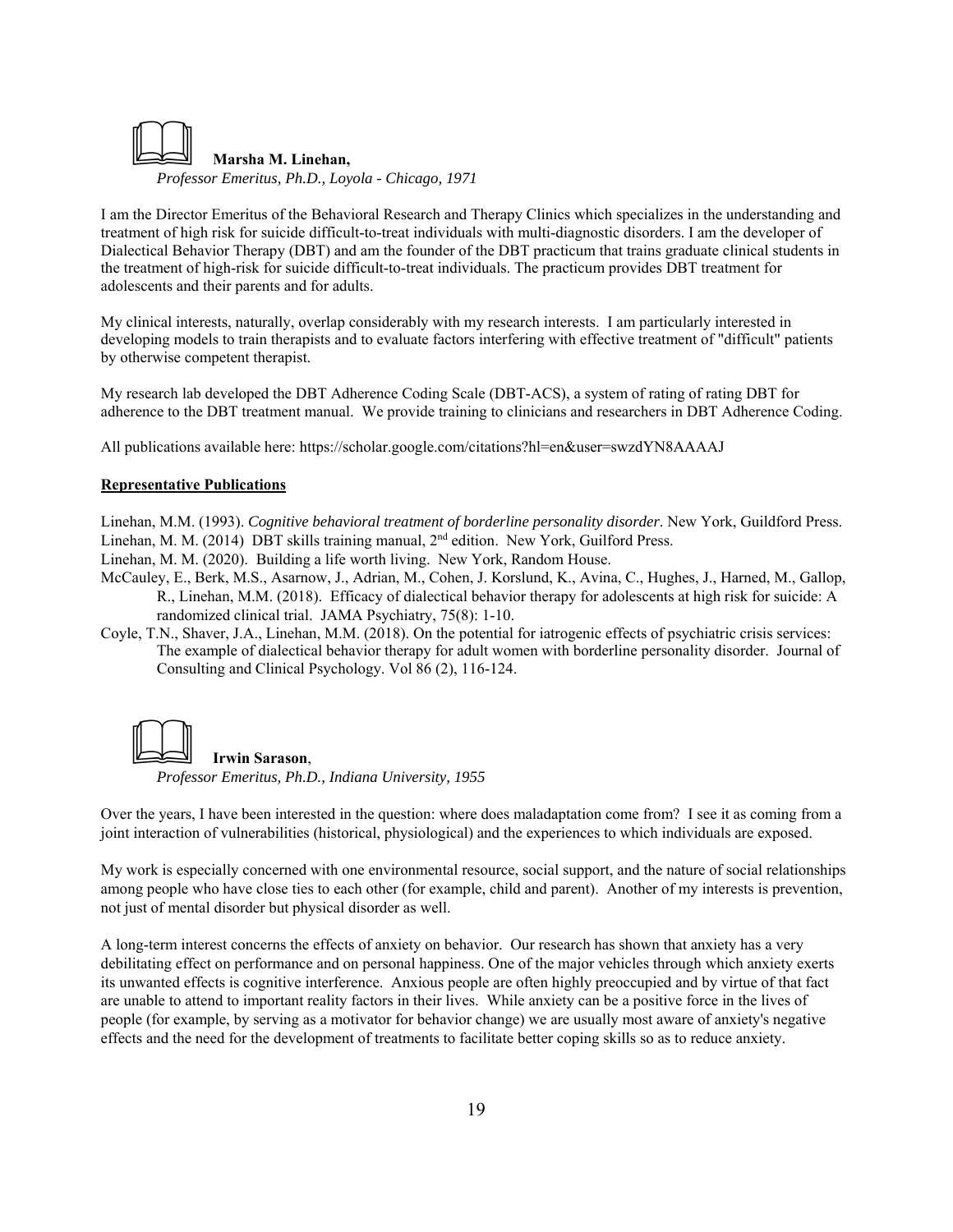All publications available here:

https://www.ncbi.nlm.nih.gov/pubmed/?term=Sarason%20IG%5BAuthor%5D&cauthor=true&cauthor\_uid=24028548

#### **Representative Publications**

Spielberger, C.D. & Sarason, I.G. (Eds.) (2005*). Stress and emotions: Anxiety, anger, and curiosity*. NY: Routledge Rascle, N., Bruchon-Schweitzer, M., & Sarason, I.G. (2005). Short form of Sarason's Social Support Questionnaire: French adaptation and validation. *Psychological Reports, 97*, 195-202.

- Kim, D.-Y., Sarason, B., & Sarason, I. G. (2006). Implicit social cognition and culture: Explicit and implicit psychological acculturation, and distress of Korean-American young adults. *Journal of Social and Clinical Psychology, 25,* 1-32.
- Sarason, B. R., & Sarason, I. G. (2006). Close relationships and social support: Implications for the measurement of social support. In A.L. Vangelisti & D. Perlman (Eds.), *The Cambridge handbook of personal relationships* (pp. 429-443). NY: Cambridge University Press.



*Professor and Director of Clinical Training, Ph.D., UCLA, 1993*

My research interests lie at the intersection of psychological factors and physical health, with a focus on addressing health disparities. Much of my research, therefore, includes mixed-methods approaches with ethnic/racial minorities, women, GLBTQ populations, persons living with HIV/AIDS, and populations in the global south. I am particularly interested in developing culturally appropriate health promotion and disease prevention interventions which address the needs of underserved groups. I have done intervention studies on the promotion of HIV medication adherence and HIV disclosure via provider counseling, peer support, and e-health technologies in New York City, Seattle, the U.S-Mexico border, China, sub-Saharan Africa, and Haiti. I have started a new area of research quantifying acceptability and patient preferences for long-acting HIV treatment. I also work closely with the UW Indigenous Wellness Research Institute (IWRI.org) and have collaborated on health research in Native American communities for two decades. Other projects include formal mentoring programs and addressing mental health in a global context. I provide supervision in the department's clinic, employing an interpersonal process orientation to time-limited therapy. Courses I teach have included Abnormal Psychology, Minority Mental Health, and a research seminar on risky health behaviors, all of which highlight a multicultural perspective.

All publications available here: https://scholar.google.com/citations?user=rTJG9n4AAAAJ&hl=en&oi=ao

#### **Representative Publications**

- Simoni, J. M., Beima-Sofie, K., Mohamed, Z. H., Christodoulou, J., Tapia, K., Graham, S. M., ... & Collier, A. C. (2019). Long-acting injectable antiretroviral treatment acceptability and preferences: A qualitative study among US Providers, adults living with HIV, and parents of youth living with HIV. AIDS Patient Care and STDs*, 33*(3), 104-111. PMCID: PMC6442271
- Graham, S. M., Micheni, M., Secor, A., van der Elst, E. M., Kombo, B., Operario, D., ... & Simoni, J. M. (2019). HIV care engagement and ART adherence among Kenyan gay, bisexual, and other men who have sex with men: a multi-level model informed by qualitative research. AIDS Care*, 30*(sup5), S97-S105. PMCID: PMC6430645
- Nance, R. M., Delaney, J. C., Simoni, J. M., Wilson, I. B., Mayer, K. H., Whitney, B. M., ... & Christopoulos, K. A. (2018). HIV viral suppression trends over time among HIV-infected patients receiving care in the United States, 1997 to 2015: a cohort study. Annals of Internal Medicine*, 169*(6), 376-384. PMCID: PMC6388406
- Simoni, J. M., Ronen, K., & Aunon, F. M. (2018). Health behavior theory to enhance eHealth intervention research in HIV: Rationale and review. Current HIV/AIDS Reports, *15*(6), 423-430. PMCID: PMC6324197
- Simoni, J. M., Smith, L., Oost, K. M., Lehavot, K., & Fredriksen-Goldsen, K. (2017). Disparities in physical health conditions among lesbian and bisexual women: A systematic review of population-based studies. Journal of Homosexuality, *64*(1), 32-44. PMCID: PMC27074088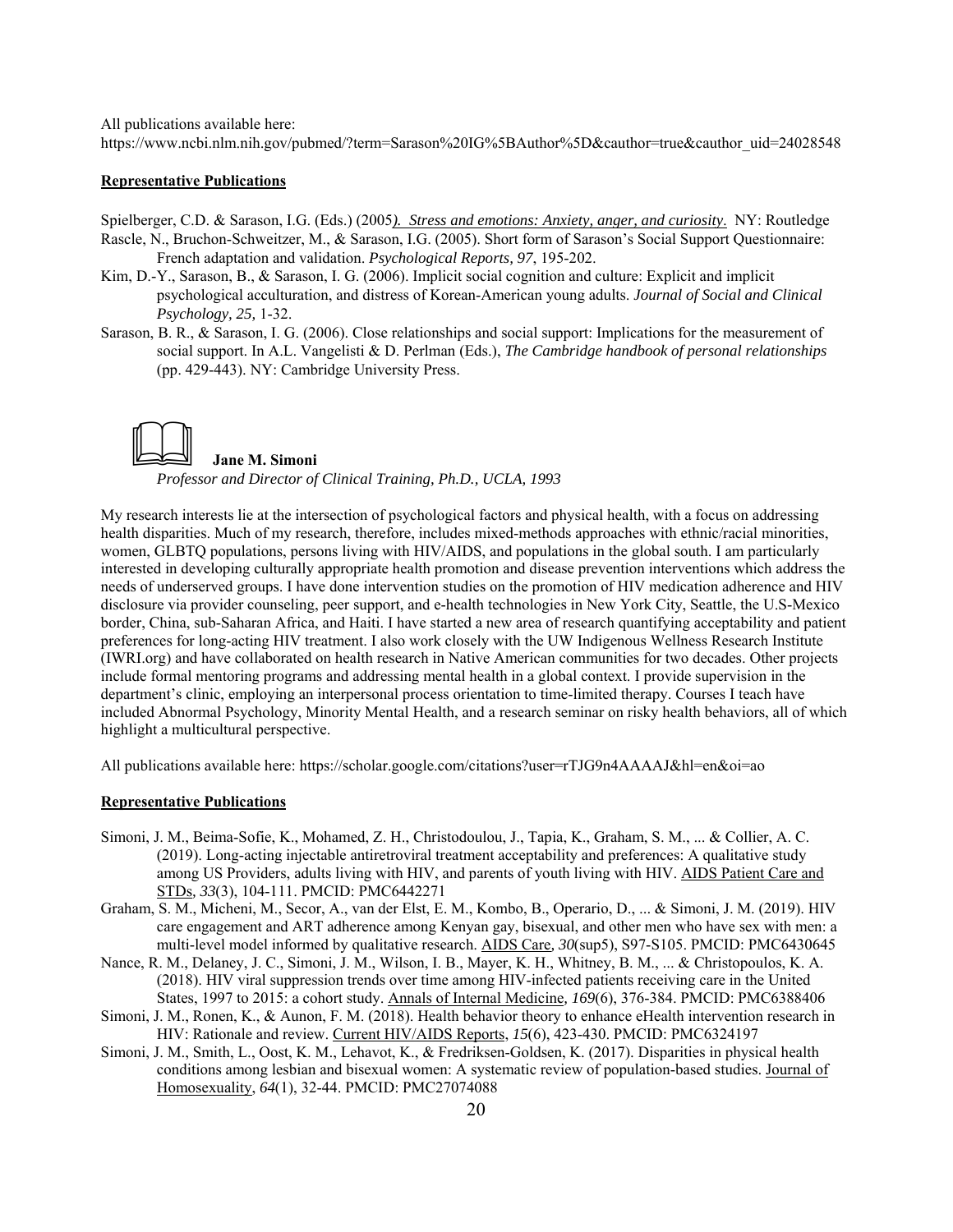

*Professor, Ph.D., Southern Illinois University, 1968 (on sabbatical Fall 2019-Winter 2020)* 

My major interests are in the areas of stress and coping, personality assessment, and performance enhancement. We have been doing studies of stress and coping using daily diary methods to study the effects of different patterns of coping on psychological and physical well-being and have developed and evaluated a manualized cognitive-affective stress management program and an associated daily stress and coping diary. We are employing single-subject methods to study idiographic patterns in individual participants and clients. I am doing collaborative work with Yuichi Shoda and Jonathan Bricker, who studies smoking cessation.

# **Representative Publications (bold indicates student or postdoc co-author)**

- Ascough, J. C., & Smith, R. E. (in press). *Induced affect in psychotherapy and emotion regulation training*. Cambridge, UK: Cambridge Scholars Publishing.
- **Christensen, D. S**., & Smith, R. E. (in press). Leveling the playing field: Can psychological coping resources reduce the influence of physical and technical skills on athletic performance? *Anxiety, Stress, & Coping*.
- Smith, R. E., & **Schwebel, F. J.** (in press). The Sensation Seeking Scale. In V. Ziegler-Hill & T. K. Shackelford (Eds.), *Encyclopedia of personality and individual differences.* New York: Springer.
- Smith, R. E., & Shoda, Y. (2017). The Cognitive-Affective Processing System: Understanding person, anxiety, mental toughness, and self-regulation in sport. *Indian Journal of Psychology: Special Issue on Sport Psychology, 92, 126-139.*
- **O'Rourke, D. J**., Smith, R. E., Punt, S., Coppel, D. B., & Breiger, D. (2017). Psychosocial correlates of young athletes' self-reported concussion symptoms during the course of recovery. *Sport, Exercise, and Sport Psychology, 6*, 262-276.
- Smith, R. E., & Ascough, J. C. (2016). *Promoting emotional resilience: Cognitive-Affective Stress Management Training.* New York: Guilford Press*.*

For additional citations, see https://scholar.google.com/citations?user=kUayGSkAAAAJ&hl=en



*Professor, Ph.D., University of Miami, 1981* 

My general area of research interest is early identification and early intervention for children with autism spectrum disorders (ASD). A specific focus of my work has been the characterization of early-emerging social-communicative and neurocognitive features of autism, with the goals of pinpointing the core deficits, as well as implementing targeted interventions to prevent or attenuate symptom development. Toward this end, my lab has been studying the early development of infant siblings of children with autism (who are at elevated risk for ASD) to identify developmental pathways and risk/protective factors that contribute to the tremendous variability in their social, learning, and behavioral outcomes.

A more recent research theme in my lab involves translating the science of early ASD detection and intervention into community practice settings. We are working with primary care health providers and early intervention/early learning providers to increase their knowledge of the early signs of ASD and promote their use of evidence-based screening and intervention for children with ASD or suspected ASD. This line of research is examining the effectiveness of a preventive health care delivery model for expediting access to ASD-specialized intervention for toddlers as soon as ASD is suspected. We are conducting this research in the Seattle area as well as across the state.

All publications available here: https://scholar.google.com/citations?hl=en&user=x\_XZrJwAAAAJ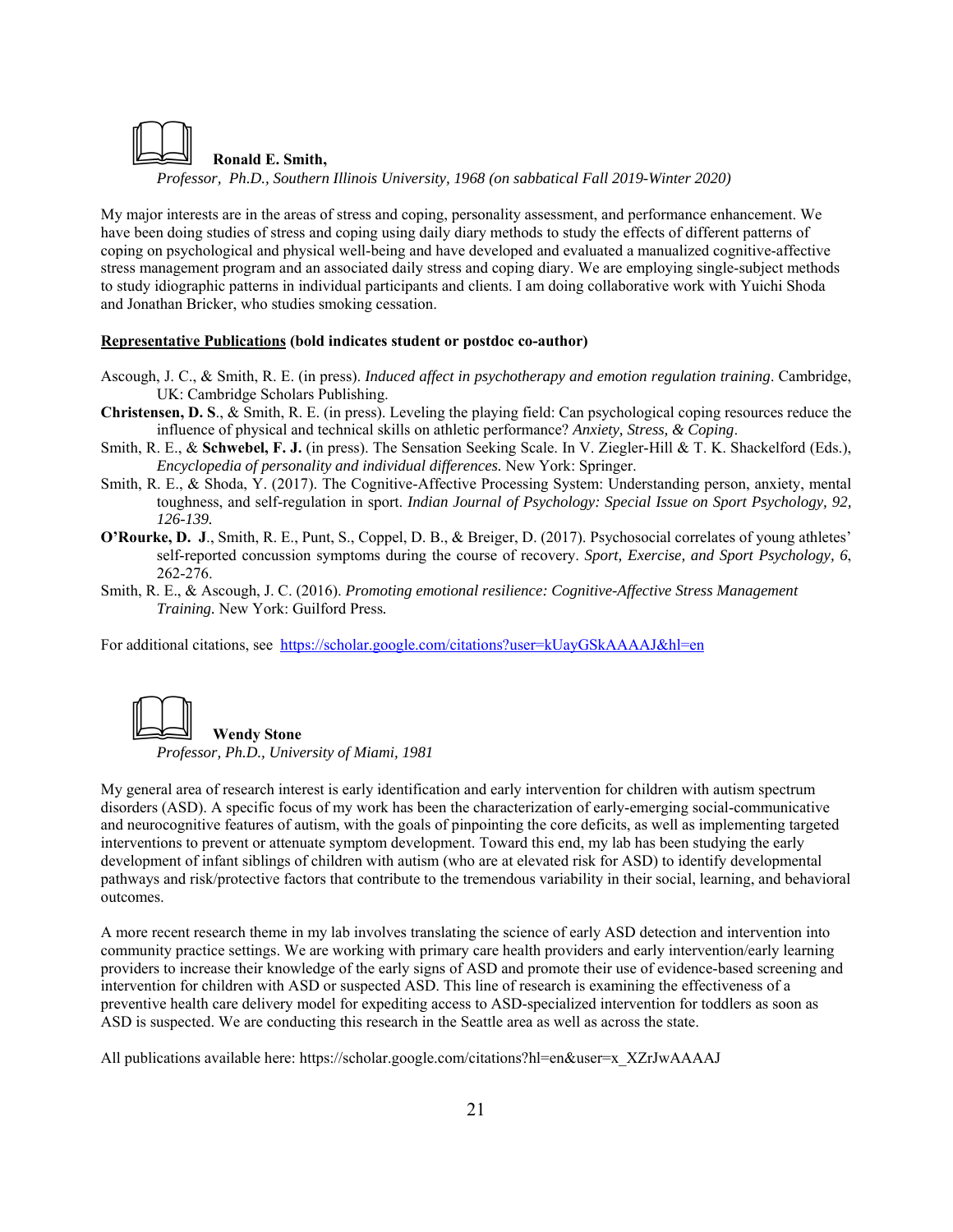#### **Representative Publications** (**bold font denotes students, post-docs, or other mentees)**

- Stone, W.L., **Coonrod, E.E., Turner, L.M., & Pozdol, S.L.** (2004). Psychometric properties of the STAT for early autism screening. *Journal of Autism and Developmental Disorders, 34,* 691-701.
- Yoder, P., & Stone, W.L. (2006). Randomized comparison of two communication interventions for preschoolers with autism spectrum disorders. *Journal of Clinical and Consulting Psychology, 74*, 426-435.
- **Malesa, E., Foss-Feig, J.,** Warren, Z., Yoder, P., Walden, T., & Stone, W.L. (2013). Predicting age 5 language and social outcomes for later-born siblings of children with autism spectrum disorders. *Autism, 17,* 558-570.
- Zwaigenbaum, L., Bauman, M.L., Stone, W.L., Yirmiya, N., …Wetherby, A. (2015). Early identification of autism spectrum disorder: Recommendations for practice and research. *Pediatrics, 136, Supp 1,* S10-40.
- **Edmunds, S.R.,** Ibanez, L.V., Warren, Z., Messinger, D.S., & Stone, W.L. (2017). Longitudinal prediction of language emergence in infants at high and low risk for ASD. *Development and Psychopathology, 29,* 319-329.
- Ibanez, L.V., Kobak, K., Swanson, A.R., Wallace, L., Warren, Z., & Stone, W.L. (2018). Enhancing interactions during daily routines: A randomized control trial of a web-based tutorial for parents of young children with ASD. Autism Research, 11, 667-678.



Not everyone experiences a traumatic event such as a car accident, sexual assault, combat, or natural disaster in the same way. Although some may recovery with time, others may experience symptoms months and even years after the traumatic event. Indeed, individuals with posttraumatic stress disorder (PTSD) often report involuntary retrieval of horrific memories, including intrusive thoughts, flashbacks, and nightmares. This clinical presentation strongly suggests that memory abnormalities underlie many symptoms. Indeed, many researchers believe that disrupted retrieval processes may reduce optimal recall of the traumatic event and may mediate post-trauma adjustment. By understanding these cognitive processes, we hope to learn about mechanisms underlying both therapeutic and natural recovery. My research is characterized by applying experimental paradigms to elucidate these phenomena in the laboratory.

By better understanding the mechanisms underlying psychopathology, we may be able to prevent the development of chronic pathology and enhance the efficacy of our treatments. A closely related interest of mine is in the area of treatment outcome research, in PTSD and across the anxiety disorders. Theoretically, I am a cognitive-behavioral psychologist, treating individuals with PTSD, obsessive-compulsive disorder, panic disorder, and social phobia. I am committed to training students in assessment of the anxiety disorders and in empirically supported treatments for the anxiety disorders.

My teaching interests include information processing models of psychopathology, clinical research methods, behavior disorders, and cognitive behavioral treatment for the anxiety disorders.

All publications available here: https://scholar.google.com/citations?hl=en&user=mNcqPZ4AAAAJ

# **Representative Publications (bold indicates student or postdoc co-author)**

- **Echiverri, A., Jaeger, J., Chen, J., Moore, S.,** & Zoellner, L. A. (in press). Dwelling in the past: The role of rumination in the treatment of posttraumatic stress disorder. *Cognitive and Behavioral Practice.*
- **Keller, S.M.,** Zoellner, L.A., & Feeny, N.C. (in press). Understanding factors associated with early therapeutic alliance in PTSD treatment: adherence, childhood sexual abuse history, and social support. *Journal of Consulting and Clinical Psychology.*
- **Stines Doane, L.,** Feeny, N.C., & Zoellner, L. A. (2010). Sudden gains in exposure therapy for PTSD. *Behaviour Research and Therapy, 48,* 555-560.
- **Eftekhari, A.,** Zoellner, L. A., & **Vigil, S.** (2009). Patterns of emotion regulation and psychopathology. *Anxiety, Stress, and Coping: An International Journal, 22,* 571-586.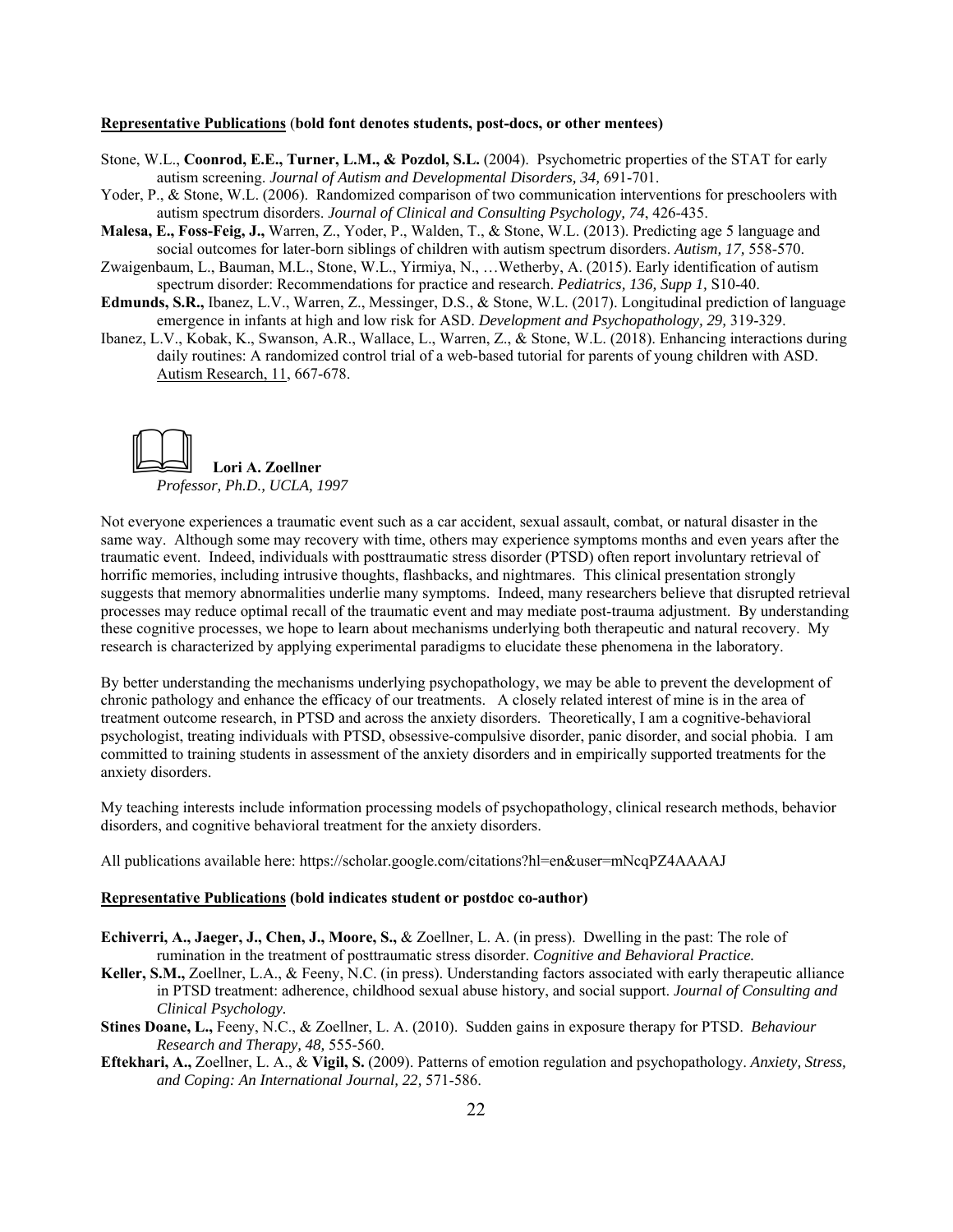# **Clinical Psychology Curriculum**

For credits and course descriptions see http://www.washington.edu/students/crscat/psycln.html

| <b>PSYCLN Number</b>   | Course Title                                            |
|------------------------|---------------------------------------------------------|
| <b>OVERVIEW</b>        |                                                         |
| 501                    | Issues in Clinical Psychology                           |
| 502                    | Child Clinical Psychology (not currently taught)        |
|                        |                                                         |
| <b>RESEARCH</b>        |                                                         |
| 510                    | Clinical and Community Psychology Research Methods      |
| 511                    | Single Subject Design and Research                      |
| 513                    | Research Strategies (multiple lab-seminar sections)     |
|                        |                                                         |
| <b>ASSESSMENT</b>      |                                                         |
| 520                    | <b>Psychological Assessment</b>                         |
| 521                    | Assessment of Intelligence (concurrent with PSYCLN 525) |
| 522                    | Psychological Assessment of Children (with PSYCLN 525)  |
| 523                    | Approaches to Psychological Assessment                  |
| 524                    | <b>Clinical Personality Assessment</b>                  |
| 525                    | Practicum in Psychological Assessment                   |
|                        |                                                         |
| <b>PSYCHOPATHOLOGY</b> |                                                         |
| 530                    | <b>Behavior Disorders</b>                               |
| 531                    | Developmental Psychopathology                           |
| 532                    | <b>Anxiety Disorders</b>                                |
| <b>PSYCHOTHERAPY</b>   |                                                         |
| 540                    | Systems of Psychotherapy                                |
| 541                    | Approaches to Child Treatment                           |
| 542                    | <b>Behavior Change</b>                                  |
| 543                    | Cognitive Behavioral Therapy for Depression             |
| 544                    | <b>Behavioral Methods: Clinical Interventions</b>       |
| 545                    | Dialectical Behavior Therapy                            |
| 546                    | <b>DBT Skills Group Training</b>                        |
| 547                    | Methods in Suicide and Crisis Intervention              |
|                        |                                                         |
|                        |                                                         |
| <b>DIVERSITY</b>       |                                                         |
| 560                    | Minority Mental Health                                  |
| 561                    | <b>Community Psychology</b>                             |
| 562                    | <b>Cross-Cultural Competency</b>                        |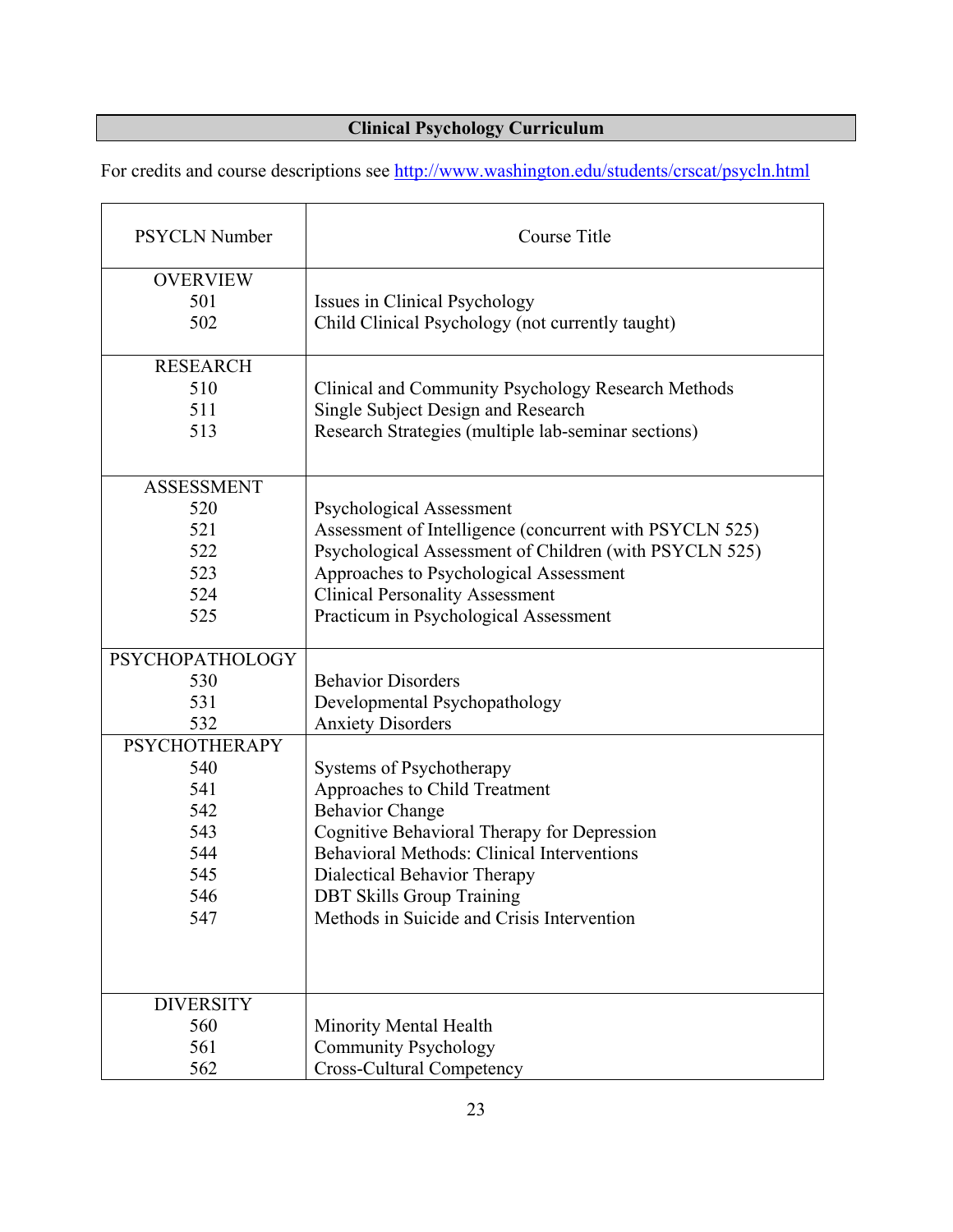| <b>FOCUS COURSES</b>     |                                                                 |
|--------------------------|-----------------------------------------------------------------|
| 570                      | Advances in Clinical Psychology                                 |
| 571                      | Advances in Child Clinical Psychology                           |
| 572                      | Seminar in Clinical Psychology                                  |
| 573                      | Seminar in Child Clinical Psychology                            |
|                          |                                                                 |
| DISCIPLINE-SPECIFIC      |                                                                 |
| <b>COURSES</b>           |                                                                 |
| 574                      | Independent Study in Affective Science                          |
| 575                      | Independent Study in Behavioral Neuroscience                    |
| 576                      | Independent Study in Cognitive Science                          |
| 577                      | Independent Study in Lifespan Development                       |
|                          |                                                                 |
| <b>CLINICAL PRACTICA</b> |                                                                 |
| 580                      | Clinical Practicum and Colloquium                               |
| 581                      | Clinical Methods: Interviewing                                  |
| 582                      | <b>Clinical Methods: Ethics</b>                                 |
| 583                      | <b>Clinical Supervision</b>                                     |
| 525                      | Practicum in Psychological Assessment (accompanies 521, 522)    |
| 585                      | Field Work-Clinical (external practica)                         |
| 586                      | Dialectical Behavior Therapy/High Risk, Severe Disorders Clinic |
| 587                      | Functional Analytic Psychotherapy Practicum                     |
| 588                      | <b>Anxiety Disorders Practicum</b>                              |
| 589                      | Learn Clinic Practicum                                          |
| 590                      | Parent-Child practicum                                          |
| 591                      | <b>Consultation and Supervision Practicum</b>                   |
|                          | (Others to be added as they are developed)                      |
| 596                      | Advanced Clinical Practicum (new or one-time offering)          |
|                          |                                                                 |
| PSYCH 598                | <b>Directed Readings</b>                                        |
| PSYCH 599                | Directed Psychological Research                                 |
| PSYCH <sub>600</sub>     | Independent Study, Research                                     |
| PSYCH 700                | <b>Masters Thesis</b>                                           |
| PSYCH <sub>800</sub>     | <b>Doctoral Dissertation</b>                                    |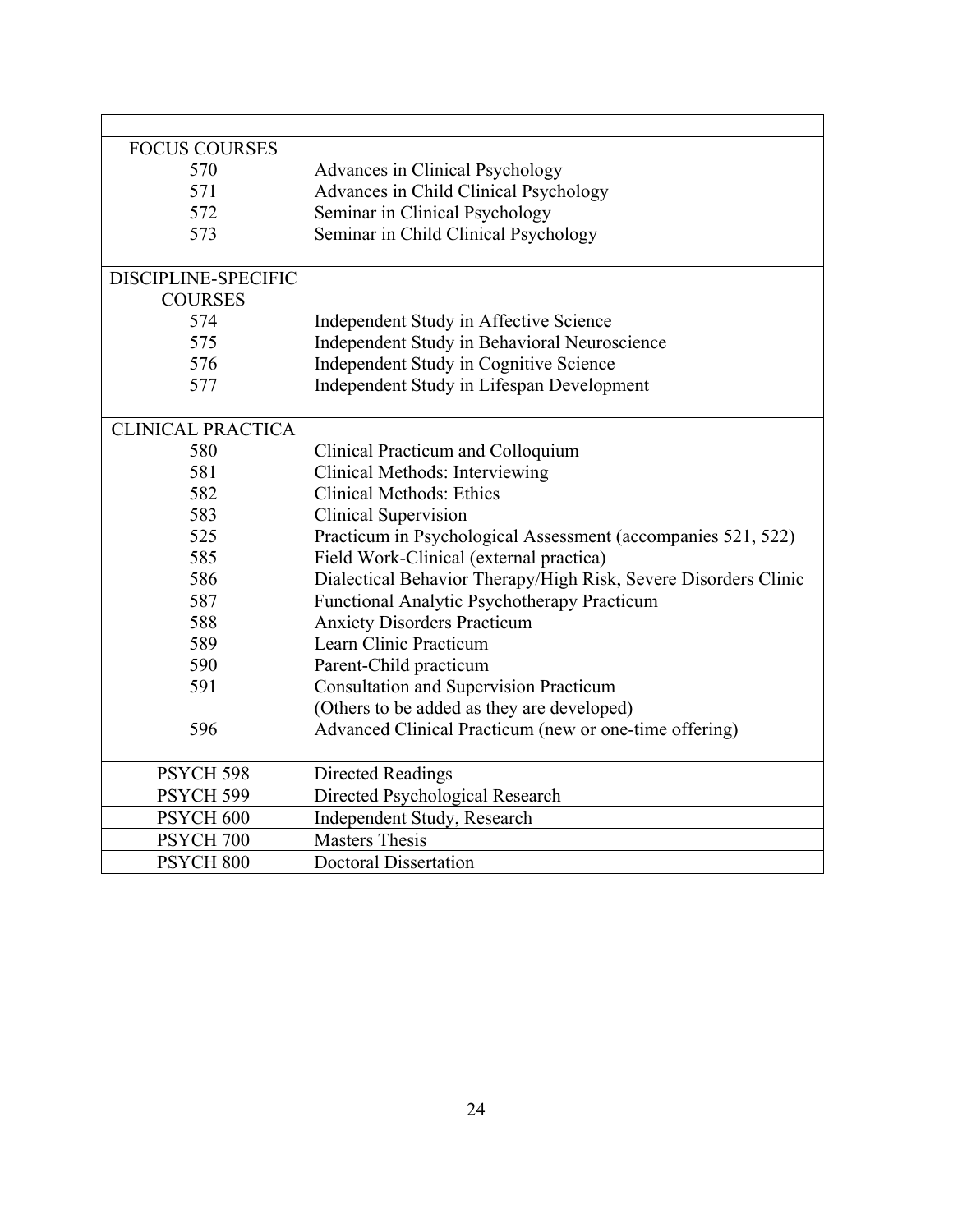# **Appendices**

- **A. Typical Training Sequence**
- **B. Second-Year Project and NRSA Applications**
- **C. Practicum Requirements**
- **D. Competency Demonstration / General Examination**
- **E. Dissertation Proposal**
- **F. Excerpts From the Graduate/Faculty Manual**
- **G. Financial Support, Tuition, and Fees**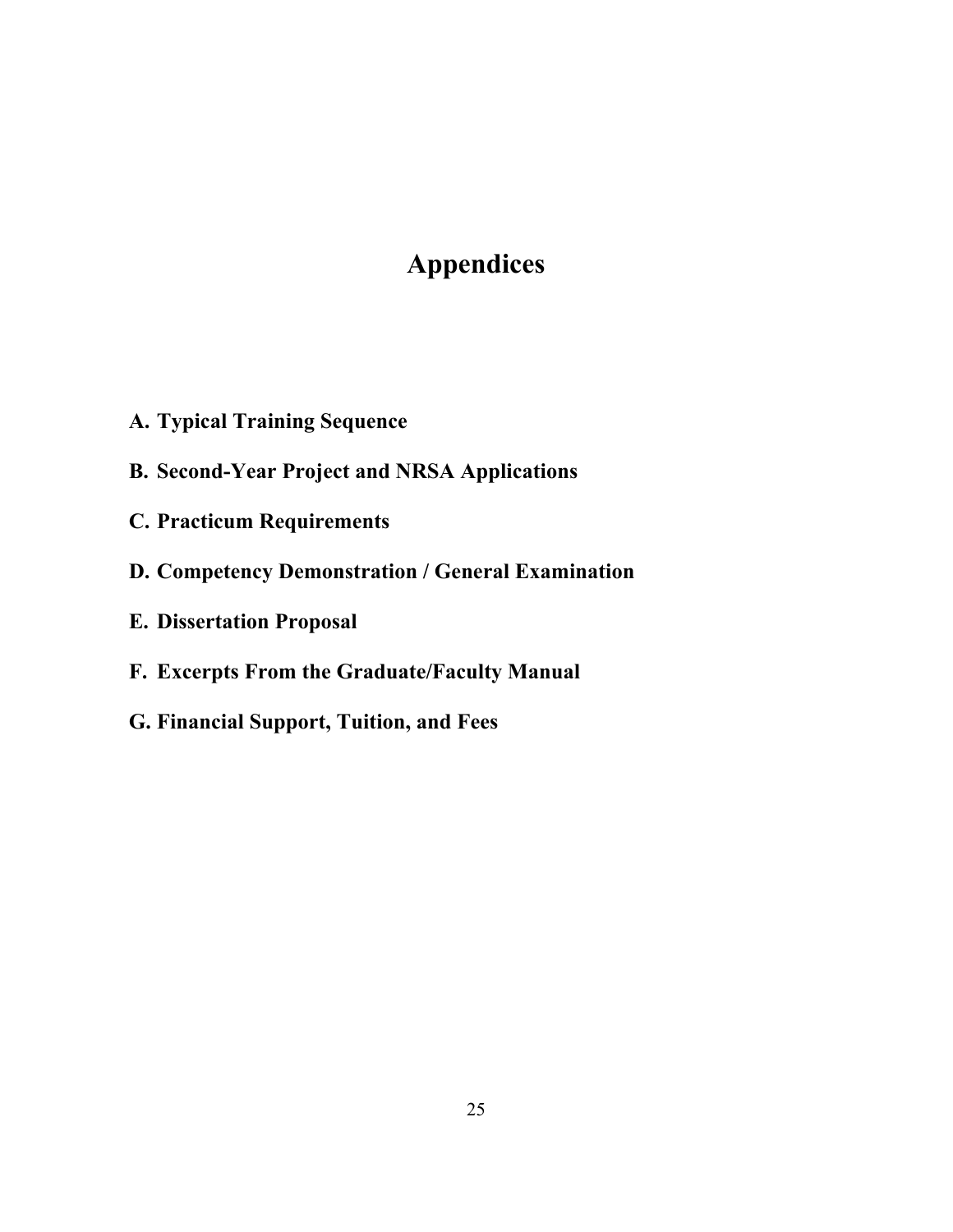# **APPENDIX A**

# **Typical Training Sequence**

Our program requires a minimum of three academic years of full-time in-residence study, followed by a one-year fulltime doctoral-level internship (or, in rare cases, a two year half-time internship). The typical student spends at least 5 years in residence prior to the internship.

The typical sequence of courses and major requirements for each year are described below. This is meant to provide an overview and guideline. There are some individual variations from this sequence. Students are expected to work closely with their faculty advisors and mentors to plan the sequence of training experiences that is most consistent with their interests and goals. All students and their advisors develop a formal Annual Plan to facilitate this process.

## **Orientation**

Prior to the first week of class, the Department of Psychology provides a week long orientation. All students are required to register and attend. This orientation will provide students with a general overview of university and departmental policies and expectations and an introduction to the clinical program.



The first year is intended to introduce students to the major issues in clinical research, as well as providing them with a foundation for understanding psychopathology and basic approaches to working with clinical problems. Students also take the first-year statistics sequence, which provides them with the basic skills necessary for conceptualizing and carrying out data analysis.

All students are required to take at least two assessment courses (and, preferably, courses in cognitive, personality, and behavioral assessment), and Child Clinical students are required to take the intelligence assessment course *in their first year*. In the description below, we use the colloquial term "Adult" (A) to denote the General Clinical track.

In addition to completing the basic coursework described below, in order to progress through the program at a normal rate, students must build a relationship with their advisor and mentor and begin to delineate their research interests as early as possible. Students are assigned a research advisor as well as a secondary co-advisor upon admission to the program. Although students are free to switch advisors at any point, early in the first year or the third year are those times in which changes of advisor are apt to be least disruptive to their progress. Students who have been most successful in the program often credit it to establishing and maintaining a good relationship with their advisor. Students may also choose to broaden their research interests and skills by working in the lab of their co-advisor, or with other clinical or non-clinical faculty.

# **First-Year Curriculum**

# **AUTUMN QUARTER Course Credits Title** PSYCH 500A (1) Orientation (**A & C**) PSYCH 500B (1) Proseminar (**A & C**) PSYCH 550A (1) Psychology Dept Colloquium (**A & C**) PSYCH 524 (4) Intro. to Statistics and Data Analysis (**A & C**) PSYCH 522 (2) Laboratory in Statistical Computation I (required w/ 524) PSYCLN 510 (4) Research Methods in Clinical and Community Psychology (**A & C**)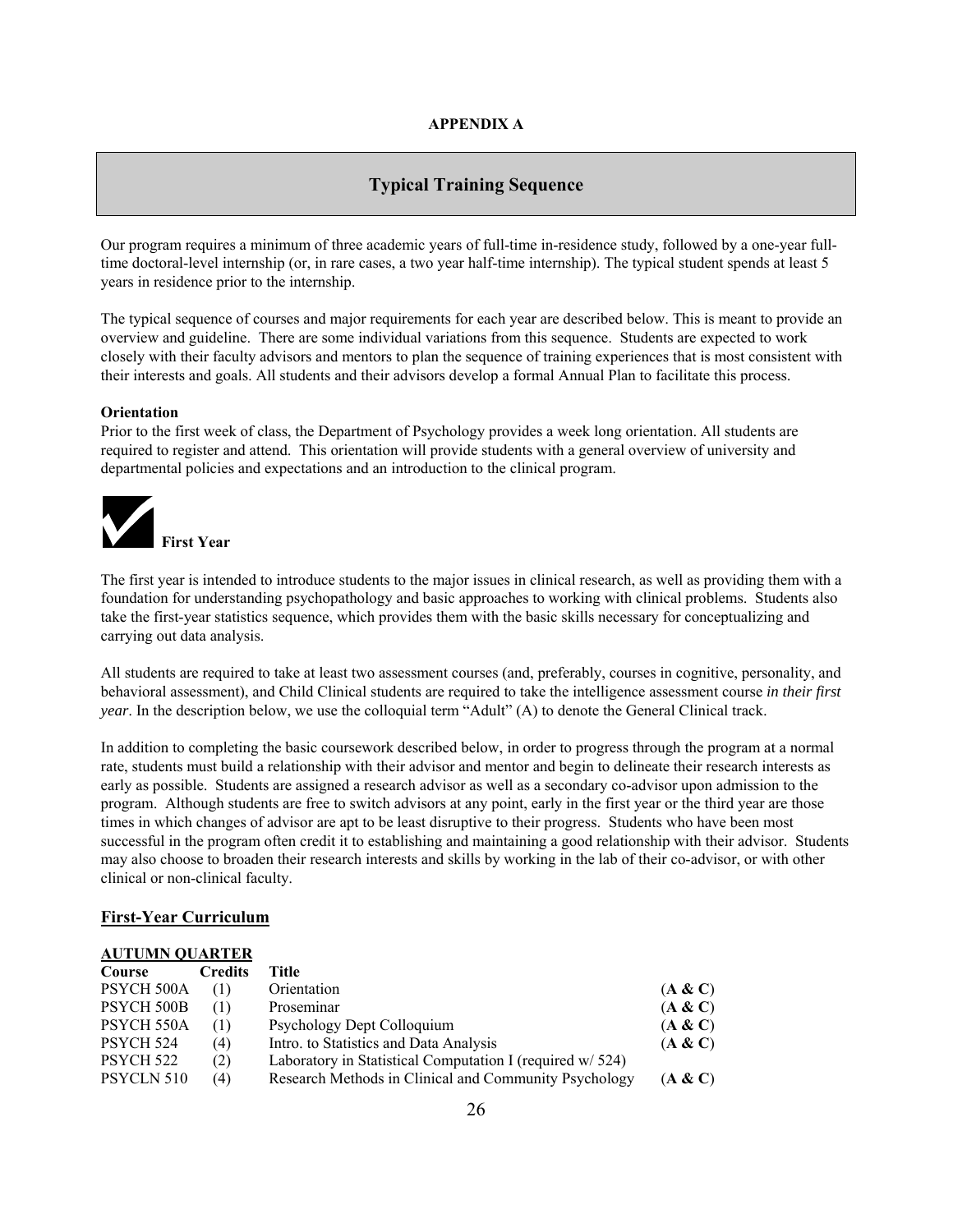| PSYCLN 540            | (3)            | Core Concepts in Systems of Psychotherapy                  | (A & C)                             |
|-----------------------|----------------|------------------------------------------------------------|-------------------------------------|
| PSYCLN 573            | (1)            | Seminar in Child Clinical Psychology                       | (C)                                 |
| <b>WINTER QUARTER</b> |                |                                                            |                                     |
| Course                | <b>Credits</b> | <b>Title</b>                                               |                                     |
| PSYCH 550A            | (1)            | Psychology Dept Colloquium                                 | (A & C)                             |
| PSYCH <sub>525</sub>  | (4)            | Linear Models and Data Analysis                            | (A & C)                             |
| PSYCH <sub>523</sub>  | (2)            | Laboratory in Statistical Computation II (required w/ 525) |                                     |
| <b>PSYCLN 501</b>     | (1)            | Issues in Clinical Psychology                              | (A & C)                             |
| PSYCLN 530            | (5)            | Core Concepts in Behavior Disorders                        | (A)                                 |
| PSYCLN 531            | (5)            | Developmental Psychopathology                              | $(C, \boxtimes)$                    |
| PSYCLN 573            | (1)            | Seminar in Child Clinical Psychology                       | (C)                                 |
| <b>SPRING QUARTER</b> |                |                                                            |                                     |
| Course                | <b>Credits</b> | <b>Title</b>                                               |                                     |
| PSYCH 550A            | (1)            | Psychology Dept Colloquium                                 | (A & C)                             |
| PSYCLN 541            | (4)            | Approaches to Child Treatment                              | $(C, \boxtimes)$                    |
| PSYCLN 521            | (5)            | Assessment of Intelligence                                 | $(C;$ an assessment for <b>A</b> at |
|                       |                |                                                            | any time)                           |
| <b>PSYCLN 525</b>     | (2)            | Practicum in Psych Assessment (Accompanies PSYCLN 521)     |                                     |
| PSYCLN 542            | (5)            | <b>Behavior Change</b>                                     | (A)                                 |
| PSYCLN 573            | (1)            | Seminar in Child Clinical Psychology                       | (C)                                 |

- (**A)** This course is **required** for students in the General ("Adult") track, who must also take an optional course in assessment prior to Generals.
- (**C**) This course is **required** for students in the Child track only.
- General ("Adult") students are required to take **one** of the following courses at some point in their program: PSYCLN 531 (Developmental Psychopathology) or PSYCLN 541 (Approaches to Child Treatment).

#### **Additional Major Requirement** (**A & C**)

*Proposal for the Second-Year Project approved by advisor is due to DCT by June 1st during Spring Quarter.* 



Coursework in the second year emphasizes the clinical component of the training program. This is also the year in which students typically begin to see clients through the program's Psychological Services and Training Center.

Although clients with psychotic disorders and severe suicidal risk are generally screened out from the Clinic, clients at the Clinic represent a very broad range of disorders and functioning levels. Typical cases seen at the Clinic include families in distress, couples experiencing marital discord, children with conduct problems, and adults or children who are depressed. Students receive one hour of face-to-face clinical supervision for every hour of therapy. Clinical supervisors are drawn from the pool of core faculty within the clinical program or faculty affiliated with the clinical program who have primary appointments outside the Department of Psychology or who maintain private practices in the community. Details about clinic policies and procedures are available in the Clinic Handbook, which is made available to all students in their second year by the Clinic Director.

In addition to their involvement in a sequence of clinically oriented coursework, students should work on completing their out-of-area requirements. Students in the Child Clinical track are required to take PSYCLN 522, Psychological Assessment of Children during their second or third year. Other students are required to take a course in Personality some time prior to Generals. As part of the out-of-area requirements, prior to Generals, all students are expected to take a course in physiological/biological psychology, cognitive psychology, and social psychology in order to meet APA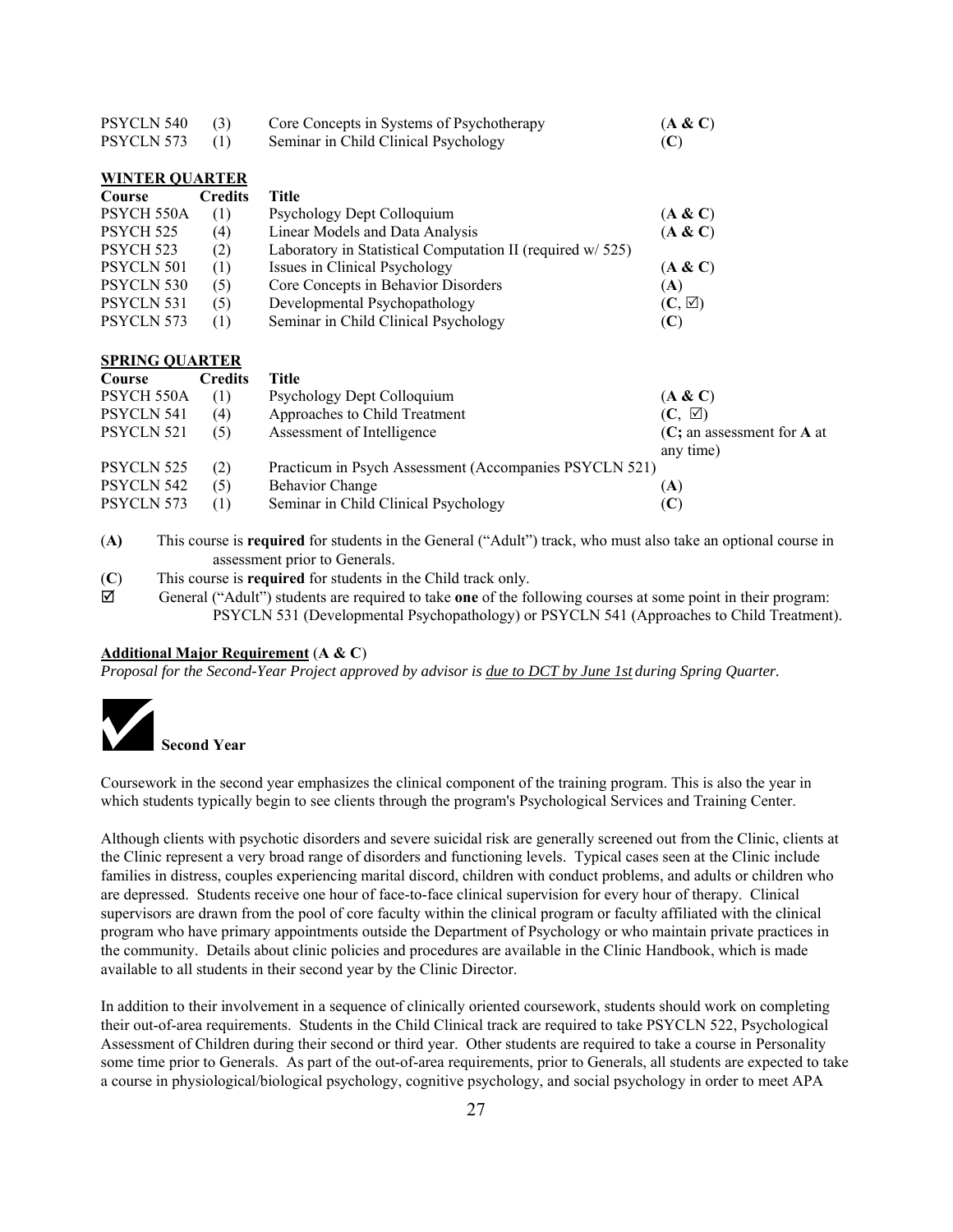requirements. (Please see Page 40 for details on out-of-area (Discipline-Specific Knowledge [DSK] requirements.) All students in the clinical program are expected to take a course in community psychology or minority mental health (PSYCLN 560, 561, or 562) prior to Generals. Students typically take this course in their second or third year.

#### **Additional Major Requirement**

At the end of the second year, all students are expected to complete a Second-Year Project, which is presented at a Research Festival, held by the Department of Psychology on the Wednesday after Memorial Day weekend. This is a day long program that is much like a professional convention. In addition, students must submit their Second-Year Project in APA format (that is, submission-ready) by the end of the first week of classes in the third year. This is based on whatever work is completed by that time, and it is understood that a future, actually submitted, paper may be more fully developed. A full description of the Second-Year Project is included in Appendix B.



Students in their third year typically complete any additional coursework required for their concentration in clinical, such as taking the Minority Mental Health requirement if they have not already. . By the third year, students are beginning to tailor their curriculum to meet their own interests and needs. It is typical for students to be concentrating on work in their out-of-area requirements, as well as taking elective clinical courses or seminars. Third-year students often complete requirements for a Minor, Specialization, or Option. See links for a description of each: Diversity Science Specialization, Quantitative Minor, Data Science Options.

Some students will elect to submit their Second-Year Projects as a Master's thesis and all are encouraged to submit their projects, or portions of their projects, to a scientific journal for publication. In addition, students continue to develop their clinical skills either through a continuation of their practica at the clinic, completion of a practicum outside of the clinic (see Appendix C), or through participation in other advanced practica offered by the clinical faculty. As such, students in their third year typically work closely with their advisor and supervisory committee in selecting coursework and practica. Close work with the supervisory committee, which is chaired by the advisor, is also necessary in development of the dissertation proposal.

Students generally select their supervisory committee when they begin to concentrate on work for their Generals. **All required courses must be successfully completed before a student may sit for the General Examination.** Certain exceptions may be approved by the DCT. The completion of Generals by the end of the third year, or as soon thereafter as possible, is highly recommended. S**tudents are required to have completed their Generals and to have a written dissertation proposal approved by their committee prior to application for internship, which typically begins by October 1st.**

# **Fourth Year and Beyond**

Students beyond the third year typically finish up required coursework, as well as taking elective courses and dissertation credits. Students typically complete their Generals by the fourth year and defend their dissertation proposal either in the fourth year or early in the fifth year. Students who have not defended their dissertation proposal early in the fifth year will not be able to complete the program within a six-year framework.

#### *Fourth-Year Science- Informed Clinical Case Presentation*

A science-informed clinical case presentation (SICP) is required during Spring quarter of the fourth year. The SICP is always scheduled on the second Friday of Spring quarter. In the same way that the Research Festival allows students to demonstrate their emerging competence in the research domain, the SICP allows students to demonstrate foundational competencies in the clinical domain (e.g., case conceptualization, assessment, diagnosis, and intervention). Consistent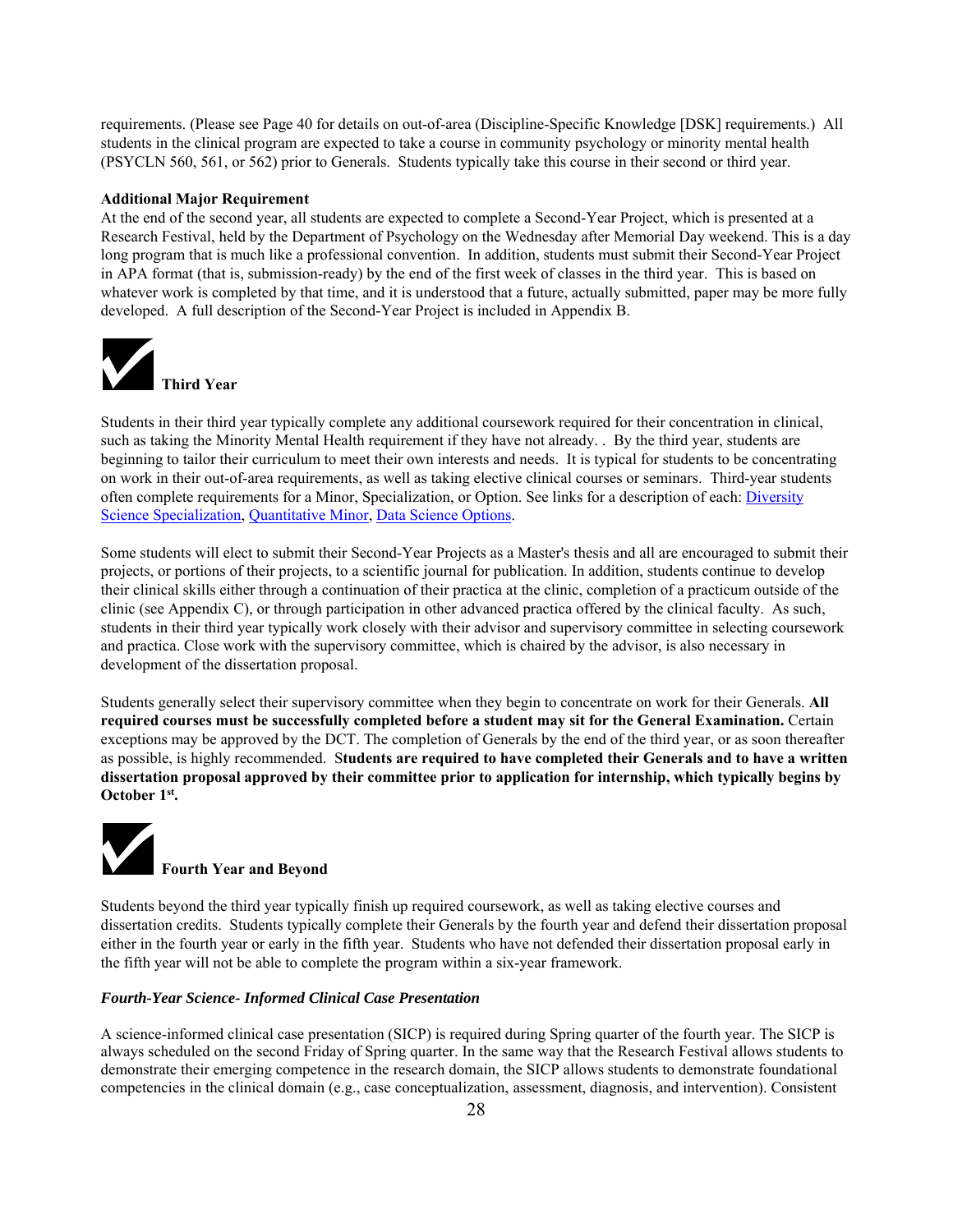with the scientist-practitioner focus of our program, students are expected to demonstrate that they have integrated scientific principles into their clinical work. The purpose of the SICP is three-fold: (1) to help students develop and demonstrate competencies as scientist-practitioners; (2) to help students build the case presentation skills that they may need for internship interviews or academic job talks; and (3) to integrate students' research and clinical training.

Only clinical faculty, clinical students, and supervisors of the cases presented are to attend. All Clinic clients sign consent forms that permit discussions of their cases and viewing of their videotapes for training purposes, such as these presentations. Nonetheless, in order to protect client confidentiality as much as possible, students are asked to remove personal identifiers. These include: names, work places, school, city if a small city, etc. If you wish to present a case involving a non-Clinic client, you will need to obtain written permission from the client, and a copy must be placed in the client's chart at the other setting.

Presentations last 20 minutes, with 10 minutes for questions and discussion. Each faculty member completes an evaluation form for each presentation, including a checklist of the 11 specific competencies required. An informal reception after the presentations allows additional time for more personalized discussion of cases with faculty and other attendees. SCIP thus provides an opportunity not only for faculty to assess student competencies in the clinical domain, but also for faculty to provide support, input and modeling for students in the seamless integration of science and practice.

"Science-informed" is broadly defined and relates as much to the process that leads to the formal presentation as it does to the final product. We would like you to think about your clinical interventions in much the same way as you would in planning an experiment. Good research is informed by psychological theory and by previous research findings, and what you do clinically should be similarly informed. To carry the parallels farther, the clinical intervention is like the independent variable in a psychological experiment and the target behaviors are like dependent variables. Both need to be operationally defined in terms of specific procedures and measurable outcomes. The underlying case conceptualization should specify functional relations between external and internal antecedents, mediating factors, and the client's adaptive and dysfunctional behaviors. These functional relations may be based on theoretical understandings of a particular disorder as well as on clinical data you have collected concerning the client. Your intervention will be directed at increasing the client's adaptive behaviors and strengths, reducing maladaptive target behaviors, or both. Whatever the intervention focus, it is important to find a way to measure the changes that occur, either in terms of standardized instruments (such as those administered routinely to our Clinic clients) or by means of measures you introduce or develop that are tailored to the particular client's target behaviors. Ideally, you would have measures administered before, during, and after treatment.

This process of case conceptualization, treatment planning, and choice of outcome measures will be facilitated by discussions with your supervisor. In addition, it is essential that your primary advisor be involved from the very beginning and throughout the process, including assisting you in your choice of the case to present. Beyond this, your presentation should be prepared in consultation with at least one member of the clinical faculty (who may be your advisor) chosen on the basis of expertise in evaluating and/or treating the type of client with whom you are working or some aspect of scientifically informed practice (e.g., single-subject designs). Consulting with in-house clinical faculty is a part of the requirement, and clinical faculty expect to be contacted for this just as they expect to be consulted on your research projects. Students are encouraged to indicate that said consultation occurred, as a component of the presentation. Please remember that while we anticipate that the in-house faculty will provide invaluable consultation, ultimately it is your clinical supervisor who holds the responsibility for your case and who must approve any proposed interventions, outcome measures, etc. To the extent that there may be differences of opinion, consider that a valuable part of the learning process regarding the integration of science and practice.

The case study you present is of your choosing, in consultation with your advisor, and this exercise is intended to foster scientist-practitioner thinking in relation to your cases from your earliest experiences in the Clinic or other settings. It is *not* required that the treatment involve a specific empirically supported *manualized* treatment, or that the case be one with a successful outcome. Sometimes, less successful cases are the most informative in terms of clinical insights and treatment development. However, it is expected that you will utilize empirically supported *principles* of change. The faculty's major interest is in how the scientific literature informed your conceptualization of the case, your choice of interventions and outcome measures, and your understanding of your client's progress or lack thereof. Finally, as in the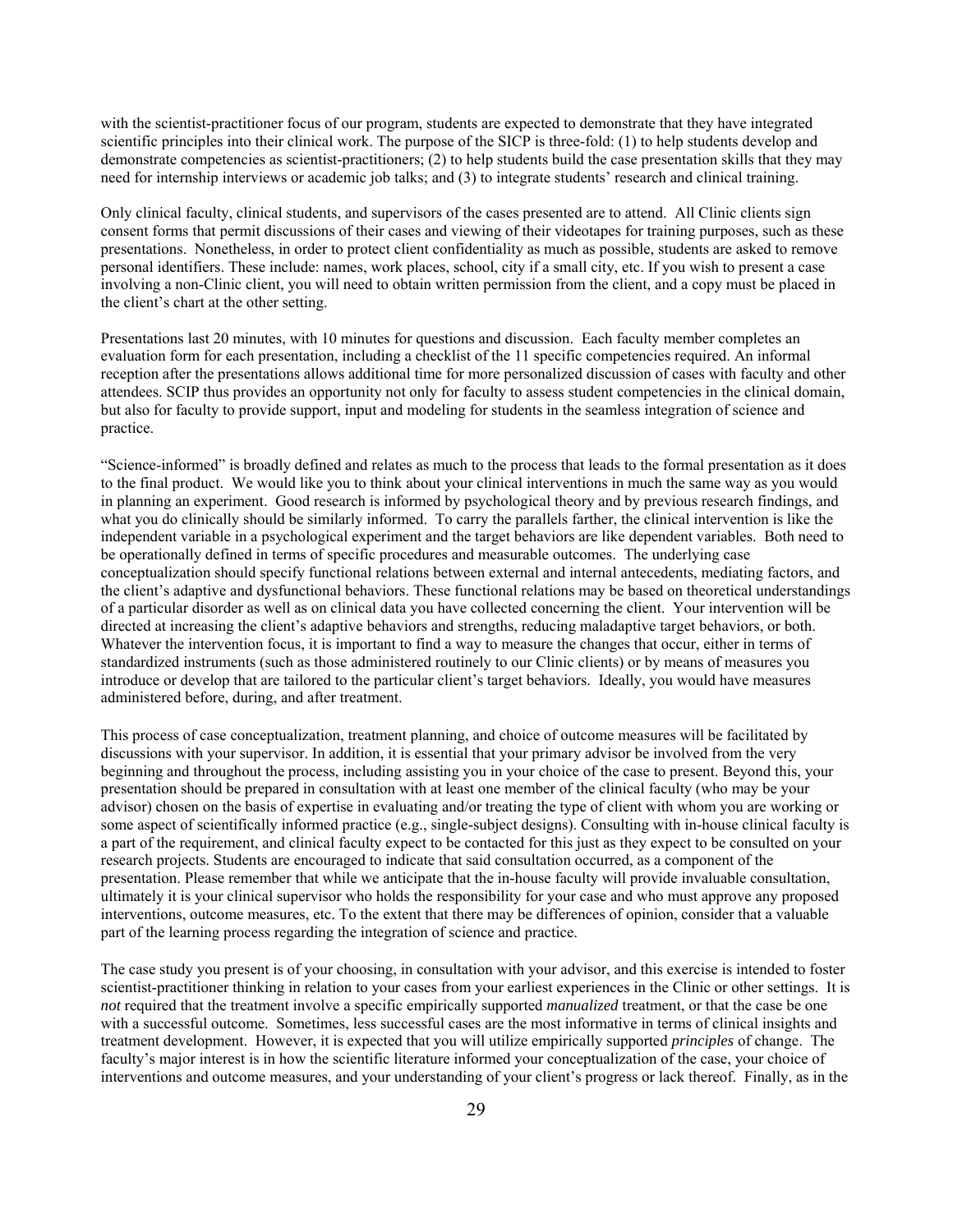case of an experiment, you should discuss threats to internal validity (i.e., causal relations between treatment and outcome) that might have affected the outcome, as well as issues of external validity (generalization to similar cases) and the theoretical and practical conclusions you can draw from the case. The following checklist may be useful as a guide to preparing your SICP:

## **Prior to the Presentation**:

 $\checkmark$  Consult with both your advisor and your clinical supervisor about the SICP. Consult with additional in-house faculty as needed.

#### **During the SICP:**

- $\checkmark$  **Client Description**: Include only demographic information that is relevant to the presentation. Attend to confidentiality and use HIPAA's guidelines for de-identifying personal data (e.g., use pseudonyms, give general rather than specific information about education, occupation, etc.)
- **Contextual Factors**: Describe individual, developmental, family, cultural, ethnic and other differences and cite any literature relevant to how these factors might impact internal and external validity.
- **Ethical and Legal Issues**: Convey an understanding of relevant ethics and laws (e.g., reporting of child abuse).
- **Assessment**: Describe the ways in which science informed your assessment of your client's presenting problems and strengths, history of presenting problems, your diagnostic formulation, etc. (e.g., did you use structured diagnostic interviews, reliable and valid baseline assessment measures, etc.?).
- **Case Conceptualization**: Cogently depict your case conceptualization. A graphic representation is usually helpful. Cite theoretical and empirical literature relevant to the case conceptualization.
- **Treatment Plan, Treatment Rationale and Intervention**: Let the audience know not only *how* you intervened with your client but also *why* you intervened as you did. Cite theoretical and empirical literature relevant to your treatment plan and interventions.
- **Outcome assessment**: Inform the audience of how you tracked your client's therapy progress and process and how that data informed your treatment. Discuss the outcome of your interventions and how you understand the progress or lack of progress. Consider internal and external validity concerns. Discuss mediators and moderators of change, if relevant.
- **Faculty Consultation:** Who did you consult with? Describe the outcome of the consultation.
- **Self-reflection**: Discuss what you learned from this case; what challenges or obstacles did you overcome? How has this case impacted your development? What, if anything, would you do differently, and why?

After the successful completion of this requirement, you will have had specific practice in how to integrate science into clinical practice, and you should have some confidence in your ability to do so on a regular basis. You should also feel prepared to give a similar talk on internship or on a job interview. And, you should feel that both your research faculty and your clinical supervisors (to the extent that they are different people) are supportive and involved in your development as a clinical scientist.

# *Doctoral-Level Internship*

Early in the fifth year, students typically apply for internships if all requirements have been completed, including required courses, Generals, and an approved dissertation proposal. Students must complete a one-year APA-accredited APPIC doctoral-level internship before the Ph.D will be conferred**.** During the internship application process, the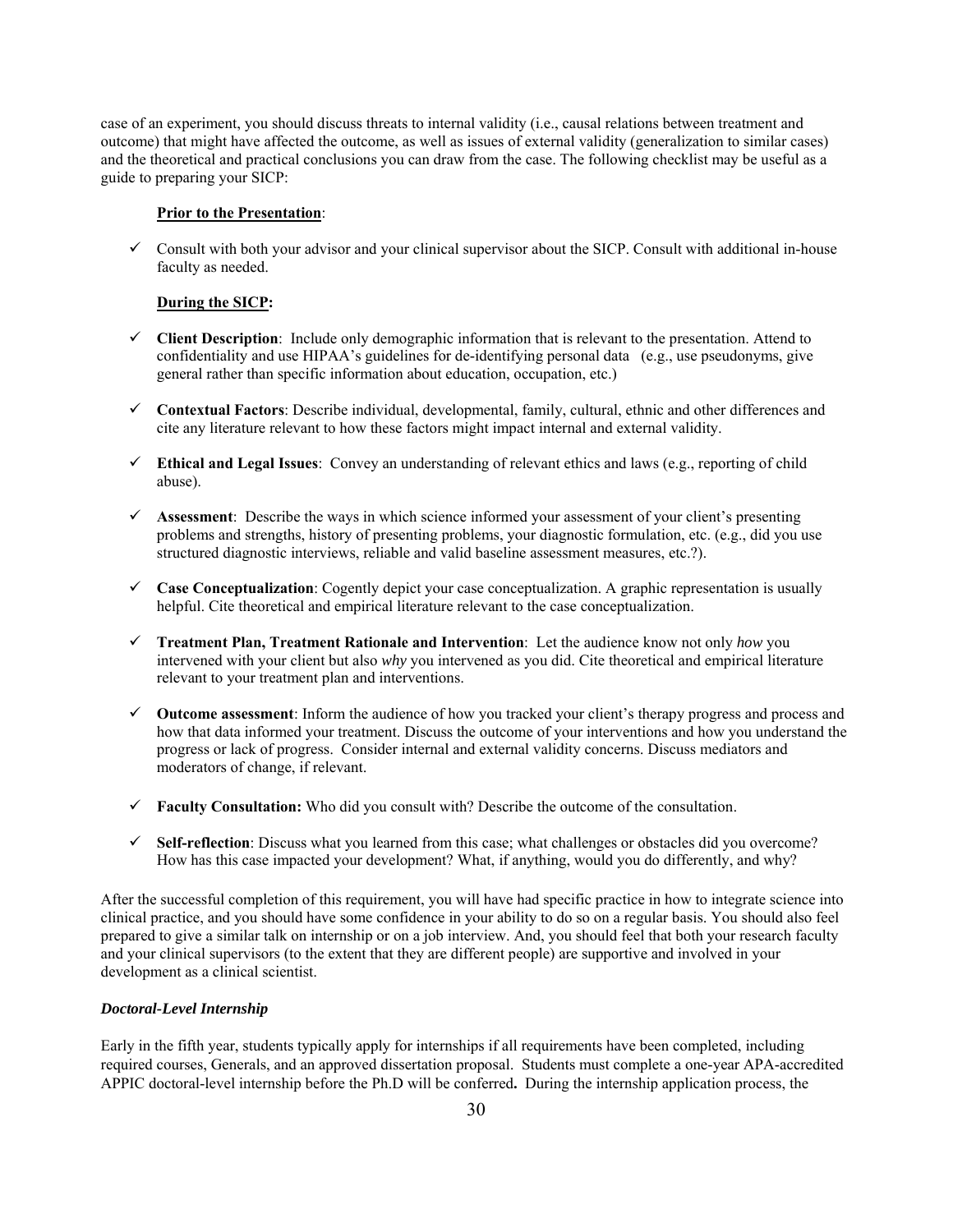Director of Clinical Training is required to certify that applicants are in good standing. If students are on WARN or PROBATION status, they should clear this up before asking for a letter of recommendation, for there is a specific question on the DCT Certification Form about probation. In addition, any student who has repeatedly been on Warn or Probation status will have that noted in their letter.

The fourth year and beyond can be the most creative and rewarding portion of the graduate student years. Students in these years have acquired basic and, often, advanced clinical skills, feel confident in their ability to work with clients, and are pursuing independent research ideas that will culminate in the dissertation. Students may also have the opportunity to teach courses in the department with mentorship from core clinical faculty. By the end of the dissertation and internship we expect students to be able to function autonomously and competently as both clinicians and researchers.

Students on NRSAs that extend into the internship year are required by departmental and NIH policy to either terminate the award or to request a leave of absence prior to the beginning of the internship.

#### *Spring Hooding and Commencement Ceremonies, Graduation, Post-docs, and Jobs*

Students who are on internship often wish to participate in our spring hooding ceremony and the June Commencement Exercise. Although, according to both APA and University regulations, you cannot formally receive your degree before the internship is completed and the dissertation is turned in to the Graduate School, you can participate in these spring activities if you obtain a letter or e-mail from your internship director stating that you will successfully complete your internship on (date). It is necessary to turn in the paperwork by the end of spring quarter in order to participate in hooding and commencement activities. At commencement, you will receive an empty diploma cover, and the diploma itself will be conferred at the end of the quarter in which you complete all requirements. Thus, if your internship ends after the last day of Summer quarter, the degree will be formally conferred at the end of Fall quarter, but you can still do Spring hooding. Please note that because the internship is an integral part of the degree, clinical students are not allowed to participate in hooding or Commencement prior to beginning their internship even if they have already defended their dissertation.

A related issue occurs when a job or postdoctoral appointment requires that the degree be completed. In such instances, the letter from the internship director, plus one from the UW Director of Clinical Training stating that you will finish all degree requirements by the closing date of the internship, has been sufficient to start jobs and postdocs that begin before the next formal graduation date. This is another good reason to make every effort to defend your dissertation before the internship year ends (and, even better, before it begins).

In either of these instances, please provide three copies of the internship director's letter or e-mail certification for (1) the Director of Clinical Training, (2) the Graduate Program Advisor, and (3) your advisor.

A statement concerning where and when you completed your internship will be added to your final post-graduation UW transcript. This will be helpful when you apply for licensure. Please let the Director of Clinical Training know the specific date your internship will end.

#### *Internship: Hours versus Duration*

Please note that if your internship ending date is after the end of Summer quarter, it is not possible according to APA regulations to finish an internship early so that you can receive your degree at the end of Summer quarter even if you have satisfied the internship's hours requirement before the end of the designated 12-month period. APA and licensing boards operate on a calendar year rather than an hours basis.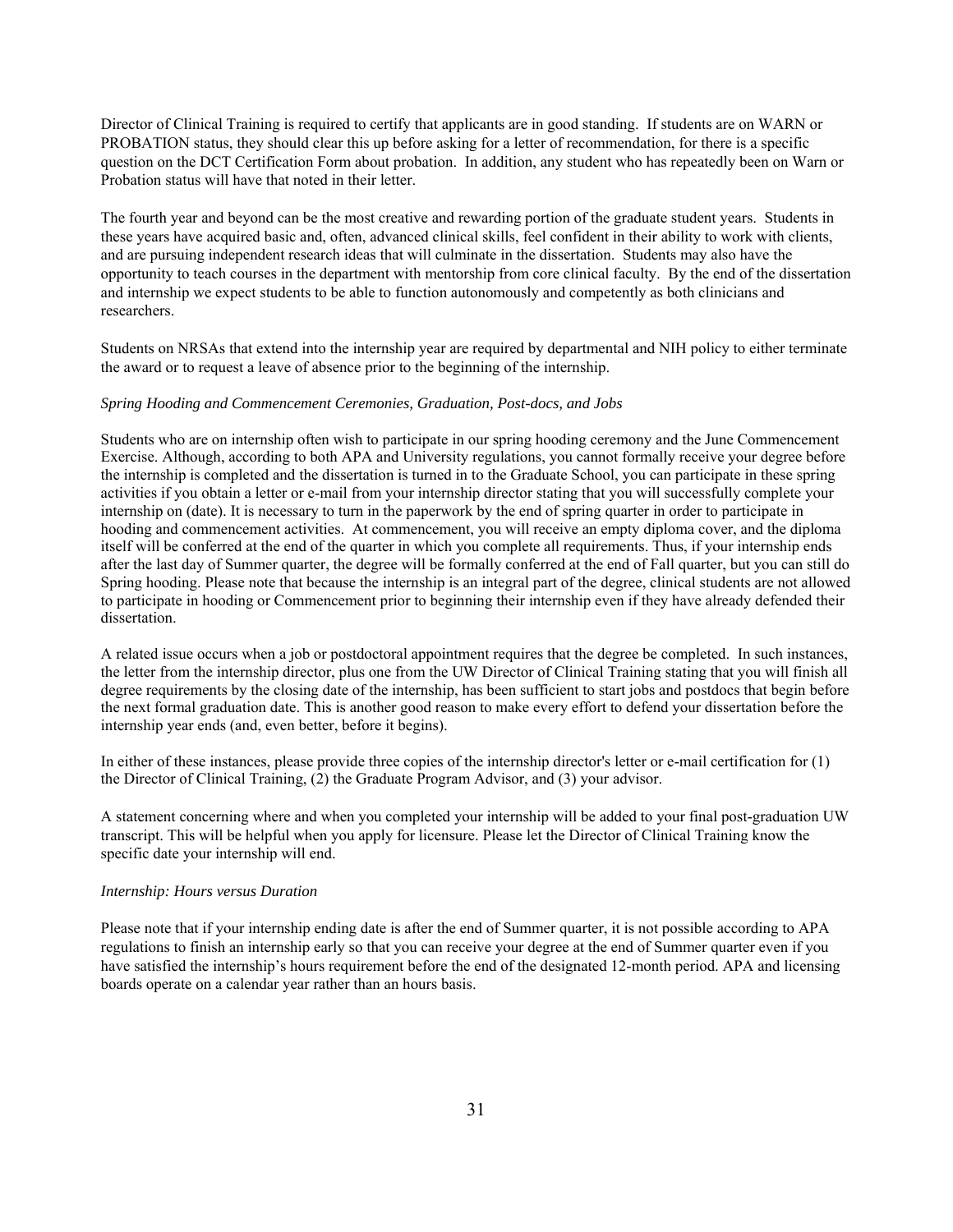#### Quick Listing of All Required Courses for Clinical Psychology

| PSYCH 500 A          | 1 credit                                  | Psychology Orientation                                          | (register 1st quarter only)                                                            |
|----------------------|-------------------------------------------|-----------------------------------------------------------------|----------------------------------------------------------------------------------------|
|                      |                                           |                                                                 |                                                                                        |
| <b>PSYCH 500 B</b>   | Total of 1 credit                         | Proseminar                                                      | (register Autumn quarter during 1st year)                                              |
| PSYCH 550 A          | Total of 3 credits                        | Psychology Colloquium                                           | (register AWS qtrs during 1st year)                                                    |
| PSYCLN 501           | Total of 2 credits                        | Issues in Clinical Psychology                                   | (register A&W qtrs during 1st year)                                                    |
| PSYCH 524            | 4 credits                                 | Intro to Stats. & Data Analysis                                 | (must register also for lab: Psych 522)                                                |
| PSYCH <sub>522</sub> | 2 credits                                 | Lab. in Statistical Computation I                               | (required for those taking Psych 524)                                                  |
| PSYCH <sub>525</sub> | 4 credits                                 | Linear Models & Data Analysis                                   | (must register also for lab: Psych 523)                                                |
| <b>PSYCH 523</b>     | 2 credits                                 |                                                                 | Lab. in Statistical Computation II (required for those taking Psych 525)               |
| PSYCLN 510           | 4 credits                                 | Research Methods in Clinical and Community Psychology           |                                                                                        |
| PSYCLN 517           | 5 credits                                 | Core Concepts in Systems of Psychotherapy                       |                                                                                        |
| PSYCH 560            | 2-30 credits total                        |                                                                 | Research Strategies (lab-based research seminar; sign up whenever offered by           |
|                      |                                           | your advisor and you are participating in lab meetings)         |                                                                                        |
| PSYCLN 560           | 3 credits                                 | Minority Mental Health                                          |                                                                                        |
| <b>PSYCLN 524</b>    | 3 credits                                 | <b>Clinical Personality Assessment</b>                          |                                                                                        |
| PSYCLN 581           | 2 credits                                 | Clinical Methods: Interview                                     |                                                                                        |
| PSYCLN 582           | 2 credits                                 | Clinical Methods: Ethics                                        |                                                                                        |
| PSYCLN 591           | 2 credits                                 | Consultation and Supervision Practicum                          |                                                                                        |
| PSYCLN 583           | Total of 8 credits                        |                                                                 | <i>Clinical Supervision</i> $(2nd$ year students must register for AWSS)               |
| PSYCLN 580A          | Var. credit $(1-6 \text{ cr}/\text{qtr})$ |                                                                 | Clinical Practica/Colloquium** (A - 2 <sup>nd</sup> yr students – Coll. attend. req'd) |
| PSYCLN 580B          | Var. credit $(1-6 \text{ cr}/\text{qtr})$ | Clinical <i>Practica</i> /Colloquium** $(B - 3rd$ yr and above) |                                                                                        |

\*\*Required for all students seeing clients in the clinic.

#### **One additional course in quantitative methods is required for all students.**

#### *APA-Required Discipline-Specific Knowledge Requirements*

As an APA-accredited program, we adhere to mandated requirements for demonstrated breadth of knowledge (discipline-specific knowledge or DSK) outside of the clinical specialty**. Specifically, students must complete coursework in the following discipline-specific areas: (1) biological aspects of behavior; (2) cognitive aspects of behavior; (3) social aspects of behavior; (4) human development; (5) affective aspects of behavior; and (6) history and systems of psychology, plus an advanced integrative course that combines two or more DSK areas. In some cases, an integrative course can satisfy two or more DSK areas if all components are assessed separately.** Courses offered within the clinical area do *not* satisfy these requirements. For example, a course in child psychopathology will not satisfy the developmental DSK requirement, nor will a course in cognitive therapy satisfy the cognitive requirement. These DSK requirements can be satisfied with a major out-of-area course, such as *Core Concepts in* ... e.g., social aspects of behavior can be satisfied with PSYCH 510, Core Concepts in Social Psychology. Occasionally, *Advances in* ...courses may satisfy DSK requirements. Currently, the history and systems requirement is satisfied by a special nonclinical module in Issues in Clinical Psychology (PSYCLN 501), since the department does not offer a course on that topic.

In accordance with Graduate School regulations, DSK requirements can also be satisfied by completion of a relevant 400-level course, provided that a grade of 3.0 or above is received. This should be done in consultation with your advisor, and the course instructor should be advised that you are taking the course for graduate credit. The instructor may elect to add to the course requirements of undergraduates taking the course.

Highly specific courses (e.g., courses in psychopharmacology or fMRI techniques for "biological bases") do not meet the APA "broad and general" DSK course requirement. Likewise, seminars do not satisfy this requirement. Non-clinical courses in other departments may sometimes satisfy a DSK requirement. If in doubt, consult with the Director of Clinical Training.

Finally, two of the DSK course requirements (or more by petition) can be satisfied by means of independent study courses that are available every quarter. These courses include PSYCLN 574 (affective aspects of behavior), PSYCLN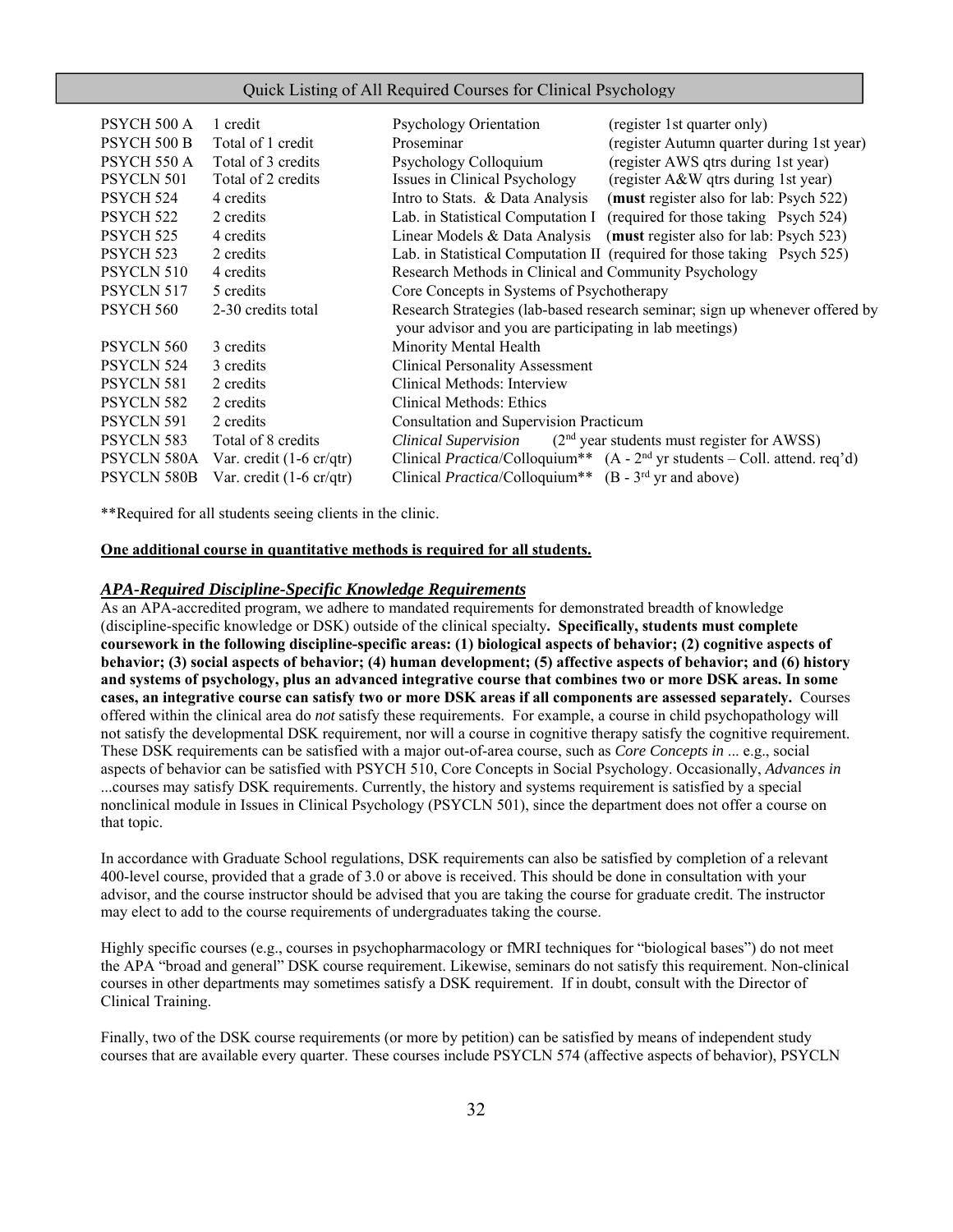575 (biological aspects), PSYCLN 576 (cognitive aspects), and PSYCLN 577 (developmental aspects). You sign up for these 5-credit courses with your advisor. The syllabi and linked readings are found on our Google drive:

https://drive.google.com/drive/folders/1zaIEmb6eQcSbjizgH0XavDA4MvSxTp3-?usp=sharing

#### *Additional Requirements for General ("Adult") Track Students*

| $plus \dots$         |           |                              |
|----------------------|-----------|------------------------------|
| PSYCLN 530 5 credits |           | <b>Behavior Disorders</b>    |
| PSYCH 511            | 3 credits | Core Concepts in Personality |

One of the following Child Track courses.

PSYCLN 531, Developmental Psychopathology or PSYCLN 541, Approaches to Child Treatment

Note: These cannot be used to fulfill an out-of-area (developmental) DSK course.

**Two** courses in Assessment (but all three of the courses listed below are recommended for coverage of personality, cognitive, and behavioral assessment):

> PSYCLN 524, Clinical Personality Assessment (required) **and** *a choice of***:**  PSYCLN 521, Assessment of Intelligence w/ PSYCLN 525 practicum; or PSYCLN 522, Psychological Assessment of Children w/ PSYCLN 525 practicum;

Please note that training in cognitive assessment is required as a basis for neuropsychological assessment training, certain outside practica, and internship assignments. Ideally, students in our program will have training in personality, cognitive, and behavioral assessment.

# *Additional Requirements for Child Track Students*

| PSYCLN 573   | 6 total   | Seminar in Child Clinical Psychology (required AWS qtrs for $1^{st \& 2^{nd}}$ year) |
|--------------|-----------|--------------------------------------------------------------------------------------|
| PSYCLN 531   | 5 credits | Developmental Psychopathology                                                        |
| PSYCLN 541   | 4 credits | Approaches to Child Treatment                                                        |
| PSYCLN 521   | 5 credits | Assessment of Intelligence (must register for PSYCLN 525 also)                       |
| PSYCLN 525   | 2 credits | Practicum in Psych. Assessment                                                       |
| PSYCLN 522   | 5 credits | Psychological Assessment of Children (with PSYCLN 525)                               |
| $plus \dots$ |           |                                                                                      |

At least one treatment seminar.

# **Practicum Requirements**

Practicum placements may occur either within the department (internal practica taught by clinical faculty) or outside the department (external practica). In addition to internal (PSYCLN 525) practica, at least one external practicum is required for students in the General ("Adult") Track (must register for PSYCLN 585 credit). Two practica, ideally one assessment-based and one treatment-based, (either internal or external), are required for child track students. See Appendix C for complete registration information.

#### **Out-of-Area Requirements**

The Director of Clinical Training has no official say over what is required or offered in other areas in the Psychology Department. In general, courses used to fulfill within-area requirements may not also be used to fulfill out-of-area requirements. In addition, non-clinical courses taken at previous institutions toward another degree (e.g., a master's degree) may not be used toward fulfilling course requirements for the Ph.D. at the University of Washington unless approved by the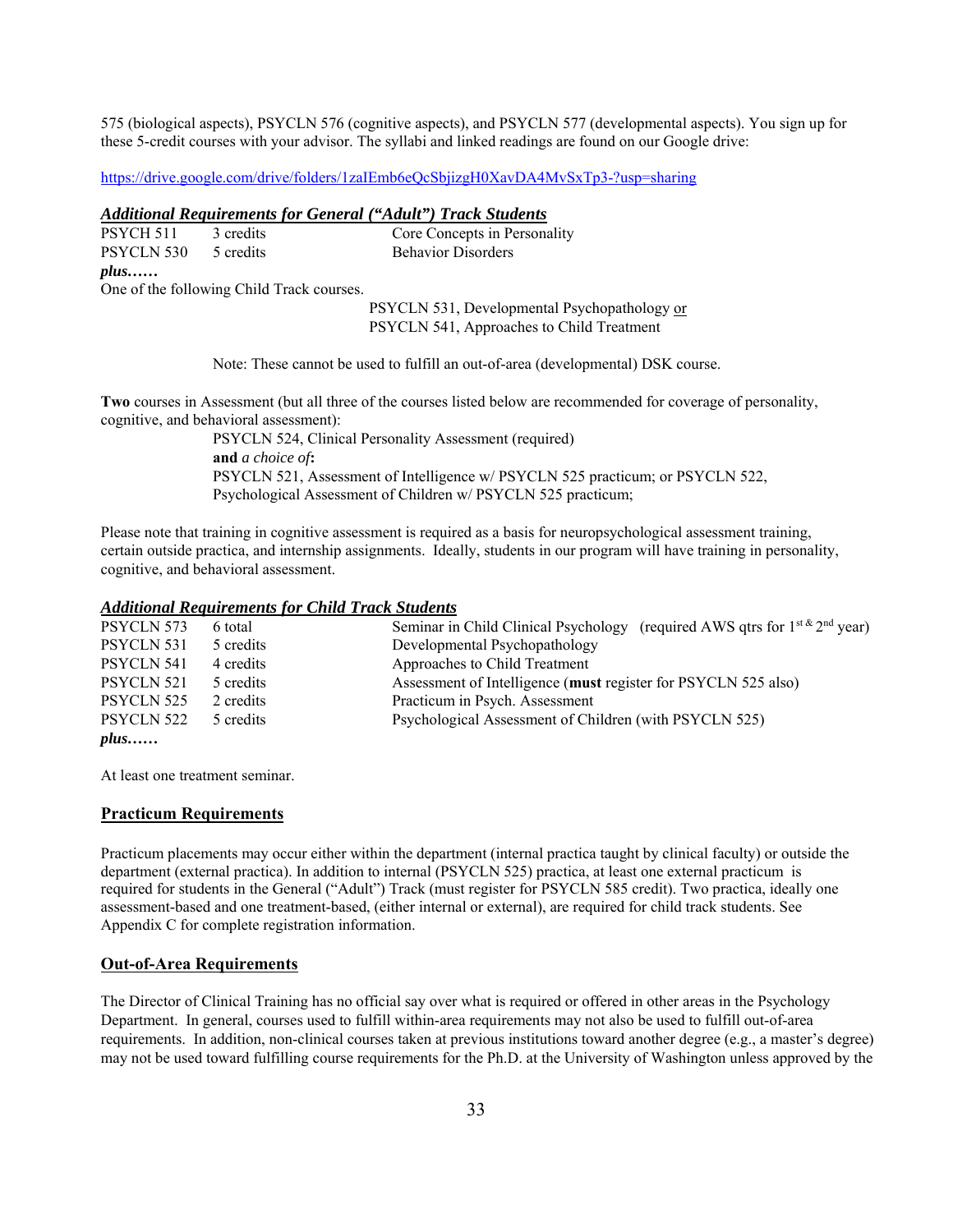head of the area in question based on the syllabus from the course in question. Any approvals will not lead to a reduction in total required courses, however, as an elective course will need to be taken instead.

*For General ("Adult") clinical students*, six or more courses must be taken from curriculum offerings outside the clinical area. These courses must meet the APA curriculum guidelines for "discipline-specific knowledge." Therefore, students must complete one "broad and general" course each covering biological, cognitive, affective, developmental, and social aspects of behavior, plus at least one course in psychological measurement (see next section). The balance of the six-or-more courses is to be determined by mutual agreement between the student and co-advisors or supervisory committee. These courses should be selected with an eye toward developing cohesive themes of subspecialty expertise pertinent to the student's future research and clinical endeavors.

# **Domain-Specific and Profession-Wide Competency and Curricular Elements**

According to current regulations of the APA Commission on Accreditation, students in accredited programs must develop and demonstrate doctoral-level competency in the following domains of knowledge and behavior:

# **Discipline-Specific Knowledge**

- 1. History and systems of psychology
- 2. Affective aspects of behavior
- 3. Biological aspects of behavior
- 4. Cognitive aspects of behavior
- 5. Developmental aspects of behavior
- 6. Social aspects of behavior
- 7. Advanced integrative knowledge combining the above areas

# **Profession-Wide Competencies**

- 8. Research methodology
- 9. Techniques of data analysis
- 10. Theories and techniques of assessment and diagnosis
- 11. Theories and methods of intervention
- 12. Professional values, attitudes, and behaviors
- 13. Communication and interpersonal skills
- 14. Ethical and legal standards
- 15. Theories and methods of supervision
- 16. Theories and methods of consultation and inter-professional collaboration
- 17. Individual and cultural diversity (e.g., personality, ethnic, cultural, gender-related, etc.) relevant to all of the areas above

As a program, we are expected to provide coursework and other modes of training in all of the above areas, and to foster "attitudes essential to lifelong learning, scholarly inquiry, and professional problem solving." (Colloquia and seminars are one vehicle for the latter.)

**Licensure considerations**. State licensing boards expect your transcript to reflect formal coursework in all of the above areas. Our clinical curriculum covers all of the topics relevant to the clinical and professional domains. Areas (1) through (7) are the "Discipline-Specific Knowledge" areas that are satisfied by coursework in other areas of the department (History and Systems being covered in Psych 591/ PSYCLN 501) and should be taken very seriously if you expect to get licensed in some states. As noted elsewhere, graduate "Core Concepts" and comprehensive "Advances in…" courses offered by other areas of the department will pass muster, as will the PSYCLN independent studies DSK courses, but highly specific courses (e.g., courses in psychopharmacology or fMRI techniques for "biological bases") do not meet either APA or most licensing board requirements. Licensure applicants in some states have been asked to provide copies of the course syllabi in areas where there are questions, so by all means save hard and/or electronic copies of every course syllabus you ever receive, even in your clinical courses. One issue we sometimes have to deal with is designated "semester hour" requirements in certain states, which can cause problems because of our quarter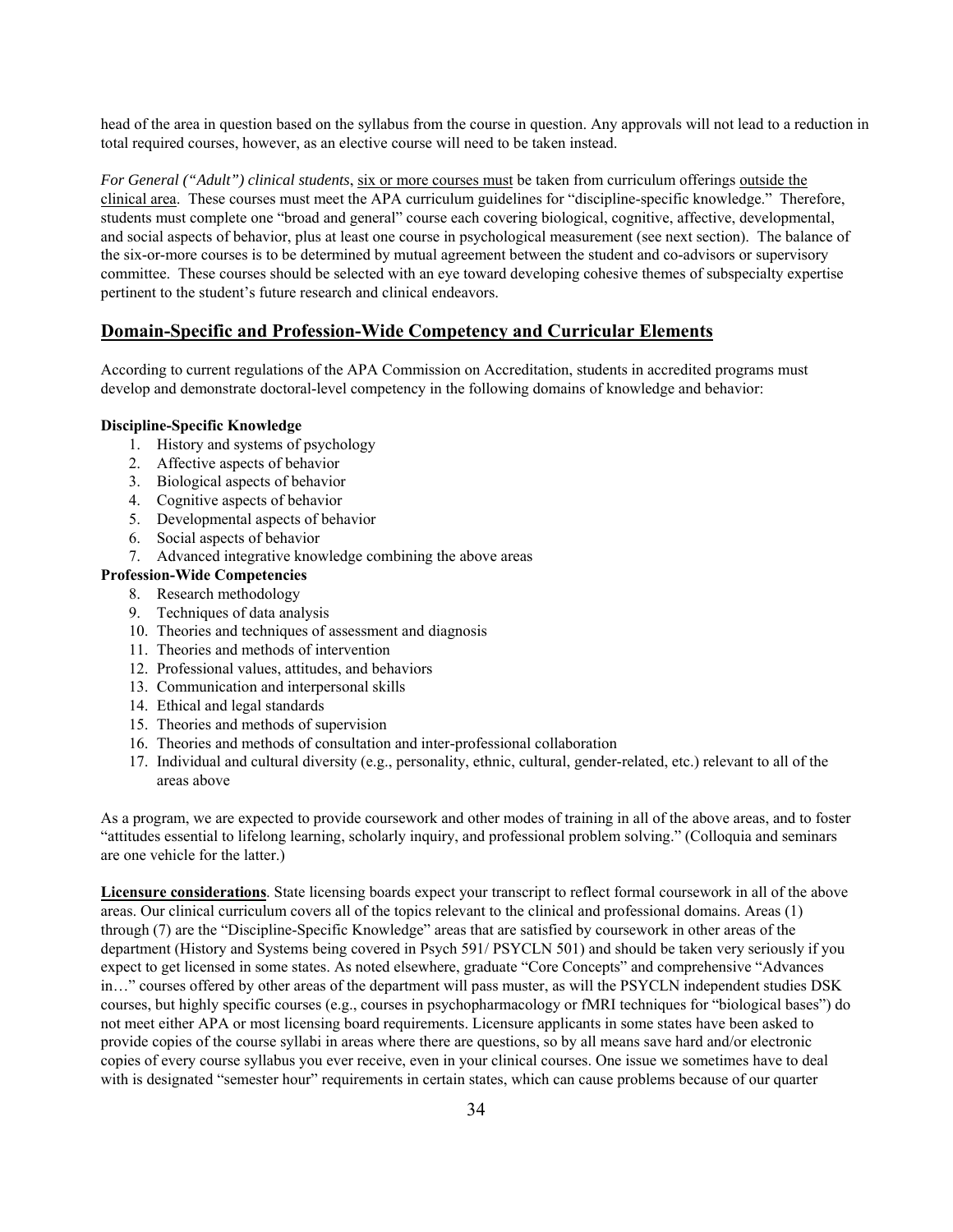system. You'll need to demonstrate that your course is as comprehensive as a semester course (they are, of course, and in a shorter time span, which is why you're always feeling overwhelmed), and you'll need your syllabus for this as well.

Finally, in addition to keeping an electronic or hard copy of every course syllabus as you go through the program, it is strongly recommended that when you graduate you deposit all relevant materials (syllabi, transcript, etc.) with the Association of State and Provincial Licensing Board's Credentials Bank. For a modest fee, this will keep everything you need for licensure in any state or province available to be forwarded to the particular licensing board. The web address is <https://www.asppb.net/page/TheBank>.

# **Other Requirements:**

Psych 800 – **27** Minimum Required Credits in Dissertation Research

A one-year APA-accredited APPIC doctoral-level internship or its equivalent. An unaccredited internship (rarely requested and definitely not recommended) must be approved by the clinical area faculty.

**Note:** A masters thesis is not required, but virtually all students submit the required write-up of the second-year research project and submit it to the Graduate School to satisfy this requirement for the masters degree. We strongly recommend this course of action so that, in the event that unexpected events should prevent you from completing the doctoral program, you will have the masters degree. The masters is also desirable for some sources of employment outside the department even while you're working toward the doctorate.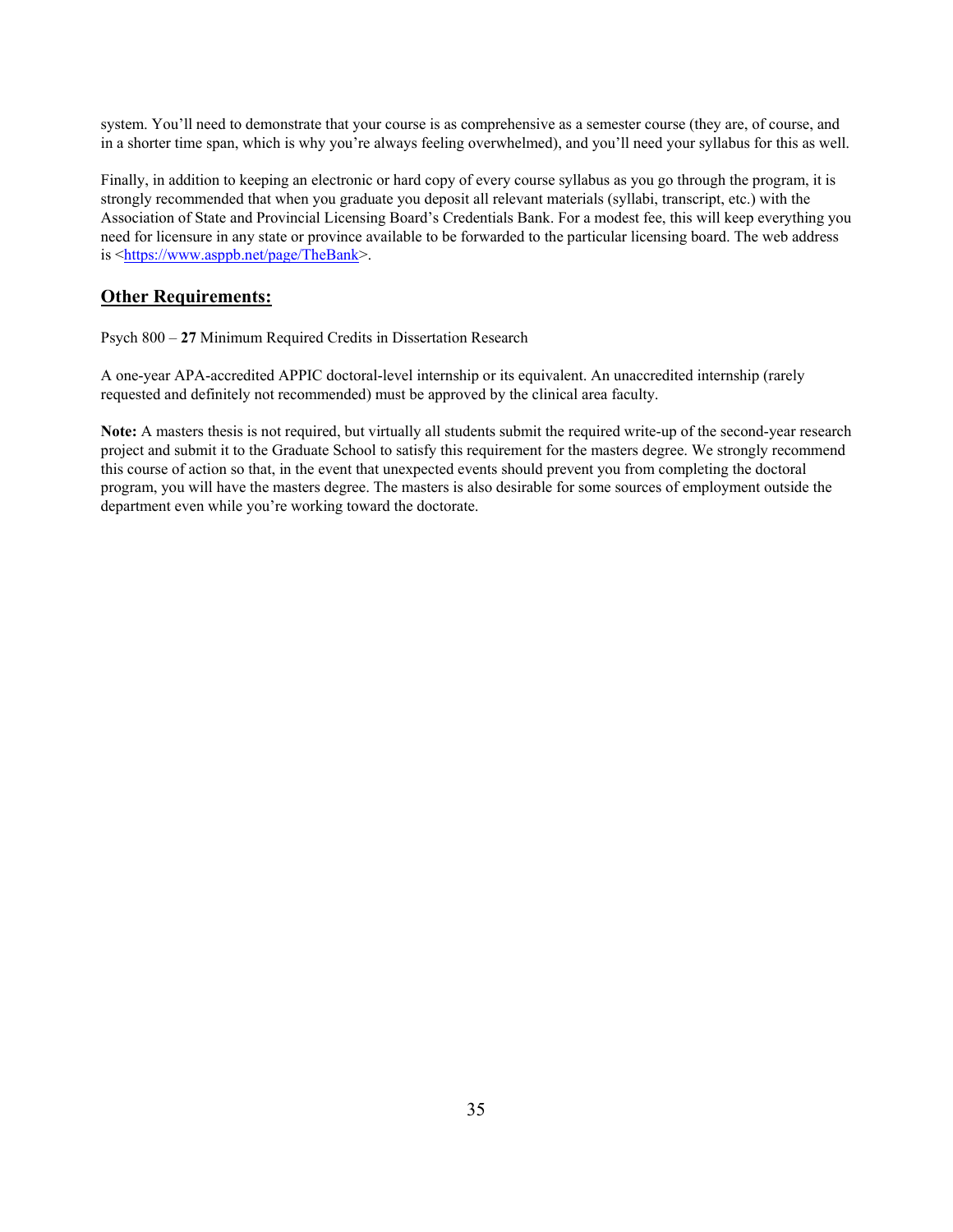# **Second-Year Project and Proposal and NRSA Applications**



The Second-Year Project is intended to provide the student an opportunity to become involved in research and acquire competencies in experimental design and data analysis. It is the key research requirement prior to the dissertation and at its culmination, the student is expected to have demonstrated the basic component skills required to conduct independent research, including the ability to conceptualize a research problem and interpret empirical data.



**Scope of the Project** 

Although the Second-Year Project varies in scope and the degree to which the student works independently, the student works more directly under the guidance of the advisor, and the scope of the project is narrower than would be the case for a dissertation.

Although it is highly desirable that the project be publishable, this is not a requirement. Neither originality nor involvement in data collection is required. For example, replication of an already published study or analysis of an already existing data set is perfectly acceptable. However, except in highly unusual circumstances, students are expected to conduct their own data analysis. In ALL cases, students are required to write the project on their own, although extensive guidance from the advisor is provided.

There is no page limit requirement for the project, and the length of the final manuscript varies widely. However, a journal length manuscript is generally expected. Abstracts or submissions for convention presentations are not acceptable. A published article, a manuscript under review, or a manuscript to be submitted is NOT acceptable UNLESS the student is the first author. In those cases where the student will not be a first author on a publication related to the project, the student is expected to write an independent report of their research for the Second-Year Project.

The fact that a student submits an independent report for the Second-Year Project carries no implication for the order of authorship on a final manuscript which may be submitted for publication. Students are urged to negotiate terms of authorship directly with their advisors. This type of negotiation is an important aspect of the student's training. For this reason, and to guard against potential misunderstanding, students and advisors are STRONGLY urged to negotiate about authorship PRIOR to submission of the student's proposal for the Second-Year Project.

**It is expected that the Second-Year Project be completed and the written report submitted to the advisor and DCT by the end of the second year (i.e. by the first week of Fall Quarter of the third year). See Time Lines below.** 



Just as the scope and length of the Second-Year Project itself varies, so does the length and scope of proposals. However, it is expected that the proposal will be the equivalent of the final manuscript minus the results and discussions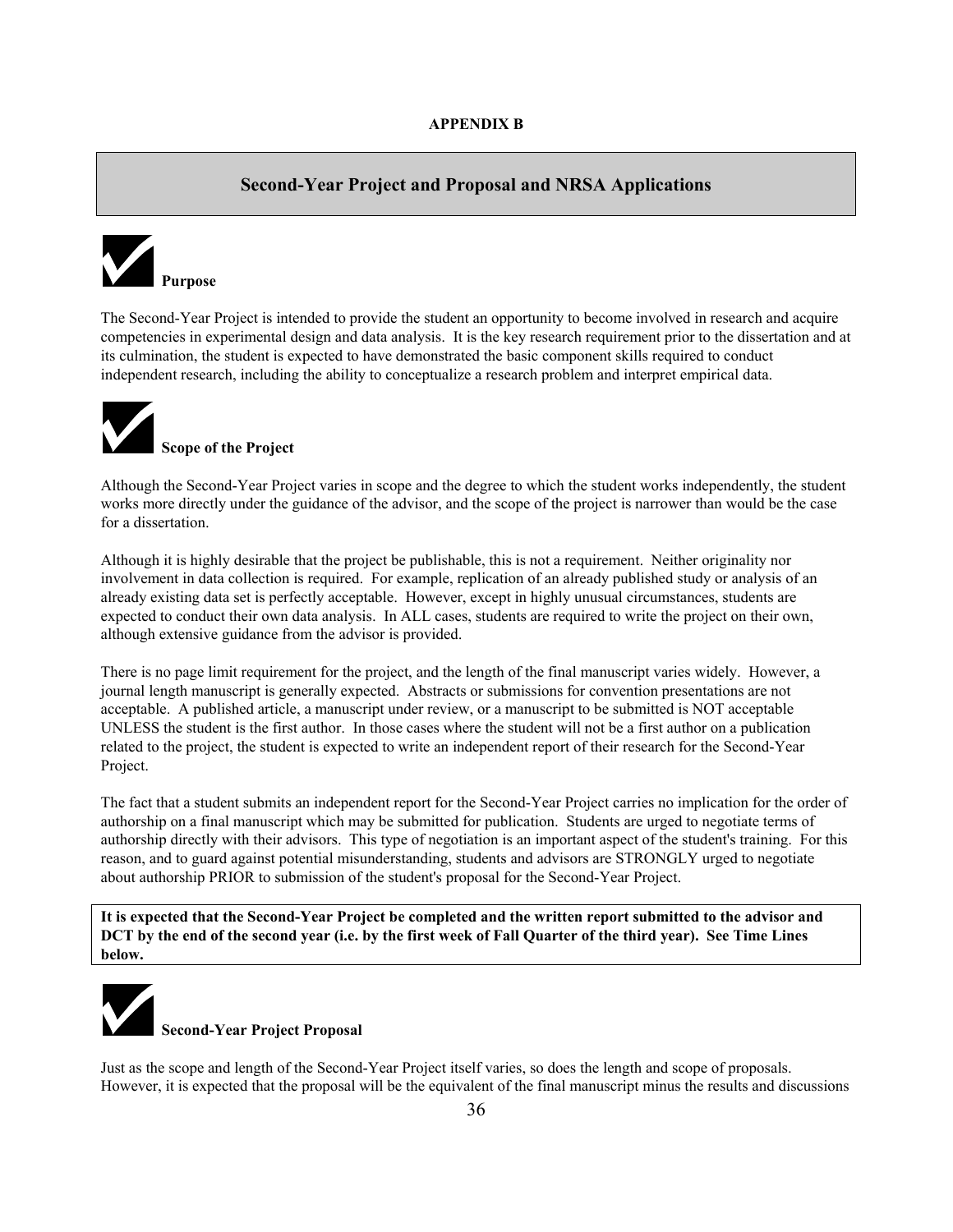(i.e., a five to ten page review of the literature, full methods section, hypotheses, and a more brief section on data analysis). This format will provide training in writing journal articles, will help in conceptualizing the project itself and will greatly expedite writing up the Second-Year Project and submitting it for publication if results warrant.

**The Second-Year Project proposal is due by June 1st of the first year and should be approved & signed by both the student and the advisor. See Timelines below.** 



Unlike Generals and the dissertation, the Second-Year Project does not require the approval of a committee.<sup>\*</sup> As long as the project meets the general guidelines described herein, the project is approved at the sole discretion of the student's advisor. Expectations for what constitutes an acceptable project vary widely from advisor to advisor, and it is up to the student and advisor to negotiate what will make for an acceptable project.

To ensure minimal standards, however, all Second-Year Projects are to be submitted to the Director of Clinical Training for review. In those highly unusual cases where the Director of Clinical Training does not feel that the Second-Year Project submitted by a student, already approved by the advisor, meets the minimal requirements discussed here, the Director of Clinical Training will ask the area's advisory board to review the project. If the advisory board believes that the project is unacceptable, a full faculty meeting to review the project will be called.



 $\overline{a}$ 

**Timelines** 

As stated before, the Second-Year Project proposal is due on *June 1st* at the end of the first year, submitted to the Director of Clinical Training. Students who fail to turn in a proposal by this date will be discussed at the end-of-theyear review. Except for unusual circumstances, such students will be placed on Warning Status by the Department's Graduate Training Committee. All students who do not submit a second-year proposal by the end of the first quarter of their second year will AUTOMATICALLY be placed on probation.

A completed Second-Year Project is due to the Director of Clinical Training by the end of the first week of the third year. Except for unusual circumstances, students who fail to meet this deadline will receive a warning letter from the Graduate Training Committee. All students who do not submit a completed Second-Year Project by the first week of the second quarter of their third year will be automatically placed on *probation* unless they receive an extension from their advisor and the DCT. Students not submitting completed Second-Year Projects by the first week of the third quarter of the third year will be automatically placed on *final probation*.

A letter from the student's advisor will be sufficient to substantiate "unusual" circumstances. In those cases where a student does not have an advisor, the Director of Clinical Training will decide whether unusual circumstances apply. Computer malfunctions, delays in project funding, or difficulties in recruiting participants will NOT be considered as "unusual" circumstances. These are the usual, ordinary, and routine problems that plague research with human participants and human researchers. They should be taken into account when planning your personal timetable for the project.

<sup>\*</sup> Students who plan on submitting their Second-Year Project for a M.S. degree are required to form a two-person committee. See departmental guidelines about the requirements for a M.S in the departmental Graduate Program Manual and consult with Jeanny Mai if you have any questions.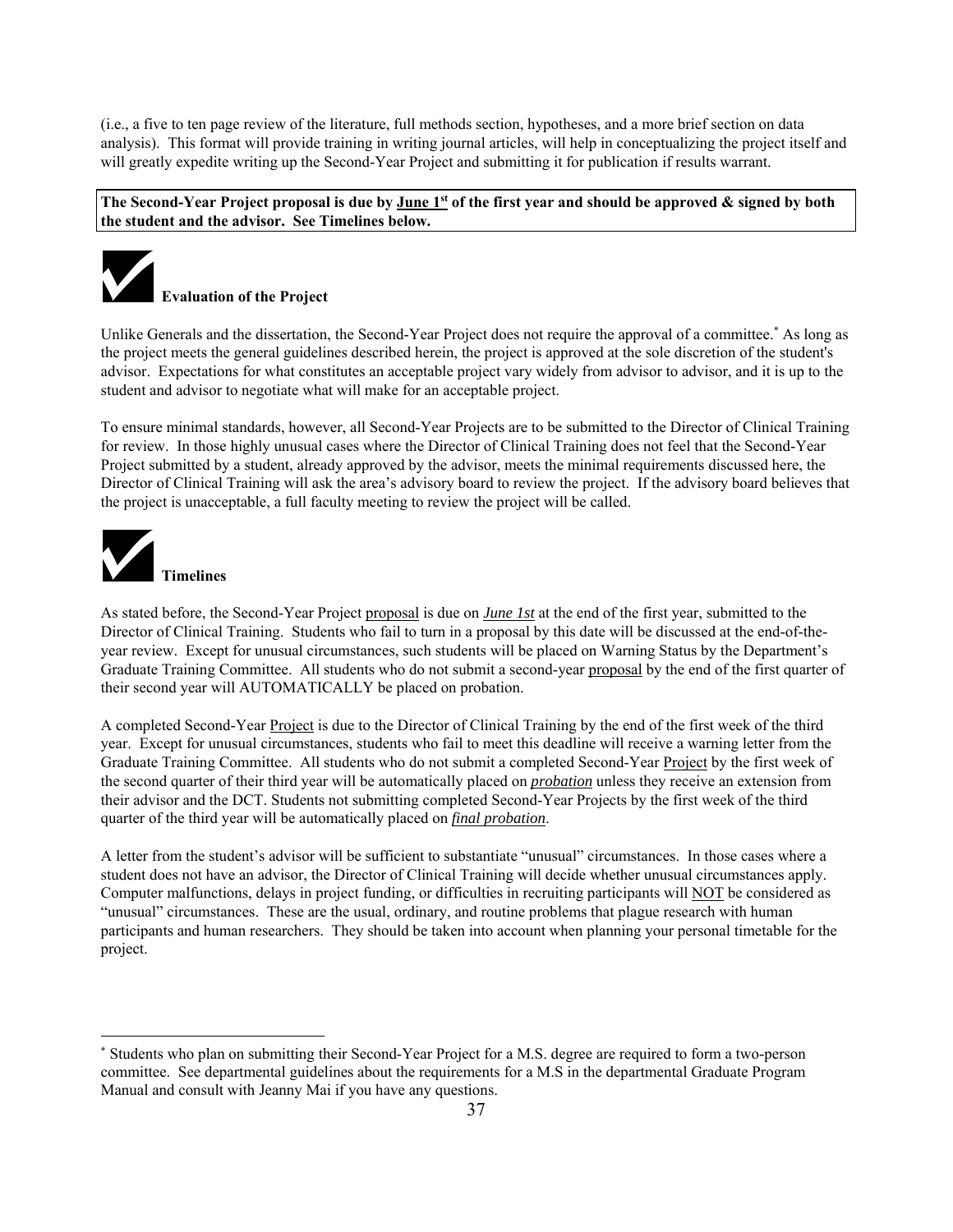# **Overview of Deadlines**

| Expected                                  | Due by                                       |
|-------------------------------------------|----------------------------------------------|
| Second-Year Project Proposal              | June $1st$ , end of first year               |
| Probation Status if Proposal is not in by | End of Fall quarter of second year           |
| Second-Year Project                       | First week of Fall quarter of the third year |
| Probation Status if Project is not in by  | First week of Winter quarter of third year   |
| Final Probation if Project is not in by   | First week of Spring quarter of third year   |

# **Required Research Ethics Training for NRSA Grants**

Many students choose to apply for NRSA grants, some as early as the second year. In an NRSA (NIH) grant application, you are required to report the steps you will take to meet the Responsible Conduct of Research ethics requirement. An ideal way to do so is through the Biomedical Research Integrity Program offered by the Medical School. Completion of this program requires attendance at a series of lectures and subsequent discussion groups. Here is the BRI link:

# http://depts.washington.edu/uwbri/front

# **Biomedical Research Integrity Program**

*Sponsored by the Department of Bioethics & Humanities School of Medicine, University of Washington*

The Public Health Service (PHS) and its research institutions require that all pre-and post-doctoral researchers supported by PHS training grants receive training in the responsible conduct of research. The School of Medicine has developed a program of lectures with associated discussion groups, entitled the *Biomedical Research Integrity (BRI) Program*, for its researchers to meet this requirement. All School of Medicine trainees are required to participate.

# PROGRAM GOALS:

Upon program completion, BRI participants will be able to:

1. Recognize ethical issues and challenges to integrity that arise in the course of routine research practice;

2. Formulate a justified response to research challenges, using select ethical decision-making tools; and

3. Identify a sense of professional responsibility to take action and make good judgments that work to support good research practices.

Here is a prototype proposal statement that links fulfilling the RCR requirement to completion of the BRI program.

In addition (to other ethics training and guidance by your mentor that you describe), I will continue to deepen my understanding of the requirements of conducting ethical research through my participation in the UW Biomedical Research Integrity Program. The UW Biomedical Research Integrity (BRI) program meets the PHS requirement for instruction in the Responsible Conduct of Research in National Research Service Award Institutional Training Grants. The goal of the BRI program is to enable trainees to recognize ethical issues that may arise when conducting research, to formulate ethical responses to research challenges, and to develop a sense of professional responsibility to actively engage in and promote ethical research practices. The BRI program consists of monthly hour-long in-person lectures, discussions, readings, and questions that cover ethical issues that commonly surface related to conflict of interest, data acquisition and ownership, peer review, responsible authorship, and research misconduct.

*Note: This RCR training meets the NIH educational requirement for research trainees. This is NOT the RCR training site for NSF-funded projects. For more information on the NSF training, please visit their website NSF-FUNDED RCR training information at* https://www.nsf.gov/bfa/dias/policy/rcr.jsp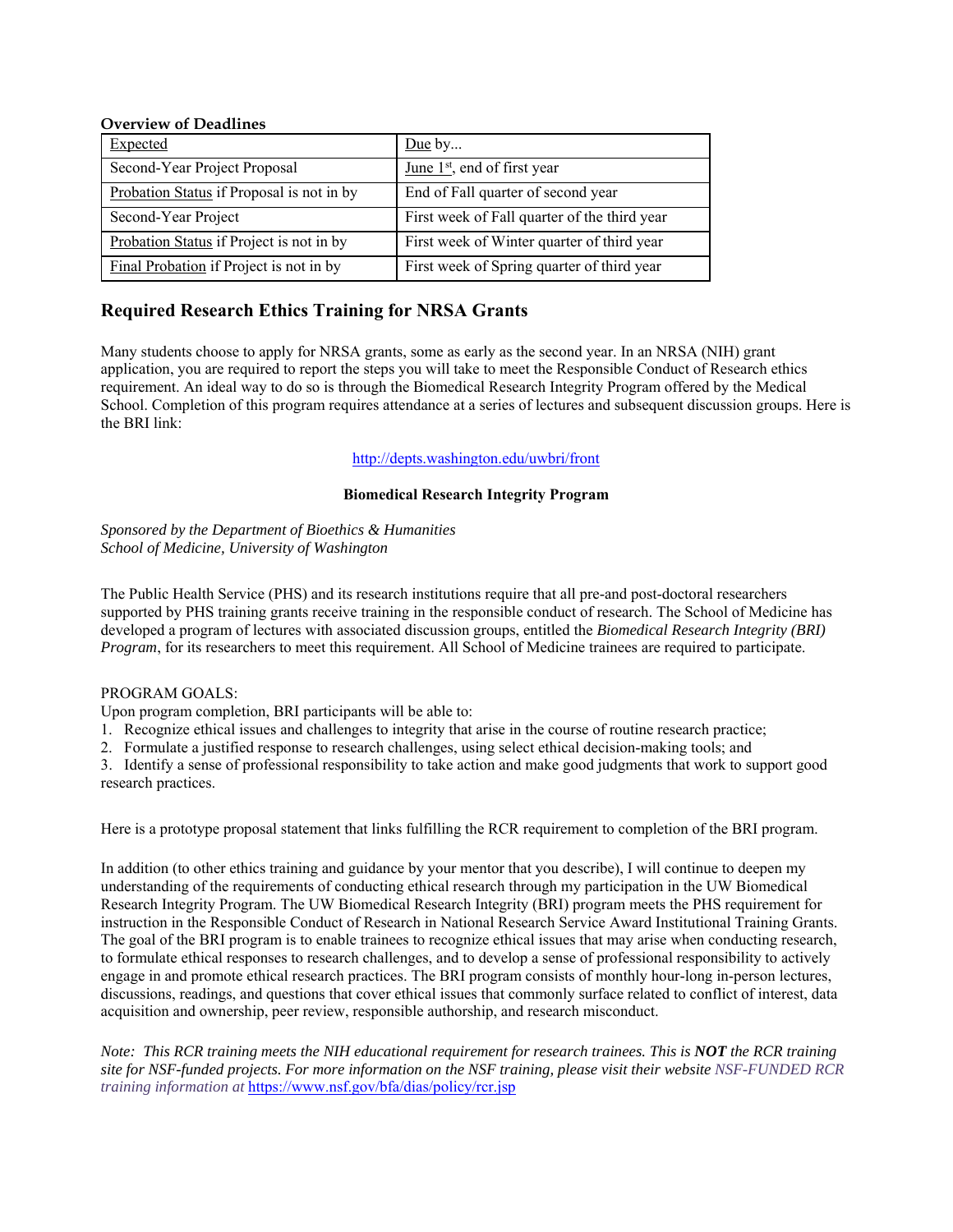# **APPENDIX C**

# **Practicum Requirements**

#### **What is required?**

The General ("Adult") Clinical track requires that all its students complete at least one year-long practicum under PSYCLN 585 (outside the department) or PSYCLN 586 through 596 (internal practicum) course credit. Most students complete more than one.

The Child Clinical track requires all its students to complete a one year-long practicum in assessment and one in treatment, generally during their third and fourth years in the program. The practica should be child focused, ideally providing opportunities for direct clinical contact with child clients. To fulfill the requirement for treatment, the practicum experience should be significantly if not exclusively treatment-related. Similarly, the assessment experience should be significantly if not exclusively assessment-related. The practica can be taken under either PSYCLN 585 (outside the department) or as an internal specialty practicum in the PSYCLN 580-590s sequence.

Students in both tracks should consult with their advisor about the practica they plan to take, and, when possible, include said practica in their spring Annual Plan. The Practicum Coordinator is the formal coordinator for both internal and external practica. For internal practica, the faculty member offering the practicum is the person to consult with regarding entry into the practicum. In many cases, an entry code will be required from the faculty member. Internal practica (PSYCLN 586-596) are listed in the Time Schedule, together with any prerequisites.

Information about practicum/responses to student questions are updated through the year—so please see the Practicum FAQ document posted online here (as it will include the most updated and detailed information):

# https://drive.google.com/open?id=1oOHB7NYzVo\_X2tk41dHHabhEu1k\_pdEE

#### **What is the procedure for selecting a practicum?**

Currently approved practicum are listed on the shared clinic google drive document here: https://drive.google.com/open?id=1Kewv1kx5BSBEK6I8RNkB8lE\_sXbq9UUW or via the Psychology Internet: https://depts.washington.edu/psych/department/gradstudents/index.php

This document includes active external practica, internal practica, and student evaluations of practicum. Practicum students have completed in the past 5 years are in green. You can search by sites that focus on adult, child/adolescent, or both, based on your interests/practicum needs, which will greatly reduce the number of programs you have to review. Inactive/Archived and unresponsive practicum sites (when requested to update their materials yearly) are in separate tabs.

Students can also explore new opportunities for practicum experiences. Be creative, and find something that fits well with their interests and future career goals. Talk to your more advanced classmates about possible placements and consult with the external Practicum Director as well.

#### **What is the procedure for registering and gaining approval for new practicum sites?**

Site personnel should contact the Practicum Director, who will request they complete an online Practicum Registration Form at: https://catalyst.uw.edu/webq/survey/psychcom/7825

In consultation with the appropriate area track and concurrence by the clinical faculty, the Practicum Director will authorize the site. You should not do practica at non-approved sites.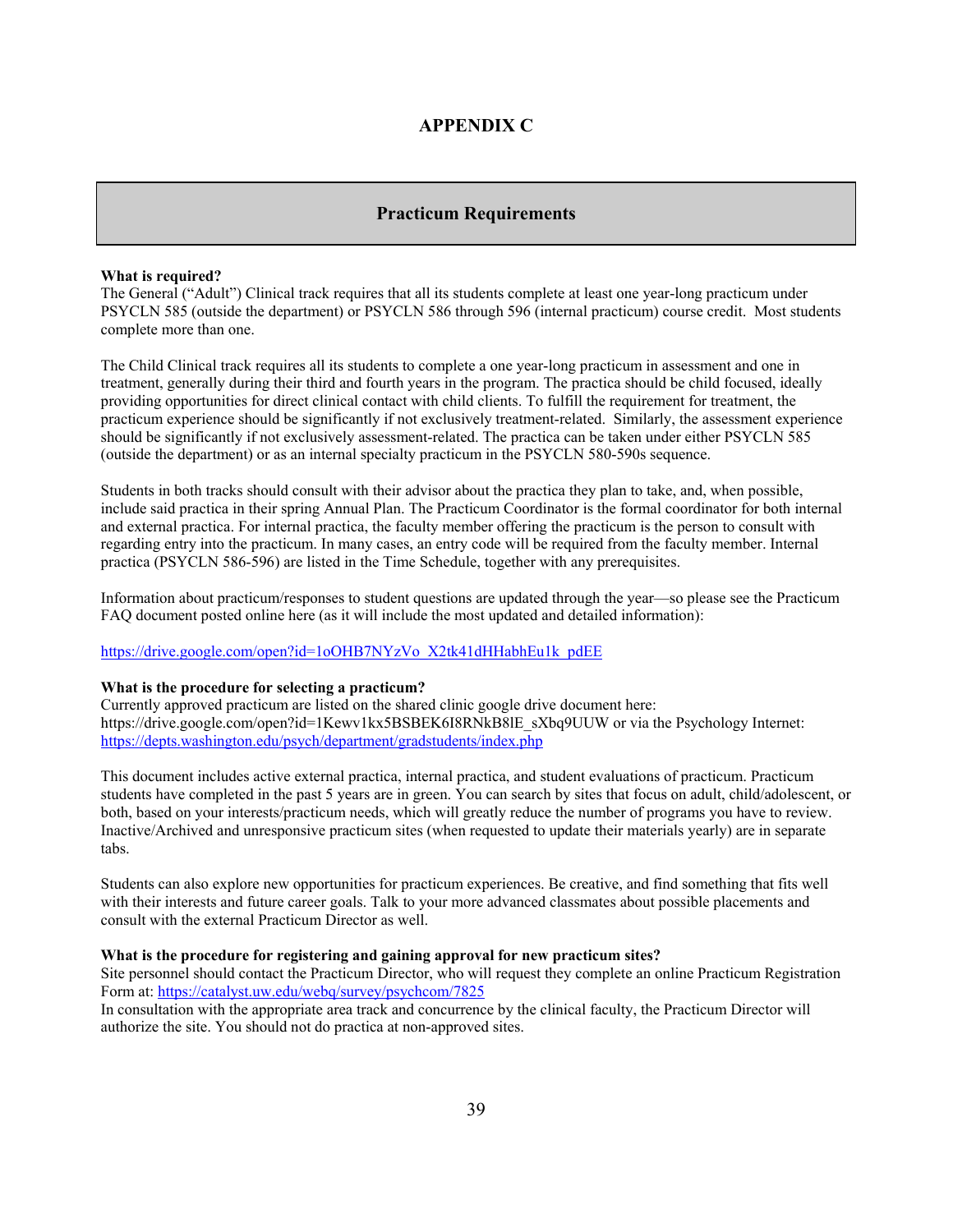#### **What is an appropriate time commitment? (Some information here, but please see the Practicum FAQ)**

In recognition of the many competing demands on students' time, the faculty suggest that practicum responsibilities not greatly exceed 4-8 hours per week over the course of three academic quarters for each year-long placement. When the setting generally requires an 8-12 hour commitment, this is allowable.

# **Are there any requirements in terms of initial training?**

The practicum should provide an initial amount of training that is appropriate to the duties required.

#### **How much supervision and what kind is required?**

Regular supervision is required, normally defined as one hour of face-to-face individual supervision for every eight hours of client contact. However, slightly less supervision and group supervision are acceptable. At least some of the supervision must involve observation of your activities. This can involve either direct or electronic (audio or audiovisual) observation.

#### **Who may serve as a supervisor?**

Supervisors need not always be licensed clinical psychologists. If they have appropriate expertise (which we assess when the practicum site applies), they may hold a degree in a related field. They need not be licensed in their field.

# **Are students covered for liability with respect to their work at a practicum site?**

According to the UW Office of Risk Management, all UW students are covered by Washington State as long as they are acting as part of a university-approved program. All are covered under an umbrella indemnification policy with no monetary limits. Students must be receiving credit for the program, and, if so, they are covered for professional liability through the UW's policy. This means they have to register for the course for credit during Fall, Winter, and Spring quarters, and during Summer session as well if they have support that pays summer tuition (see exception below). Students also are covered if they are *volunteering* without credit in a university-sponsored program IF it takes place geographically on this campus. The university is responsible for UW students, not for the supervisors, who may be subject to related claims.

# **Once I have selected a practicum, what do I have to do before I start?**

Complete the online Practicum Registration Form at: https://catalyst.uw.edu/webq/survey/psychcom/7834 AND register for the correct section of PSYCLN 585 (approximately one credit for every 3 hours per week of work). If this is your first quarter at the practicum site, consult with the Practicum Director first. Note that you need to complete the Practicum Registration Form and register for 585 credit EVERY QUARTER you are involved in an external practicum. If the practicum is an internal one, register for the appropriate PSYCLN number.

#### **Is any other paper work required?**

Complete the yearly evaluation form, which will be sent to you in the spring. Your responses on this form will provide feedback to us and will be shared with the practicum site. In addition, you will be asked to complete an additional internal "comment" portion (not shared with the practicum site) that may be useful to future students considering this practicum. This will be filed in our catalogue of practicum sites.

#### **What if I have no summer support?**

As noted above, students must register for practicum hours **(PSYCLN 580 + 583 supervision or PSYCLN 585 for external practica)** during the academic year, and during Summer session as well if they have University or extramural support (e.g., an NRSA award) that pays tuition. Students who do not have Summer support may nonetheless avail themselves of practicum training under a special provision designed to avoid financial hardship for students who would have to pay their own tuition in order to continue to see their clients in the Clinic or work at a practicum site. In such instances, with the permission of the student's advisor, the PSYCLN 580 (for Clinic), the appropriate course number for an internal practicum), or PSYCLN 585 (for external placements), the instructor, and the Director of Clinical Training, the student may participate in practicum activities and obtain clinical hours for internship application and future licensure. Students who exercise this option will formally agree to exercise the same level of professional and scholarly accountability that would be expected were they actually registered for the appropriate course(s). In order to be eligible for this waiver, students must be in good academic standing and up to date on all Clinic paperwork and other requirements. They must also complete the Practicum Registration Form.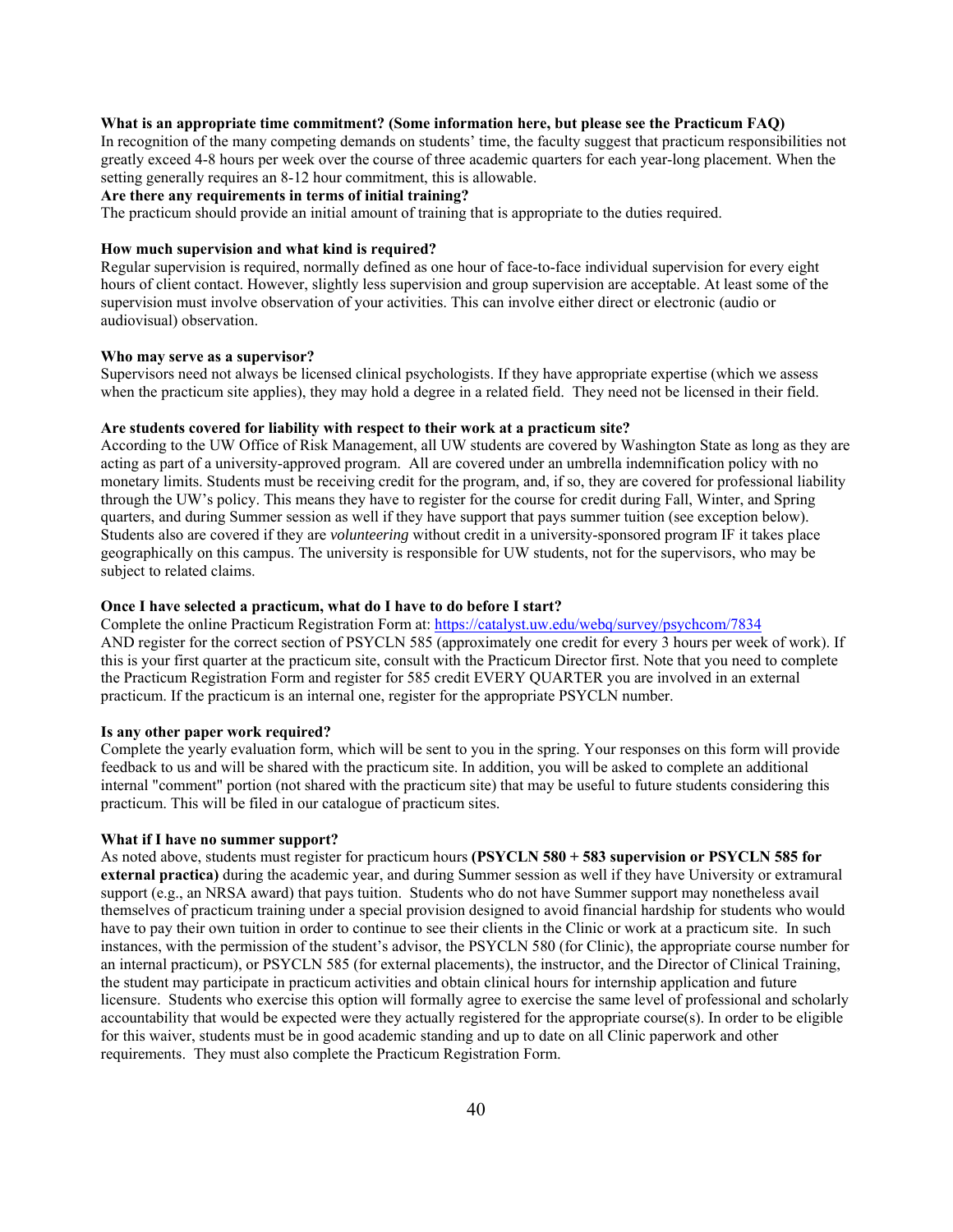# **Competency Demonstration/General Examinations**

The General Examination is a requirement of the Graduate School and must meet the general guidelines specified by the Graduate School. In addition, the clinical area has some separate but not incompatible expectations. Both sets of guidelines are outlined here. Keep in mind that both must be met.



# **Supervisory Committee**

Your Supervisory Committee's roles are to guide you in the preparation of your graduate program, to conduct your General Examination, and to conduct your Final Examination.

- 1. *Composition of the Supervisory Committee*: You must set up a Supervisory Committee consisting of at least four members and not more than seven members. It is advisable to have one or more members over the minimum number to assure a necessary quorum for meetings and examinations. The following are considerations for the composition of the committee:
	- A. Members of the committee must be members of the appointed Graduate Faculty, with one exception allowed. One, but not more than one, person may be appointed who is not on the Graduate Faculty. Not every faculty member is a member of the Graduate Faculty, although most are. Some new Assistant Professors, Lecturers, and Research Associates positions are not on the Graduate Faculty. If in doubt, ask the person you are considering having on your committee, call Graduate Enrollment Management Services at 685-2630, or check the Graduate Faculty Locator: https://grad.uw.edu/forfaculty-and-staff/faculty-locator/
	- B. The majority of your members must be from your major area. General ("Adult") clinical students must initially have three clinical faculty. Child clinical students must have at least one additional child clinical faculty member besides the chair and another member who is not a member of either the general or child clinical area. That person may be from another area of the department (e.g., Developmental, Social), or from another department or school in the University. Rounding out the committee is the Graduate School Representative (GSR; see D, below). It is wise to have at least one additional committee member because an examination requires a quorum consisting of the chair, the Graduate School Representative, and two other committee members. Having an additional member protects you in case one of your committee members cannot attend.
	- C. One member of an general student's committee should also be from outside the clinical area (not including the GSR).
	- D. You must have a Graduate School Representative (GSR) who is from a field other than Psychology**.**  The GSR is a voting member of the committee, chosen by you on the basis of expertise in your area of study or in data analysis. The role of the GSR includes monitoring the conduct of the student's exams, resolving potential conflicts, and facilitating communications between committee members and the student. The GSR is charged with the additional responsibility of reporting directly to the Dean of the Graduate School on the content and quality of the General and Final Examinations. The main function of the GSR is to ensure that the process allows for fairness to all parties.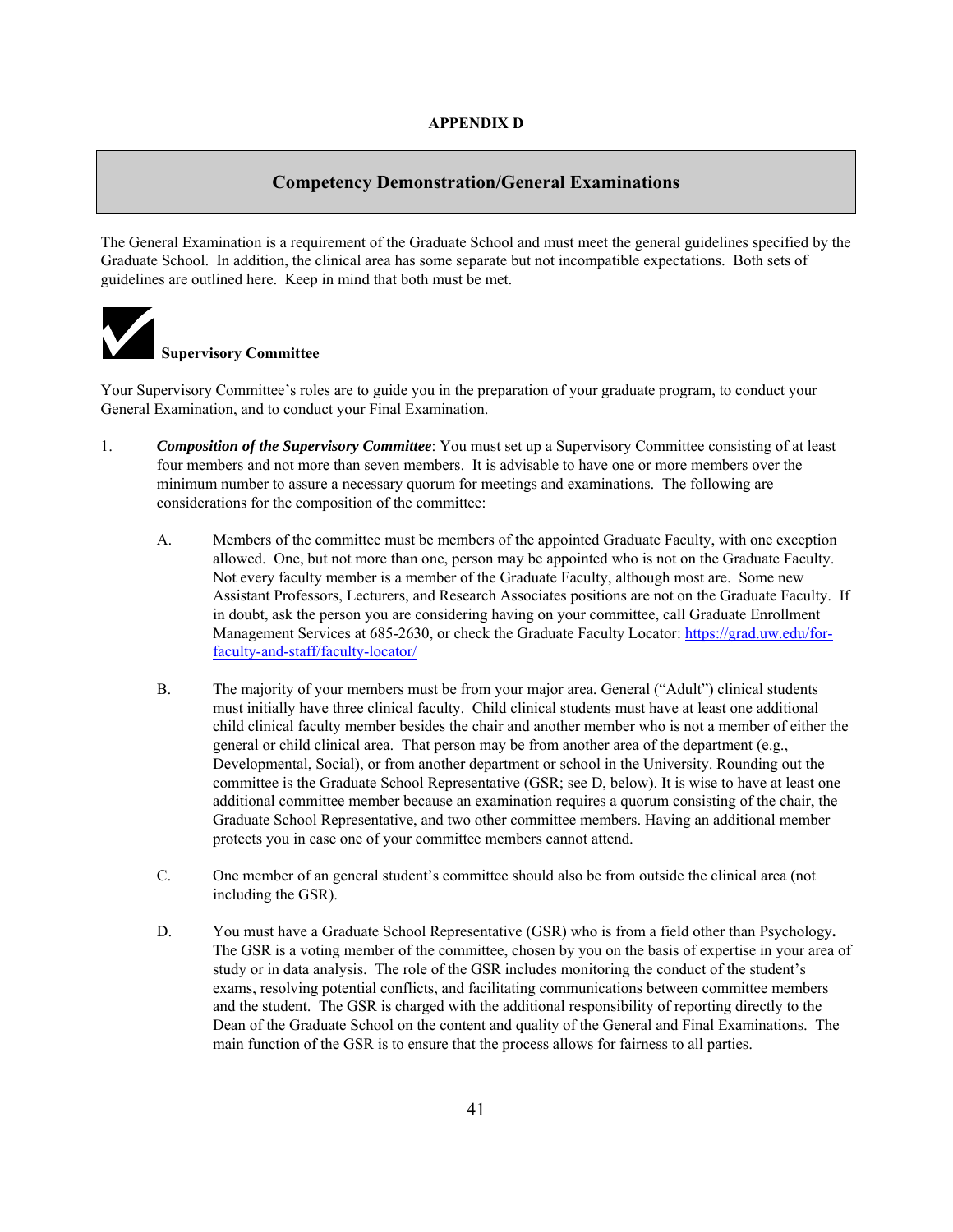2. *When to Form Your Supervisory Committee*: Your supervisory committee should be formed during your second year in the program. It is important to form this committee at this point so that your committee members can have a voice in the curriculum you follow in preparation for your General Examination (see General Examination section in this manual.) Your Supervisory Committee should be officially formed at least four months prior to the time the warrant for the General Examination is presented to the Graduate School. The committee should be formed by the first week of classes in the third year of study with the concurrence of the Director of Clinical Training (see 3 B below).

# 3. *Procedures for Formation of the Supervisory Committee*:

- A. Get an "Application for Ph.D. Supervisory Committee" form from the Graduate Program Office, by emailing Jeanny.
- B. Discuss your committee with each potential member and get a signature (or email confirmation) on the form from each member who is willing to serve on the committee. Get the concurrence signature (or email) from the Director of Clinical Training. As noted above, this must occur by the beginning of your third year to avoid unwelcome attention from the Department's Graduate Training Committee.
- C. Return the completed form with signatures or emails to the Psychology Graduate Program Office. After the Graduate Program Advisor evaluates the representation on your proposed committee, an official request will be prepared and sent to the Graduate School.
- 4. *Changing (Reconstituting) your Committee*: For appropriate reasons, it is possible to change the members of your committee. For example, if your dissertation focus has changed, a different committee member (or even a different committee) may be more appropriate. If a change is needed, follow the steps outlined below.
	- A. Get a "Request for Supervisory Committee Reconstitution" form from the Graduate Program Office, by emailing Jeanny.
	- B. Indicate the changes to be made, and your reasons for making these changes.
	- C. Get the signatures/emails of any members who are being added to, or removed from, the Committee, along with your Committee Chair's approval for these changes.
	- C. Return the completed form with signatures or emails to the Graduate Program Office. After the Graduate Program Advisor evaluates the change(s) proposed, an official request will be prepared and sent to the Graduate School.

# *5. Meetings with your Supervisory Committee*

- A. During your second year in our program, you should form and meet with your Supervisory Committee to plan the course work, reading, and other activity you will do in preparation for your General Exam.
- B. The committee will meet for the oral portion of your General Examination. If your exam is entirely written, then the committee will meet to evaluate the written exam.
- C. A formal meeting is held to approve your dissertation proposal as part of the General Exam procedure.
- D. The committee will meet for your Final Examination, during which you will defend your dissertation.
- E. Other meetings may be scheduled as you and the chair of your committee deem necessary.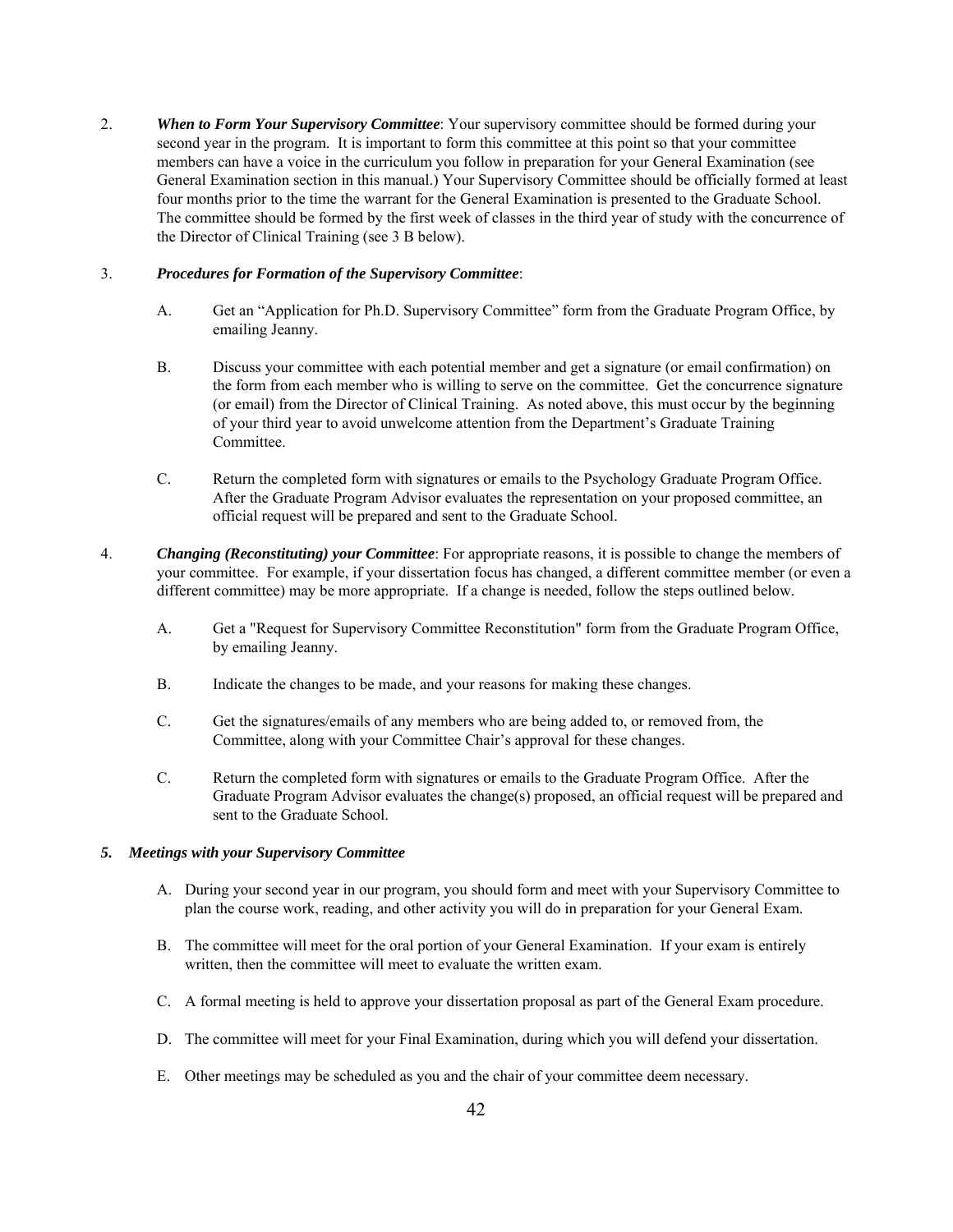

In order to successfully pass generals four things are required:

- 1. A written publication-quality empirical article conducted after beginning graduate school at the University of Washington. The student should have played a key role, both conceptually and analytically, in preparing the study on which the article is based, and the student should be first or sole author. This study will usually be the student's Second-Year Project. However, in cases where the Second-Year Project is not publication-worthy, another piece of work can be used to meet this requirement. The requirement is that students will have to submit the article to a peer-reviewed journal for review**.**
- 2. A comprehensive written review of the literature on a topic of the student's choice, based on consultation with the student's advisor and committee. The form and nature of the review should be agreed upon before the student begins work so that shared expectations are clear. The general exam review paper would ideally be in the form of a *Clinical Psychology Review* or *Psychological Bulletin* article. The paper should be in the 30-50-page range and should include a thorough and critical review of the relevant literature. It should discuss important theoretical and methodological issues in the topic area and address future directions in which empirical and theoretical development should proceed. Expository methods could include qualitative analysis of the extant literature and/or, if desired, a meta-analysis of the body of relevant empirical results that also addresses the elements described above.
- 3. A formal written research proposal that will be the basis for the doctoral dissertation. The proposal will typically be in the same area as the literature review paper, but it may also be in a different area, reflecting the student's current research interests. In the latter case, the dissertation research proposal should include a review of the relevant literature on the new topic. This review need not be as comprehensive as the literature review in (Requirement 2), but it needs to be at least at the level of a literature review for a major journal article or NRSA/NSF proposal and demonstrate that you know the background literature. A first draft of the proposal should be distributed to the committee at least three weeks prior to the examination date to ensure the opportunity to incorporate feedback into the final proposal.
- 4. An oral defense of the literature review paper (Requirement 2) and the dissertation research proposal (Requirement 3), planned in consultation with the chair and other members of the committee. This oral defense before the student's doctoral committee will include both a presentation by the student and a period of questioning from the committee.

**Protocol for papers to your committee**: Check with your committee members to see if they would like a hard copy of general exam materials and dissertations. Some may be satisfied with an electronic version, whereas others would rather not have to print large documents or would prefer a hard copy to write on. You should also submit a copy of your vita to your committee members.

# **Scheduling the General Exam**

# **All required courses must be successfully completed before a student may sit for the General Examination.** Certain exceptions may be approved by the DCT. For example, 1-2 courses may remain, but these should be completed in the quarter that the student sits for the General Examination. Your General Examination must be officially scheduled with the Graduate School at least three weeks prior to the actual date of your exam. The Graduate Program Advisor can provide directions on how to do this, email jeanny@uw.edu. If all is in order (your committee was set up in time, all members of your committee are in residence, you are registered) a warrant will be created and emailed to you as a pdf by the Graduate Program Advisor. If your written exam is to be the only requirement, schedule the date of that with the Graduate School as your General Examination. If there will be some additional meeting, schedule the final meeting or requirement as the General Examination.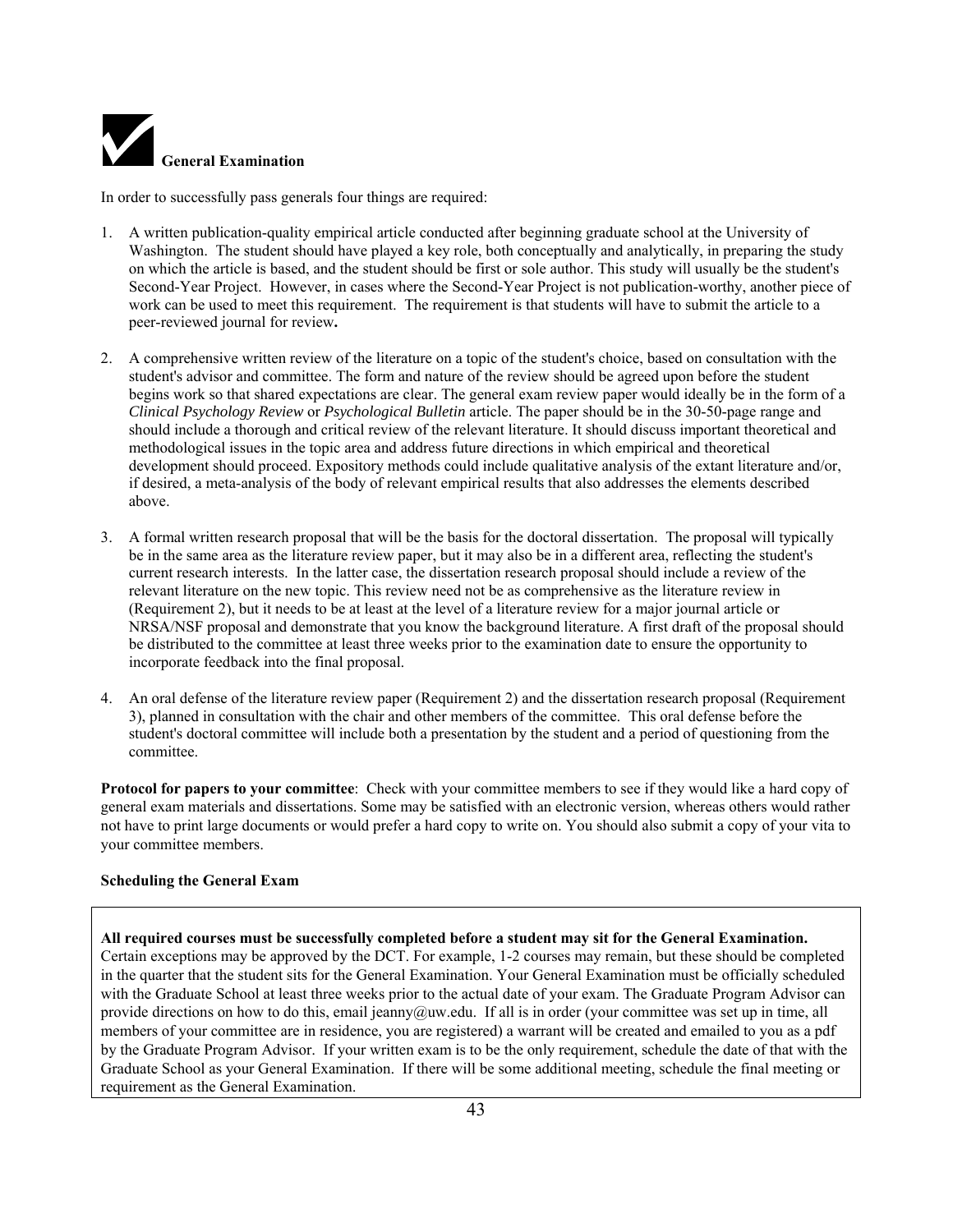Please print out one copy of your warrant and bring it to your exam. Your Graduate School Representative (GSR), your committee chairperson and two additional committee members must sign the warrant before it is returned to the Graduate Program Advisor, G-127.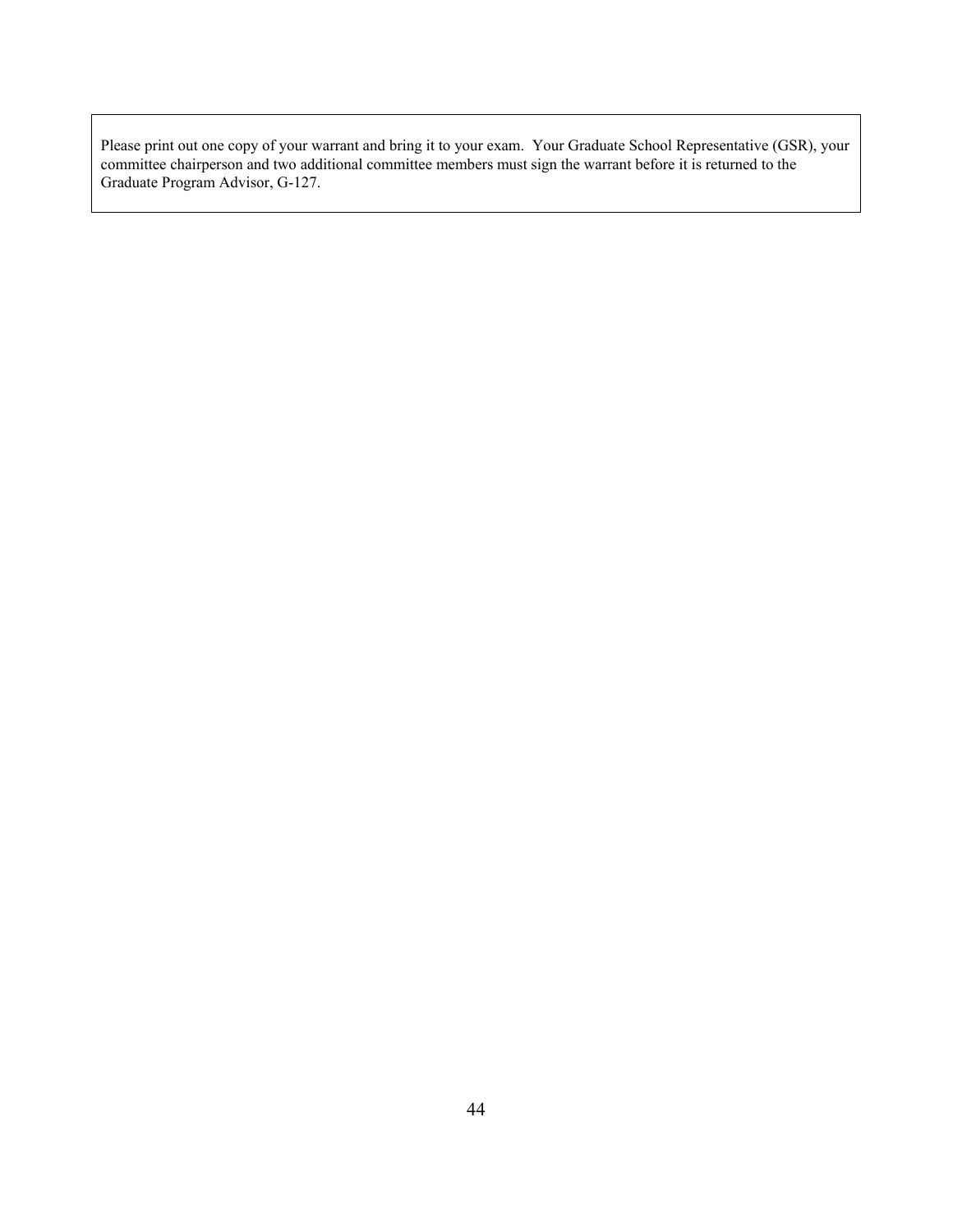# **APPENDIX E**

# **Dissertation Proposals**

The clinical program requires that all students submit a written dissertation proposal to their Supervisory Committee, and have it approved, prior to application for internship. The length, breadth, and detail contained in this proposal is up to the discretion of the committee. Typically, the dissertation proposal is similar to a journal article, without the full results and discussion section. Modifications to the dissertation plans approved by the committee should be discussed with the committee as they occur. This is suggested as a safeguard for the student. Indeed**,** *seeking close consultation with committee members throughout the dissertation process is always a good idea.* The Graduate School Manual spells out detailed procedures for the final examination and dissertation defense.



Application for internships is a process much like applying to graduate school. In order to meet the Ph.D. requirement in our program, the internship must be an APA accredited APPIC doctoral-level internship.Under both University and APA regulations, the Ph.D. cannot be formally conferred until the internship is completed and the dissertation defended. Whenever possible, we strongly recommend completion and, if possible, defense of the dissertation before beginning the internship so that you can devote yourself entirely to the internship.

Nonetheless, all internships in the National Match require as part of the APPI process certification and a letter of evaluation from the Director of Clinical Training stating that the student is in good standing in the program, is not on probation, and is ready for internship. The Director of Clinical Training will only provide such certification under the following circumstances:

- 1. The student must have completed the General Examination.
- 2. The student must have a written dissertation proposal that has been approved by the thesis Supervisory Committee.
- 3. The student must be in good standing in the program. The Director of Clinical Training will not certify students who are on PROBATION status.
- 4. The student's advisor must notify the Director of Clinical Training (e-mail notification is allowed) that the student is ready for internship (that they know the student has a defended proposal and will complete coursework before the year's end) before they write a letter of recommendation for the internship.
- 5. The student must be in good standing at the Clinic. Students should make sure that their clinical paperwork (e.g., termination reports, etc.) is in good order prior to applying for internship.

Although not an official requirement, it is **highly** recommended that students have their dissertation data collected and analyzed prior to actually leaving for internship. Ideally, you should also have the dissertation written and defended. Students who leave for internship before gathering and analyzing their data invariably take a longer time to complete their Ph.D. Completion of the dissertation allows students to devote themselves totally to the rich training opportunities offered by the internship and to accept jobs or postdoctoral appointments that begin immediately after the internship year. Many of our students get job or postdoc offers at their internship settings, and it is unfortunate if they are not in a position to take advantage of such opportunities because they have to finish up their dissertation.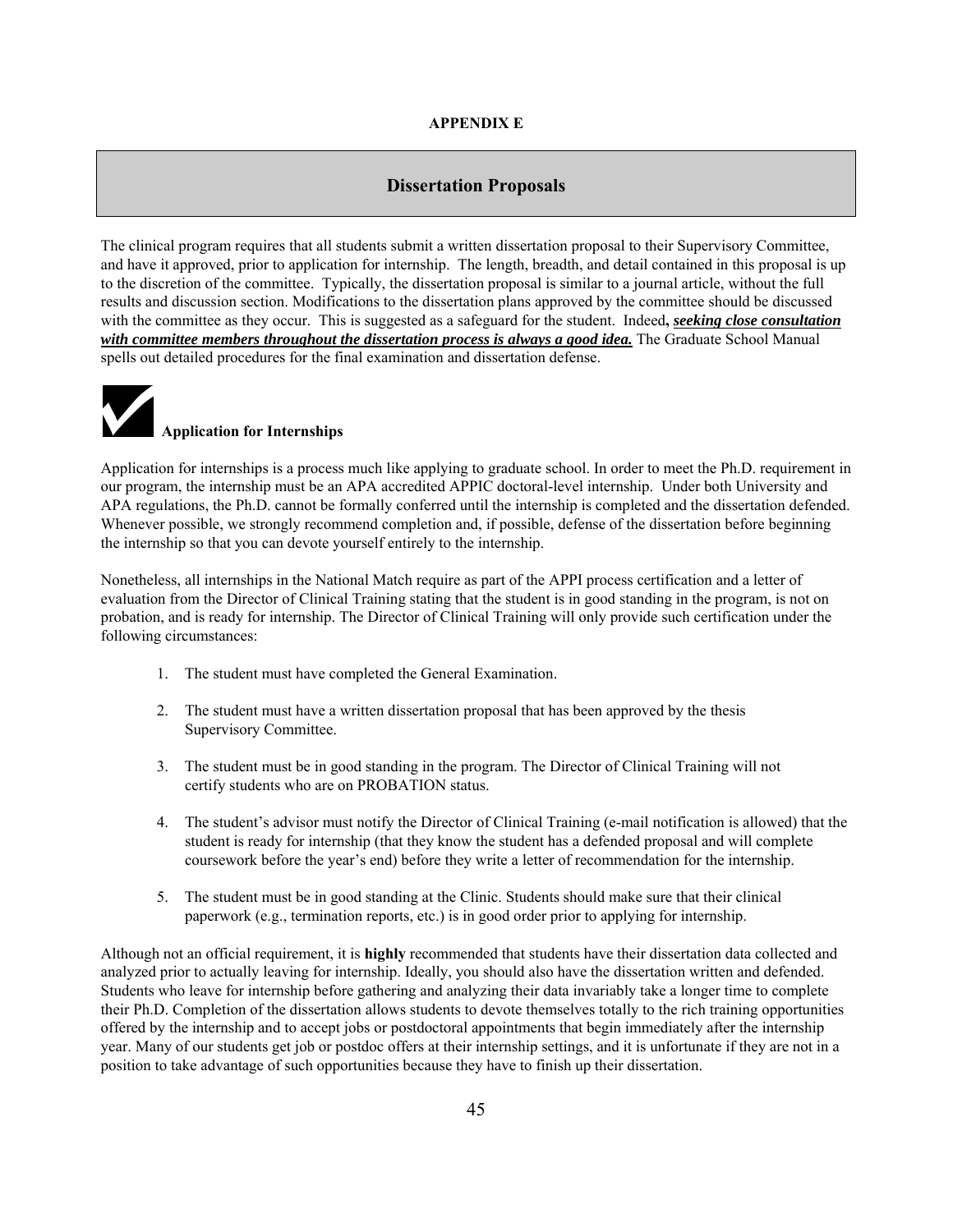# **Final Examination/Dissertation Defense**

As stated earlier, the APA requires a doctoral-level internship for a clinical degree. If your Ph.D. is conferred prior to completion of internship, that would go against APA regulations and when it comes time for licensing, you may find yourself ineligible. Please see below for your options in this situation.

# **FINAL EXAM (Dissertation Defense) BEFORE INTERNSHIP**

If you take your final exam (defend your dissertation) before you go on internship, you have only one choice for turning in the final draft to the Graduate School:

The Graduate Program Advisor submits a Petition to the Dean to graduate without being registered on your behalf. The petition will include your timetable for completion of the internship and submittal of the dissertation. You will apply for on-leave status (Autumn, Winter, Spring only. Summer quarter is free/automatic) to complete your internship. During internship, the Graduate Program Advisor holds your signed approval form and signed warrant until the final quarter of your internship, or the one after that. Once your internship has been successfully completed, you should get a statement (e-mail or letter) from your internship supervisor, stating that this is the case and have copies sent directly to both the Director of Clinical Training and the Graduate Program Advisor in the Psychology Department. You then coordinate with the Graduate Program Advisor on the final submission of your paperwork to the Graduate School within the appropriate quarter, and get your degree. Registration when you submit your dissertation is NOT necessary once your petition has been approved.

# **FINAL EXAM (Dissertation Defense) AFTER INTERNSHIP**

If you do not take your final exam (defend your dissertation) before you go on internship, you must be registered for a minimum of two credits in the quarter in which you defend and when the dissertation is submitted, if these two events happen in separate quarters. Register for your final quarter(s) at the minimum of 2 credits in order to return to student status. The per-credit cost will be based on the prevailing resident or non-resident tuition figure and will be your responsibility to cover (unless your advisor has funds and the two of you arranged this in advance).

# **IMPORTANT: ELECTRONIC DISSERTATION SUBMISSION**

The final submission of your dissertation is now an electronic process and completely free (unless you wish to order personal bound copies): http://grad.uw.edu/for-students-and-post-docs/thesisdissertation/ Also note that the degree is awarded at the END of the quarter in which it is earned. This becomes crucial when you have a job that begins in September and requires the Ph.D., but your degree is not effective until December! Please check in with the Graduate Program Advisor ( $\frac{q_{\text{canny}}(a_{\text{uw.edu}})}{q_{\text{num.edu}}}$ ) and get informed about your personal timeline to completion. The DCT (and, in some cases, the Registrar) will also be asked to certify to your job/postdoc site that you have completed all requirements before you can be formally hired.

# **FUTURE LICENSURE**

Even if you go into an academic setting, most of you will probably want to be licensed so that you can do clinical practice or supervision. To prepare yourself for that eventuality, be sure you retain all of your syllabi, for a licensing board may ask you to justify that you have met APA competency requirements (see p. 45). Sometimes, there are issues related to number of credits, for some licensing bodies require 5 *semester* hours to satisfy a DSK area, so you'll need to show that your quarter course was equivalent (generally not hard if you have the syllabus). Scan and keep an electronic copy of all syllabi, reading lists, etc., or at least a hard copy.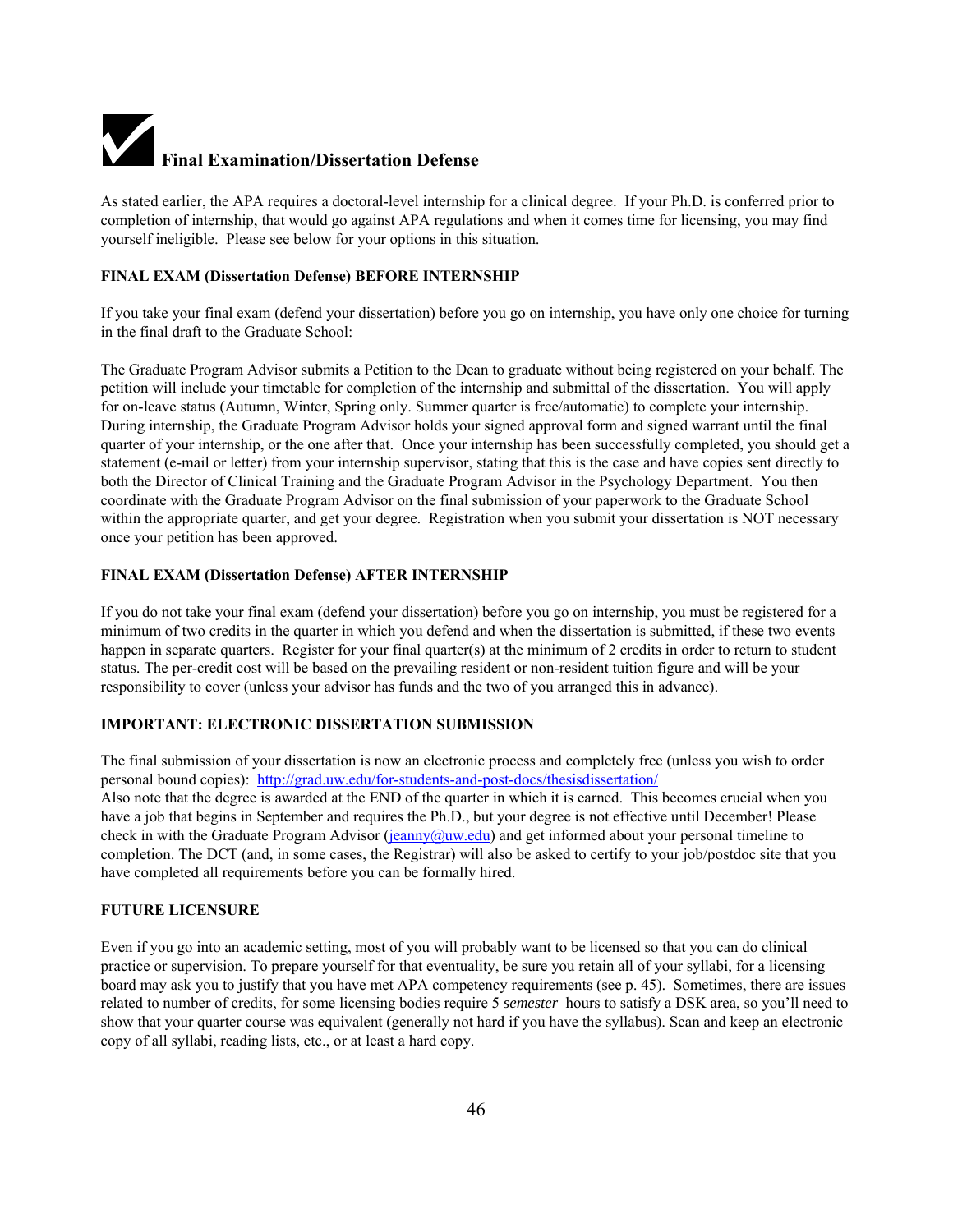# **The Examination for Professional Practice of Psychology (EPPP)**

All states and provinces require a passing score on the EPPP in order to sit for licensure. In the past, this test was taken after the doctorate, as is still the case for the vast majority of applicants. However, it is possible to take the test before the doctorate and the scores will still apply for licensure if you exceed the cut-off score. The dissertation year after the completion of all coursework might be a time to consider preparing for and taking the test.

## **The ASPPB Credentials Bank**

As noted above, we recommend that you make use of the Association of State and Provincial Psychology Boards Credential Bank, a repository of licensure-related information (https://www.asppb.net/page/TheBank).

The Credentials Bank is the best place to store vital information such as: all your course syllabi; ASPPB EPPP scores; transcripts; letters of recommendation; internship and postdoctoral experience hours; continuing education certificates, CVs, etc. Once archived, this information can be updated, accessed, and submitted to any psychology licensing board, employer, or other agency per your written request. The convenience of the "Bank" helps to reduce potential hassles associated with documenting compliance with licensure criteria, particularly long after one's training and initial licensure, or if you move to a different state. Get license-related letters of recommendation and certifications from internship staff and others when you finish working with them while they still remember vividly how wonderful you are.

#### **ADHERENCE TO PROGRAM REGULATIONS**

Students should be familiar with program requirements and regulations to ensure that you are meeting all requirements and milestones. In the event that changes are made in program requirements after the student enters the program, students have the option of meeting the new requirements or complying with the regulations in force when they entered the program. Please consult with your advisor and the Director of Clinical Training to assist you in making decisions in this regard.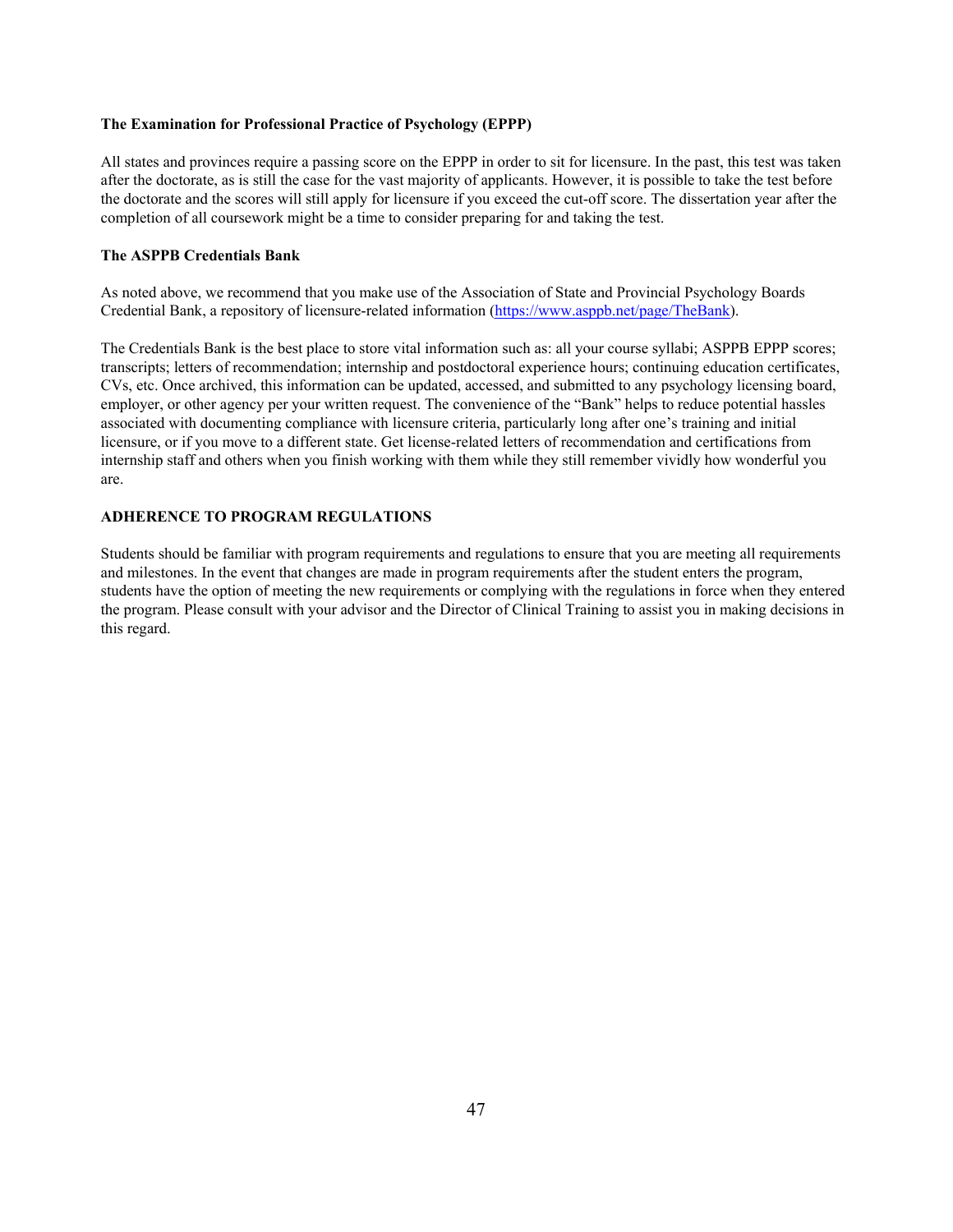# **Excerpts from the Graduate/Faculty Manual**

# **Sexual Offenses**

The University is committed to providing its faculty, staff, and students with an environment conducive to the pursuit of knowledge. Conduct constituting a sexual offense, whether forcible or non-forcible, such as rape, assault or sexual harassment, will not be tolerated.

Rape and other forcible or non-forcible sex offenses may result in a variety of disciplinary actions, including suspension or termination from the University. In cases involving an alleged sexual offense, the accuser and the accused are entitled to the same opportunities to have others present during a disciplinary hearing. Both the accuser and accused shall be informed of the outcome of any campus disciplinary proceeding as a result of an alleged sexual assault.

The University of Washington provides educational programs aimed at the prevention of sexual offenses and at reducing the likelihood of faculty, staff, and students becoming victims. The University Police, through its Crime Prevention Unit, offer a variety of programs and services on personal and property protection.

#### **Standards of Conduct**

- A. The University is a public institution having special responsibility for providing instruction in higher education, for advancing knowledge through scholarship and research, and for providing related services to the community. As a center of learning, the University also has the obligation to maintain conditions which are conducive to freedom of inquiry and expression in the maximum degree compatible with the orderly conduct of its functions. For these purposes the University is governed by regulations and procedures which safeguard its functions, and which at the same time protect the rights and freedoms of all members of the academic community.
- B. Admission to the University carries with it the presumption that students will conduct themselves as responsible members of the academic community. Thus, when the student enrolls in the University, the student likewise assumes the obligation to observe standards of conduct which are appropriate to the pursuit of academic goals. Stated in general terms, the student has the obligation to:
	- 1. Maintain high standards of academic and professional honesty and integrity.
	- 2. Respect the rights, privileges, and property of other members of the academic community and visitors to the campus, refraining from actions which would interfere with the University functions or endanger the health, safety, or welfare of other persons.
	- 3. Comply with the rules and regulations of the University and its schools, colleges, and departments.
- C. Specific regulations on student activities shall be in accord with these general standards.

# **Disciplinary Actions**

A. Most disciplinary proceedings will be conducted informally between the student and the student's academic dean in matters relating to academic work, and between the student and the Office of Student Affairs in other matters. More formal procedures are provided, however, including an impartial hearing before the University Disciplinary Committee; these procedures may be invoked either by the officer dealing with the case or by the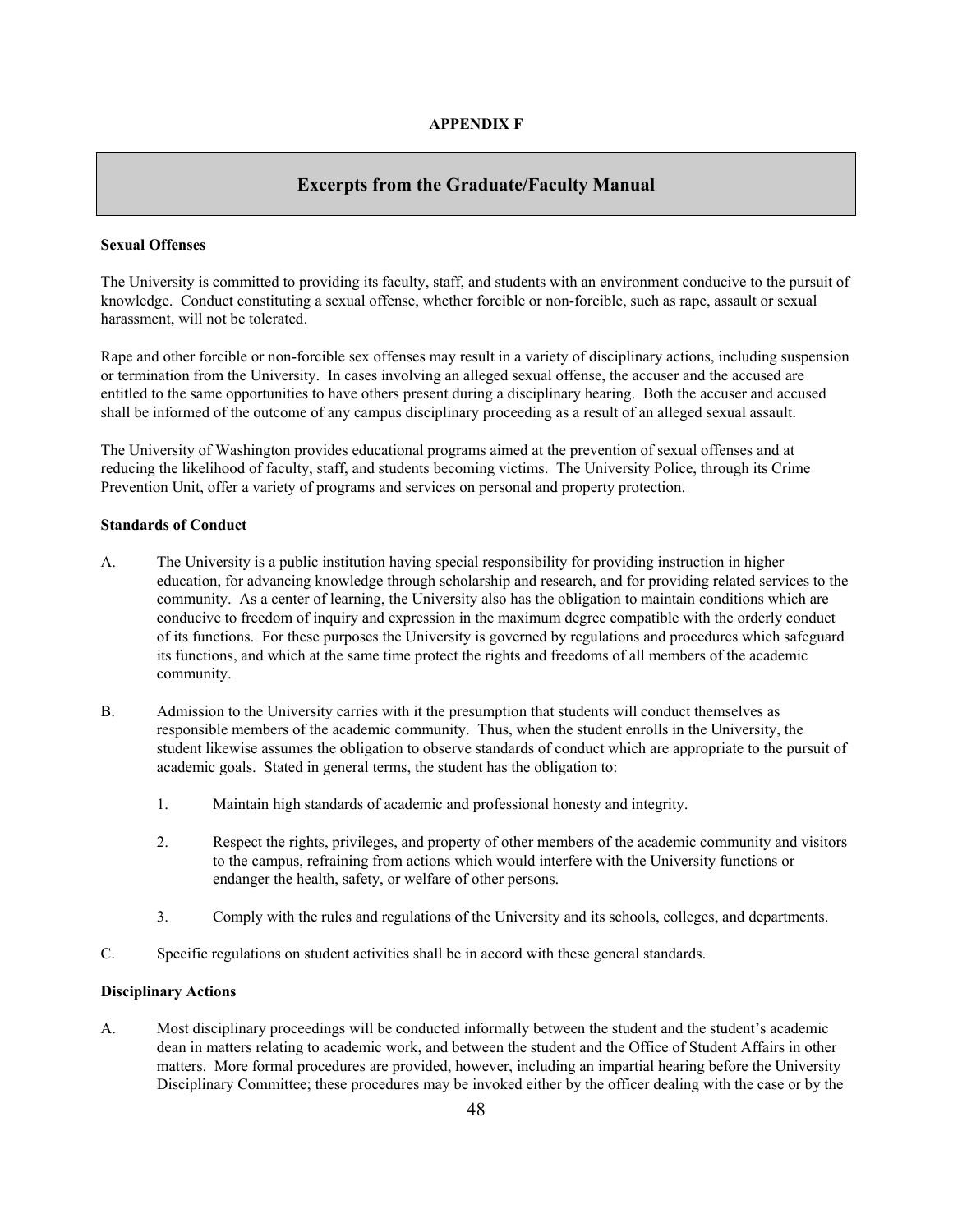student involved. In all situations, whether handled formally or informally, basic standards of fairness will be observed in the determination of 1) the truth or falsity of the charges against the student, 2) whether the alleged misconduct is in fact a violation of University standards of conduct, and, if so, 3) what sanctions should be imposed. The criteria for judging student misconduct shall be the general standards of conduct as stated in Section 1.

- B. When questions of mental or physical health are raised in conduct cases, the dean, the Office of Student Affairs, or the University Disciplinary Committee may request the student to appear for examination before two physician-consultants designated by the Dean of the School of Medicine. The physician-consultants may call upon the Student Health Center for any other professional assistance they deem necessary. After examining the student, and consulting with the student's personal physician, the physician-consultants shall make a recommendation to the referring agency as to whether the case should be handled as a disciplinary matter or as a case for medical or other treatment. Decisions based upon these recommendations are the responsibility of the referring agency. Such decisions may be appealed.
- C. In the case of student conduct which involves an alleged or proven violation of law, the disciplinary authority of the University will not be used to duplicate the function of civil authorities. Disciplinary action may be taken if the conduct also involves a violation of University standards and the interests of the University community are distinct from those of the civil authorities.
- D. A student who has been judges to have violated University standards of conduct will be subject to disciplinary sanctions, up to and including dismissal from the University for the most serious offenses. In the case of students who are unmarried minors, such sanctions may be reported to parents or legal guardians at the discretion of the officer or agency taking the action expect that dismissal of a minor will always be reported to the student's parents or legal guardians.

# **Disciplinary Sanctions**

- 1. Disciplinary Warning: Notice to a student, either orally or in writing, that the student has been in violation of University rules or regulations or has otherwise failed to meet the University's standards of conduct. Such warnings will include the statement that continuation or repetition of the specific conduct involved or other misconduct will normally result in one of the more serious disciplinary actions described below.
- 2. Reprimand: Formal action censuring a student for violation of University rules or regulations or the failure to meet the University's standard of conduct. Reprimands are always made in writing to the student by the officers or agency taking action, with copies to the Office of Student Affairs. A reprimand will include the statement that continuation or repetition of the specific conduct involved or other misconduct will normally result in one of the more serious disciplinary actions described below.
- 3. Restitution: An individual student may be required to make restitution for damage or loss to University or other property and for injury to persons. Failure to make arrangements to pay will result in cancellation of the student's registration and will prevent the student from re-registration.
- 4. Disciplinary Probation: Formal action placing conditions upon the student's continued attendance for violation of University rules or regulations or other failure to meet the University's standards of conduct. The office placing the student on disciplinary probation will specify, in writing, the period of probation and the conditions thereof, such as limiting the student's participation in extra-curricular activities. Disciplinary probation warns the student that any further misconduct will automatically raise the question of dismissal from the University. Disciplinary probation may be for a specified term or for an indefinite period, which may extend to graduation or other termination of the student's enrollment in the University.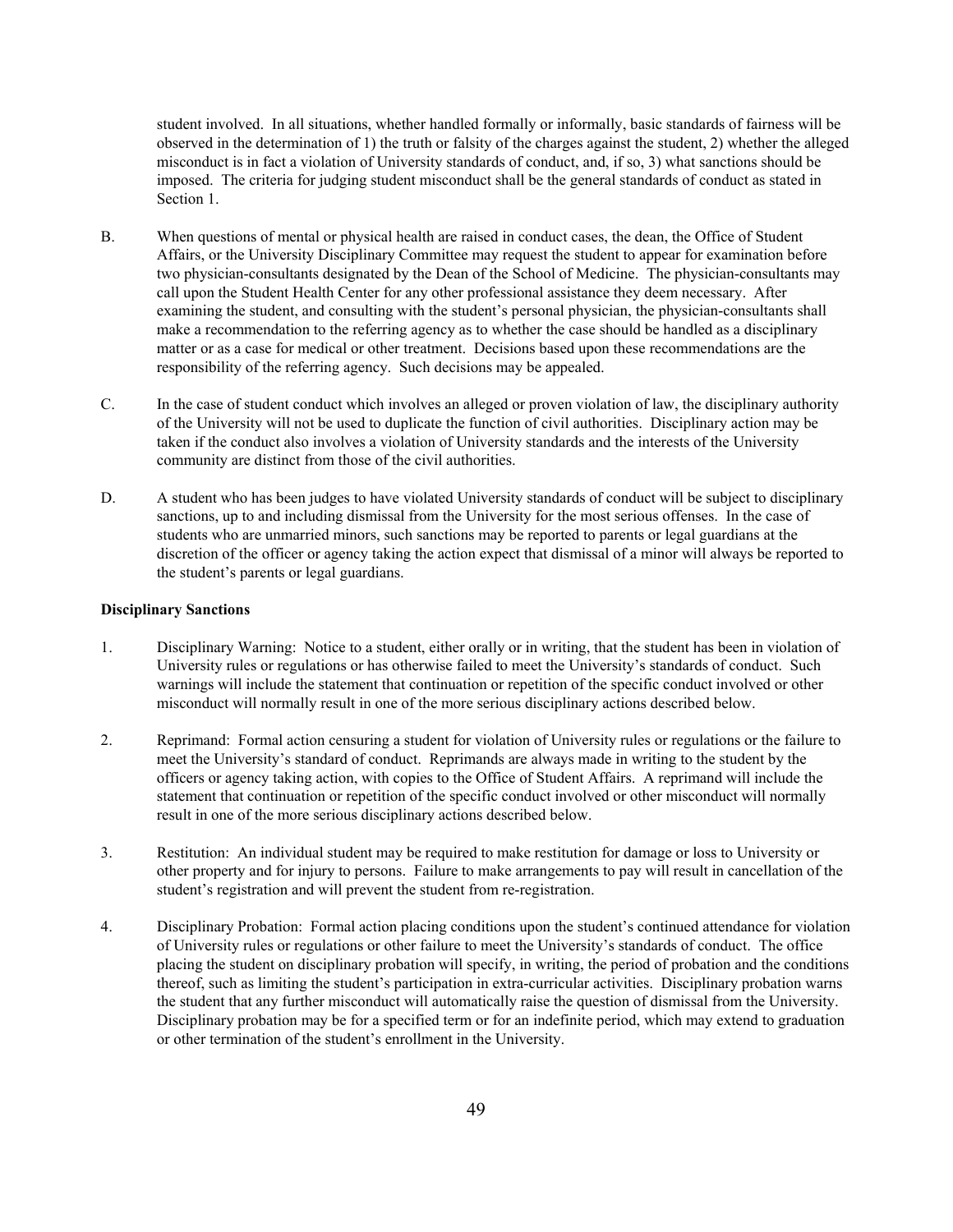5. Dismissal: If a graduate student's performance, or progress, or promise of completion of his or her graduate program is unsatisfactory, it is requested that advice and recommendations concerning the student be transmitted promptly to the Dean of the Graduate School who may send an appropriate letter to the graduate student relating to a change in his or her status.

#### **Procedures for Review of Allegations of Academic and Scientific/Professional Misconduct**

These procedures are for review of claims of academic misconduct such as cheating on tests, plagiarism, etc. as it pertains to coursework by psychology graduate students regardless of the department in which the course is housed, and professional/scientific misconduct such as plagiarism, data misrepresentation, violations of confidentiality, etc. Allegations of academic or scientific/professional misconduct by a graduate student in psychology will always be taken seriously. Student misconduct falls into two categories:

- 1. Allegations of academic misconduct such as first accusation of a small incidence of plagiarism or of sharing of information on course assignments when asked to act individually.
- 2. Allegations of serious academic misconduct such as blatant or premeditated cheating or extensive, repeated plagiarism by a Psychology Graduate Student or any allegation of scientific/professional misconduct.

Allegations of academic misconduct that fall into the first category will be reviewed by an ad hoc group made up of the course instructor, Psychology Graduate Program Coordinator (Director of Graduate Training), and the student's primary advisor. If the student wishes to petition the decision of this group, the case will be reviewed by the more formal procedures outlined below.

When alleged misconduct falls into the second category, the Graduate program Coordinator (Director of Graduate Training) and the Department Chair will appoint an ad hoc subcommittee of the Graduate Training Committee (GTC) to review the charges. This committee will be composed of three faculty members. The student under review may request that a student representative also be appointed to the committee. The student representative would be selected in consultation with the Graduate Program Coordinator and would be a non-voting member of the committee. GTC members from the student's area of study or who have direct research/training connections with the student whose conduct is under review cannot serve on the ad hoc committee.

Ad hoc committee members will review the evidence of the misconduct and may interview the faculty member(s) making the allegation, the student under review and any others who might have knowledge of the alleged infraction. All discussions and deliberations of the ad hoc committee shall be confidential unless and until there is a determination of misconduct that needs to be shared with others in the department, the Graduate School, or the dean or divisional dean of the College of Arts and Sciences. If the ad hoc committee finds that academic misconduct has occurred, it will determine the appropriate sanction for the behavior. Sanctions for academic misconduct may range from a written warning to the student to assignment of a failing grade on the assignment or in the course in which the transgression occurred. Sanctions for scientific/professional misconduct may range from report of the misconduct to dismissal from the program (following review by the College and by the University's Division of Student Life).

In all cases where fault is determined, a letter will be placed in the student's academic file noting the transgression and action and a copy forwarded to the student's primary advisor/committee chair and the head of the student's area of study. In the case of academic misconduct, the committee may indicate a sunset date for the letter mandating that the letter to be removed from the student's file at some future time point assuming no additional allegations of misconduct are received. Subsequent findings of academic misconduct would result in more serious consequences and could result in termination from the program (following review by the College and by the University's Division of Student Life). Letters indicating findings of scientific/professional misconduct will remain in the students file in perpetuity.

Students who disagree with the outcome of the department review may ask for review of the case by the College of Arts and Sciences Committee on Academic Misconduct:

(https://www.washington.edu/cssc/for-students/overview-of-the-student-conduct-process/)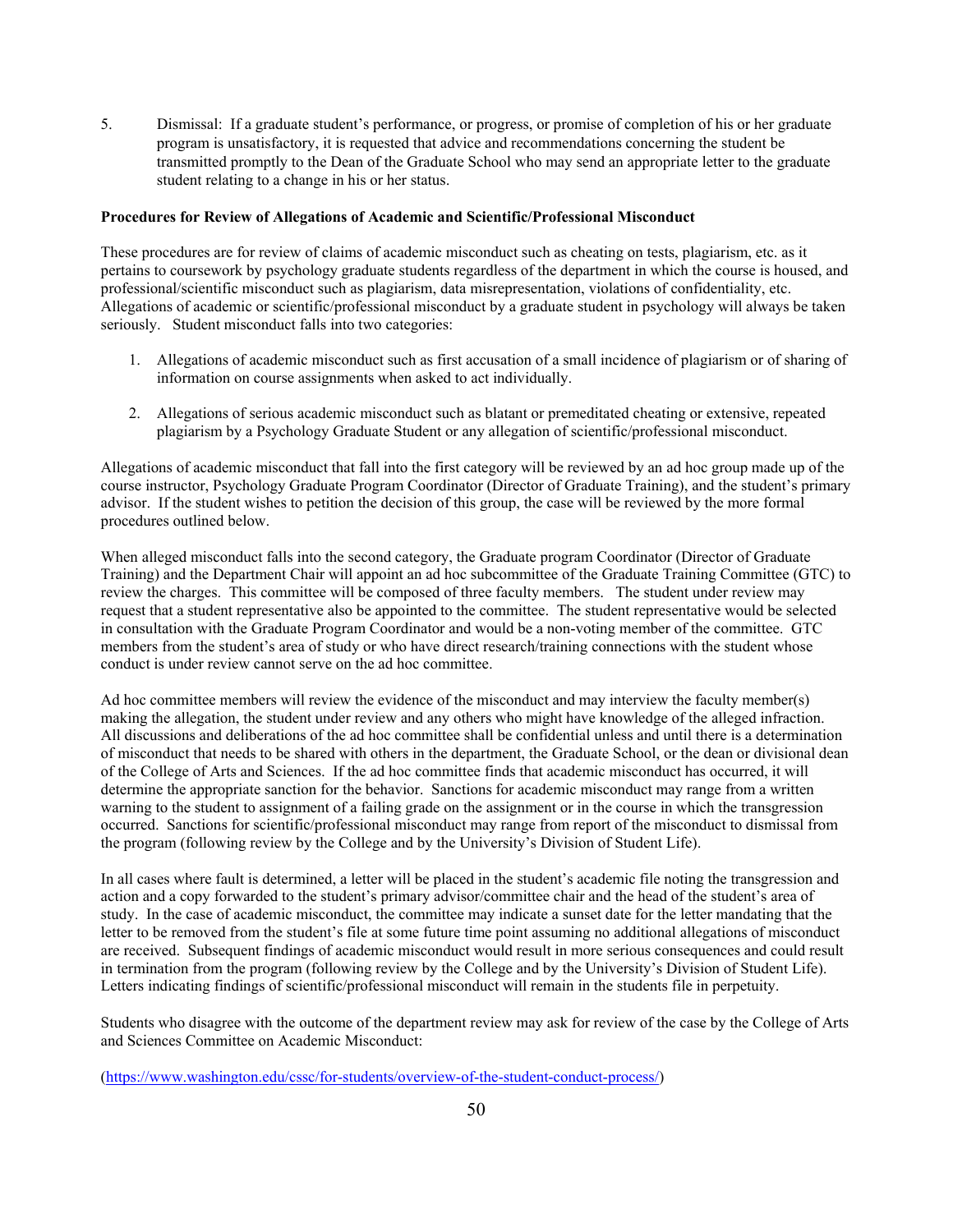and/or the University's Division of Student Life Unit on Community Standards and Student Conduct:

#### (http://www.washington.edu/cssc/)

# **Student Academic Grievance Procedures**

To provide internal mechanisms whereby graduate and undergraduate students at the University of Washington may address problems or grievances which are academic in nature, in an equitable and timely manner, it is the policy of the University that each of the schools and colleges shall develop and provide Student Academic Grievance Procedures.

See: http://grad.uw.edu/policies-procedures/graduate-school-memoranda/memo-33-academic-grievance-procedure/

# **Procedures**

A. When a question arises concerning an alleged violation by a member of the faculty of a rule or regulation of the University, its schools, colleges or departments, and informal preliminary inquiry appears warranted, such inquiry shall be undertaken by the appropriate chairman, dean, or by a special investigating committee of three faculty members chosen by the Chairman of the Faculty Council on Faculty Affairs and who are not directly involved in the questions being considered. The chairman, dean or special investigating committee shall first fully inform the faculty member of the nature and specific content of the alleged violation and next shall offer to discuss the question with the faculty member and with the party raising the question. The matter may be concluded at this point by the mutual consent of all parties in question.

Any of the aforementioned parties may request the advice and mediation of the Advisory Committee defined in Section 25.62A.2 of the Faculty Code. The Advisory Committee, when so requested, shall consult privately with that party, may offer confidential advice, and shall attempt to effect a mutually accepted adjustment if possible.

- B. If at any time prior to or during the informal inquiry the faculty member requests that formal proceedings be held, these shall be initiated by the Chairman of the above described Committee on Faculty Conduct within one month of the request or the matter shall be dropped. If the chairman, dean, or special investigating committee determines that the alleged violation is of sufficient seriousness to justify formal proceedings, charges shall be submitted to the Chairman of the Committee on Faculty Conduct who must begin proceedings within one month.
- C. In the event that formal proceedings are conducted before the Committee on Faculty Conduct, such proceedings shall be in accordance with the principles for hearing procedures provided for the Tenure Committee in the Faculty Code, Section 25-62B, C, D, E, F.1-7, and F.10-13. A verbatim record of the proceedings shall be kept. The cost of such record shall be borne by the University. The Committee shall provide a copy of the proceedings to the faculty member and to the charging authority.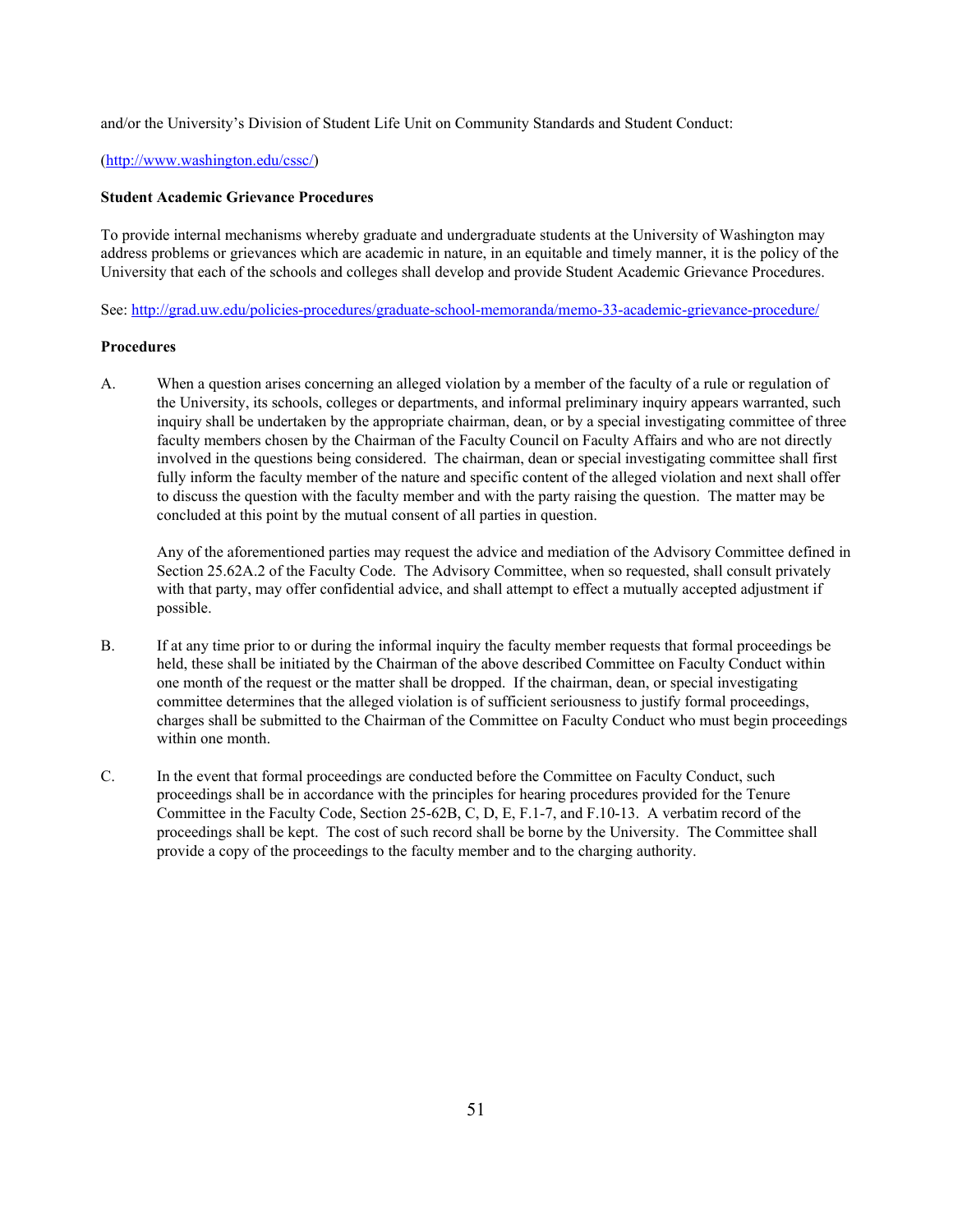# **Financial Support, Tuition, and Fees**

The latest information on financial aid is found in the Department's Graduate Program Manual. Changes that might occur after the printing of that manual and the Clinical Program Manual are communicated to students by the Graduate Program Advisor (Jeanny Mai). Jeanny should be consulted on any financial aid issue that you might encounter during the academic year.

#### **TA AND RA POLICY**

#### **TA Assignment Procedures**

Many of these procedures are now governed by the union contract between the UW and the graduate students' representative UAW. For details see: < https://hr.uw.edu/labor/unions/uaw />.

1. In the fall of each year, the Psychology Department surveys the courses to be taught in the following year and the grants pending and makes an estimate of the number of TA and RA slots likely to be available. This estimate is used, in conjunction with commitments already made to continuing students, in deciding how many new graduate students will be accepted for the following year. Definite offers of support are not made to new students until the funds for each position are assured.

2. Each quarter, all current graduate students and faculty are asked to state preferences for funding and assistance for the following quarter via Catalyst survey. Preferences for Autumn Quarter are collected during Summer Quarter. New firstyear students serving as TAs are automatically assigned a course.

3. Make sure to submit the TA request Catalyst survey by the deadline listed when the quarterly request email is sent.

4. Based on stated preferences, and funding priorities (see Priorities, below), formal appointment offers are made for both TA and RA positions just prior to the beginning of the quarter for which they are effective. It is not possible to make these any further in advance primarily due to the uncertainty of course registration and research funds.

5. *Students on Probation.* If a student is on External Probation or Final Probation status with the Graduate School, he or she cannot be a candidate for a TA Fellow or Lead TA position. If a student is on internal warn status, he or she can only be appointed to the Lead TA or TA Fellow positions after consultation with, and approval of, the student's advisor(s) and the Director of Graduate Training. After each meeting of the Graduate Training Committee (GTC), the faculty member in charge of recruiting and assigning the Lead TA and TA Fellow positions will be informed about students who are currently not in good standing (or are in questionable standing) in our program.

**SUMMER QUARTER WARNING**: The promise of support given to incoming students is for the regular academic year. Summer Quarter operates on a separate budget and is outside of this promise. Therefore, most students have to look elsewhere for summer support. It follows that the TA priority system, being based on the promise of a support letter, does NOT apply to Summer Quarter. The most important criteria in selecting for summer TAs are competence, instructor preference, and student preference.

There are only one-fourth as many Teaching Assistantships available during Summer Quarter as there are during each of the three quarters of the academic year. This does not include several courses taught entirely by senior graduate students. Hence, we can NOT give TAs to all those graduate students who request them for Summer Quarter. You should consult your advisor and the faculty member who heads your area for other possible sources of Summer Quarter financial support.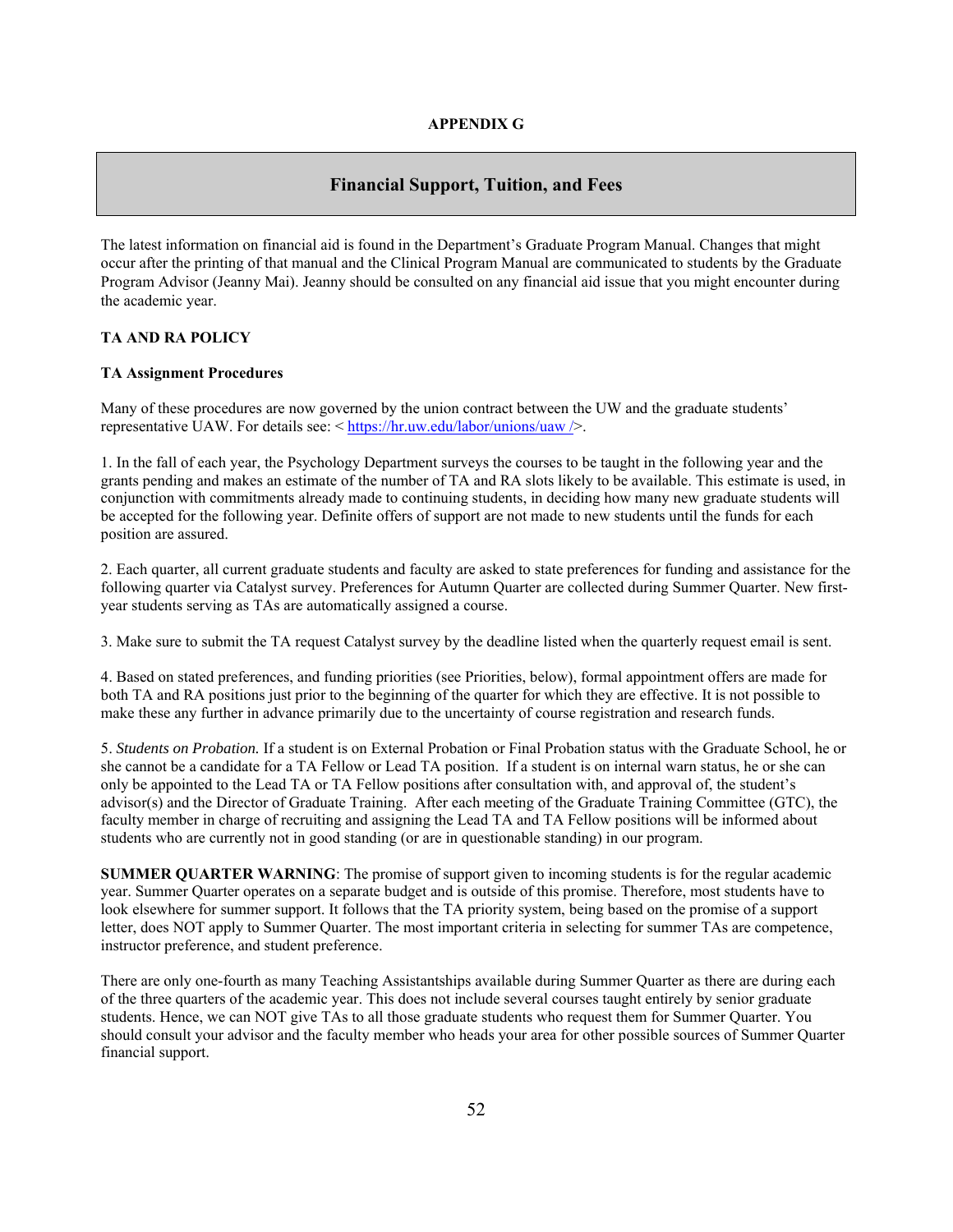Graduate students who rely on TAs should, from the beginning of the year, work on alternative sources of summer support. If, for example, you are offered a Research Assistantship that supports you in some but not all of the four quarters, if possible, try to arrange for the RAship during summer quarter as one of those quarters

# **TA Assignment Priorities**

Teaching Assistantship assignments are made near the end of the quarter prior to the actual appointment. This process requires students to complete a Catalyst survey on which they specify their requests for TA positions for the following quarter. TAs are then assigned courses by the Director of Graduate Training in collaboration with the Graduate Program Advisor and graduate student volunteers, according to the following criteria: a) the student's qualifications to teach the course, b) the student's priority ranking (see below), c) the preferences of the instructor (from among qualified potential TAs) and of the graduate students (from among available courses), and d) the student's demonstrated teaching ability. The overriding consideration in assigning TAs is the quality and enhancement of instruction.

The following priority system is applied in the TA assignment process: Priority I First-year students who were given an explicit promise of support during that year as an inducement to enter the program. These students are top priority for TAs only in the Autumn, Winter, and Spring Quarters of their first year. In Summer Quarter, they are on a par with students in Priority II and III. Only Priority I students are guaranteed a TAship during the academic year. Priority II Second-, Third-, and Fourth-year students who were admitted with explicit promises of support or, who were later placed at this priority level by the faculty in their area or program, and who are not on Probation or Final Probation with the Graduate School. In some cases, Priority III students may be given preference over Priority II students in making TA assignments, e.g., courses requiring special knowledge or skills such as statistics or clinical seminars. Priority III Students who were admitted with no promise of support, students beyond their 4th year of study, and students on Probation or Final Probation.

*An internal action, i.e., department watch or warn status, does not affect a student's priority level.* As far as possible, student and instructor requests for positions will be matched within the guidelines shown above. Instructors and students are given up to six choices of requests for appointments. If the first choice request is not possible, an attempt is made to provide the second or third choice. As instructors are held responsible for the conduct of courses, every effort is made to provide them with the personnel they request. Any student who is assigned to a class that he or she did not request can contact the Director of Graduate Training to discuss the assignment or request a review of the assignment.

*TA Evaluations and Priorities for Future TA Assignments*: As the assignment of TAs is primarily to provide undergraduate teaching services, formal evaluation of students in terms of their competence as TAs will be considered in the making of future assignments. All TAs teaching quiz sections **must** be evaluated by the students in their classes. Evaluations, along with formal letters of appointment for each TA, will be placed in a separate folder for each student and will be made available for review upon request.

#### **Teaching Experience Requirement**

Since the Psychology Department has required that students obtain teaching experience if they wish to receive recommendations for teaching jobs, students requesting TA positions who have not previously held such a position will have some priority over students who have been teaching regularly. This, of course, will be weighed with other factors, including the needs of the course in question.

Evening and summer appointments are of two general kinds: assistant to the instructor of the course in large classes or laboratories; or instructor of the course. In the former case, we restrict the level to the payroll rate determined by the student's progress in the program (look for salary levels under Appointment Ranks section, page 65). In the latter instance, we appoint the graduate student at the Pre-doctoral Teaching Associate II regardless of program status. For budgetary reasons, we are limited to a very small number of such positions to cover both kinds of appointments.

# **Research Assistantships**

If a student is requested by the Principal Investigator (PI) and wishes to accept the appointment, that student will be awarded the RA position. This is done because PIs are responsible for the conduct of the research. If the PI does not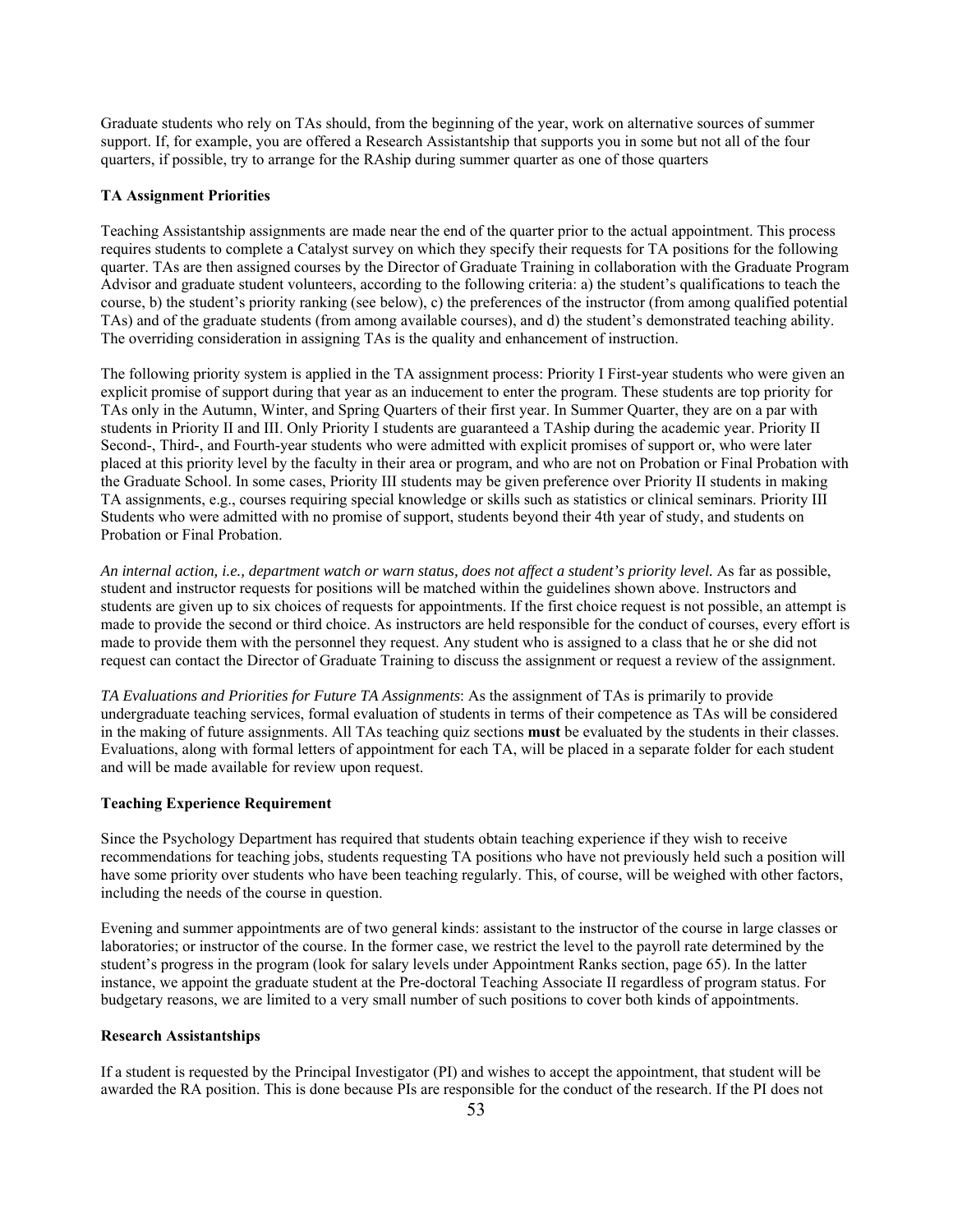have a particular request, students are sent by the Director of Graduate Training to interview for the position, based on the same priorities that are stated for assigning Teaching Assistantships. The RAs' responsibilities are to the PI and the respective research project providing the salary (which may or may not coincide with the student's own personal research interests). **These appointments should never be confused with fellowships that allow the student research freedom**.

# **Fellowships and Traineeships**

Fellowships and traineeships which may be under Departmental control are awarded by the Chair, after consultation with appropriate faculty and as dictated by the conditions of the fellowship in question. Graduate students are encouraged to apply for any other advertised fellowship or traineeships for which they are eligible. Watch the Departmental newsletter, or your e-mail, for announcements of awards, internships, etc., being offered by other agencies. See information on-line at: <http://www.lib.washington.edu/commons/services/gfis>. In many instances, all or part of the student's tuition and fees are paid by the fellowship or training grant. *Questions concerning payment of tuition should be clarified before the onset of the appointment.* 

# **Appointment Ranks**

The University has two main types of pay scales for TAs and RAs. They can be found in the general catalog under the graduate school appointment section or see:< https://grad.uw.edu/graduate-student-funding/funding-information-fordepartments/administering-assistantships/tara-salaries/> for a list of monthly salaries. Below is a summary of our most common appointment ranks.

TAs RAs Appointment Status:

Predoctoral Teaching or Predoctoral Research Associate I (PDTAI, PDRAI): 1st year and up, until you pass generals

Predoctoral Teaching Predoctoral Research Associate II (PDTAII) OR PDRAII): Ph.C. (Candidate) Status Awarded, i.e., General Exam Passed

Predoctoral Instructor and Predoctoral Researcher to be determined

The Psychology Department petitioned and received permission to pay our students at a higher level than that of other departments on campus. This is called the variable rate scale and can be found at: <https://grad.uw.edu/graduatestudent-funding/funding-information-for-departments/administering-assistantships/tara-salaries/ >. As a result, we now have only two (higher) pay levels. The first level will be paid to all students until such time as they pass their general exam. The second level will be paid to all students who have successfully passed the general exam to attain Ph.C. (candidate) status. To clarify, the second level pay grade will begin the quarter the Ph.C. status is awarded by the Graduate School. If you complete your generals during a school break, your Ph.C. will be conferred at the end of the following quarter (that is, your raise won't go into effect for a full quarter). Please keep the quarterly deadlines in mind as you schedule your generals.

Your salary level as an RA is determined by the Principal Investigator (PI) of the grant budget funding your RAship. Factors affecting your salary level include your graduate student classification (see TA appointment ranks above), your duties on the project, and the amount of money available in the grant. Usually, faculty project directors budget sufficient funds to provide for the higher pay levels. You cannot, however, be paid more than your level justifies; you could be paid less. Discuss your salary level with the PI of the grant.

The funding level at which you are hired at the beginning of the quarter is in effect for the entire quarter of your appointment. If you become eligible for the second pay level during the quarter, you will not be promoted to the higher salary until your Ph.C. status is awarded and you hold a TA/RA appointment.

#### **Standard Deductions from TA/RA Paychecks**

- 1. Federal Withholding Tax on salary
- 2. "Medical Aid" (state accident/health insurance termed "Workingman's Compensation" to provide for on-thejob injuries.) This deduction is quite small so it is the least painful of these deductions. In cases of injury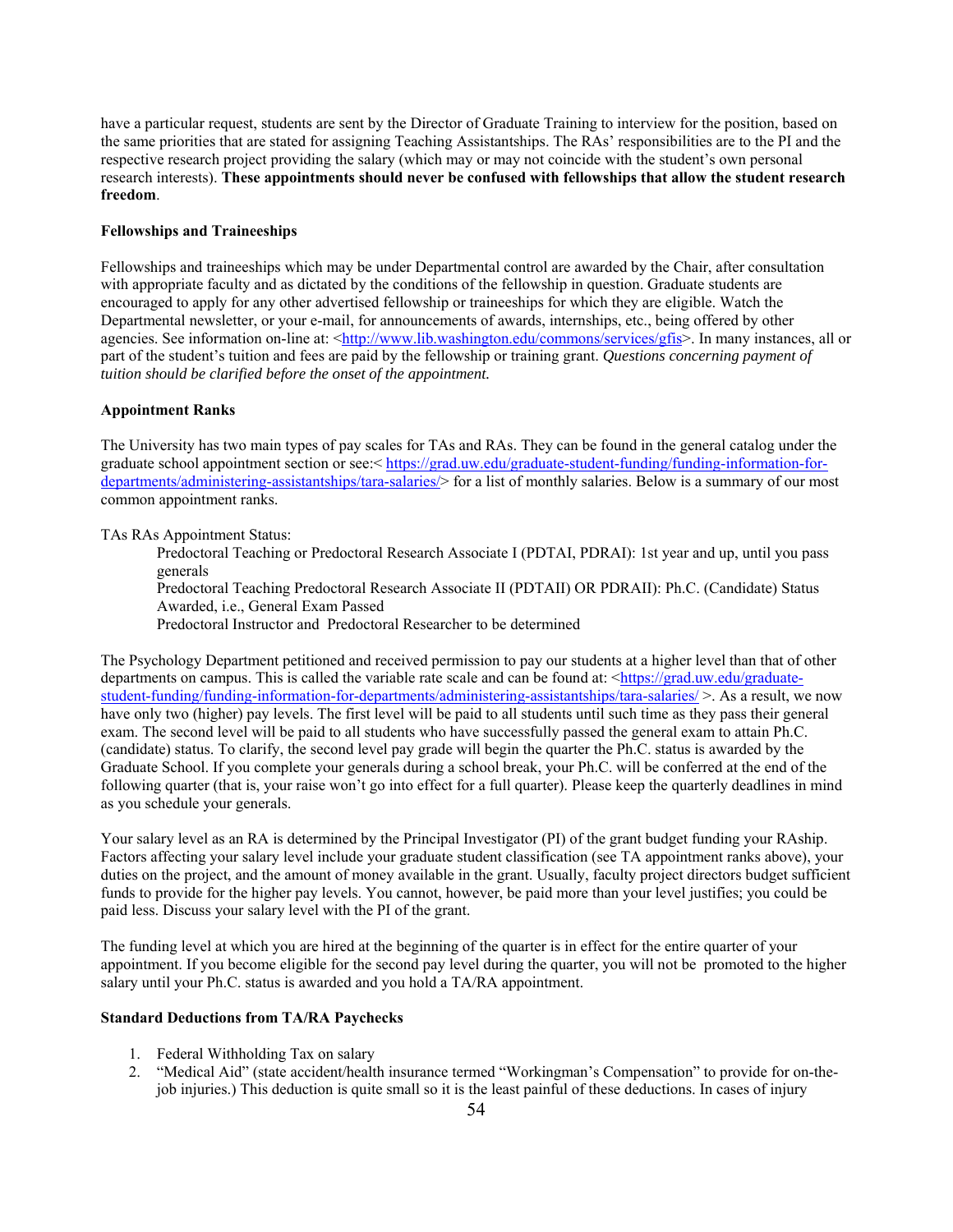during the period of your service appointment, contact the Administrator (G-119), who has the appropriate claim forms.

3. Union Dues: All TA/RAs are obligated to pay union dues. These are automatically deducted for employees upon written authorization by the individual employee. Recognized payroll deduction authorization cards may be submitted to the Employer's Payroll Office. Importantly, students who are being paid hourly rates rather than TA/RA appointments may be eligible to stop making dues payments, but it is the sole responsibility of the employee to file a written notice with the Employer's Payroll Office and also to file written notice with the Union (Washington Federation of State Employees, 1212 Jefferson Street, Suite 300, Olympia, Washington 98501) thirty (30) calendar days prior to the effective day of the month following the 30-day period above. See the union contract for more details.

#### **Standard Appointment Periods**

*Teaching assistantships*, as stated earlier, are made on a quarterly basis only, and have arbitrary payroll dates which do not coincide with the actual instructional period of the quarter. These payroll periods are as follows:

Autumn Sept. 16 - Dec. 15 (3 months) Winter Dec. 16 - Mar. 15 (3 months) Spring Mar. 16 - June 15 (3 months) Summer June 16 - Aug. 15 (TAs) or June 16 - Sept 15 (RAs)

The TA's responsibility is to the course and the instructor to whom he/she is assigned for the entire quarter which the above appointment periods represent, not to exceed 220 hours during the pay period hours and excluding the one week of vacation per payroll period as authorized in the union contract. There is now a provision for vacation which should generally be taken during quarter breaks. This does not carry over into future years.

*Research assistantships* can be for any period, but usually follow the quarterly dates as in the TA appointments. The standard practice is to make RA appointments for full or half months, although there is no regulation prohibiting the appointment for irregular periods, in which cases payment is computed on a daily basis from the monthly rate. However, the RA, unlike the TA, is expected to be on duty during the actual period of the appointment, not to exceed 220 hours and excluding the one week of vacation per payroll period as authorized in the union contract. For further information please consult your union contract at <https://hr.uw.edu/labor/unions/uaw/contract>.

*Qualifying for a Tuition Waiver*: During Autumn, Winter, and Spring Quarters (the academic year) both RAs and TAs must be employed full time (20 hours per week) and be on the active payroll for at least five of the six pay periods in order to qualify for a tuition waiver. You must also be registered for a minimum of 10 credits per quarter to qualify – see below.

# **TUITION AND RESIDENCY**

#### **Tuition**

Current quarterly resident and non-resident tuition and fees can be found at <http://opb.washington.edu/content/tuitionfees>.

Below is information for the current (**2018-2019**) year. The rates and figures are subject to change. Any changes made are expected to have only a marginal impact on the *total package* amount listed below. A financial offer from the Department of Psychology to a graduate student consists of TA or RA salary, tuition waivers, and health insurance.

#### **» Salary rate for service appointment as a TA or RA for 9mos (rates for 2018-2019):**

\$2,516 per month in salary for a pre-generals student (\$2,703 per month for post-generals student) 50% FTE appointment, approximately 20 hours per week; the contract states that ASEs will "not be required to work for more than 220 hours per quarter." Summer quarter funding is not included unless the advisor has the funds to provide RA in summer. We do not guarantee a summer TA.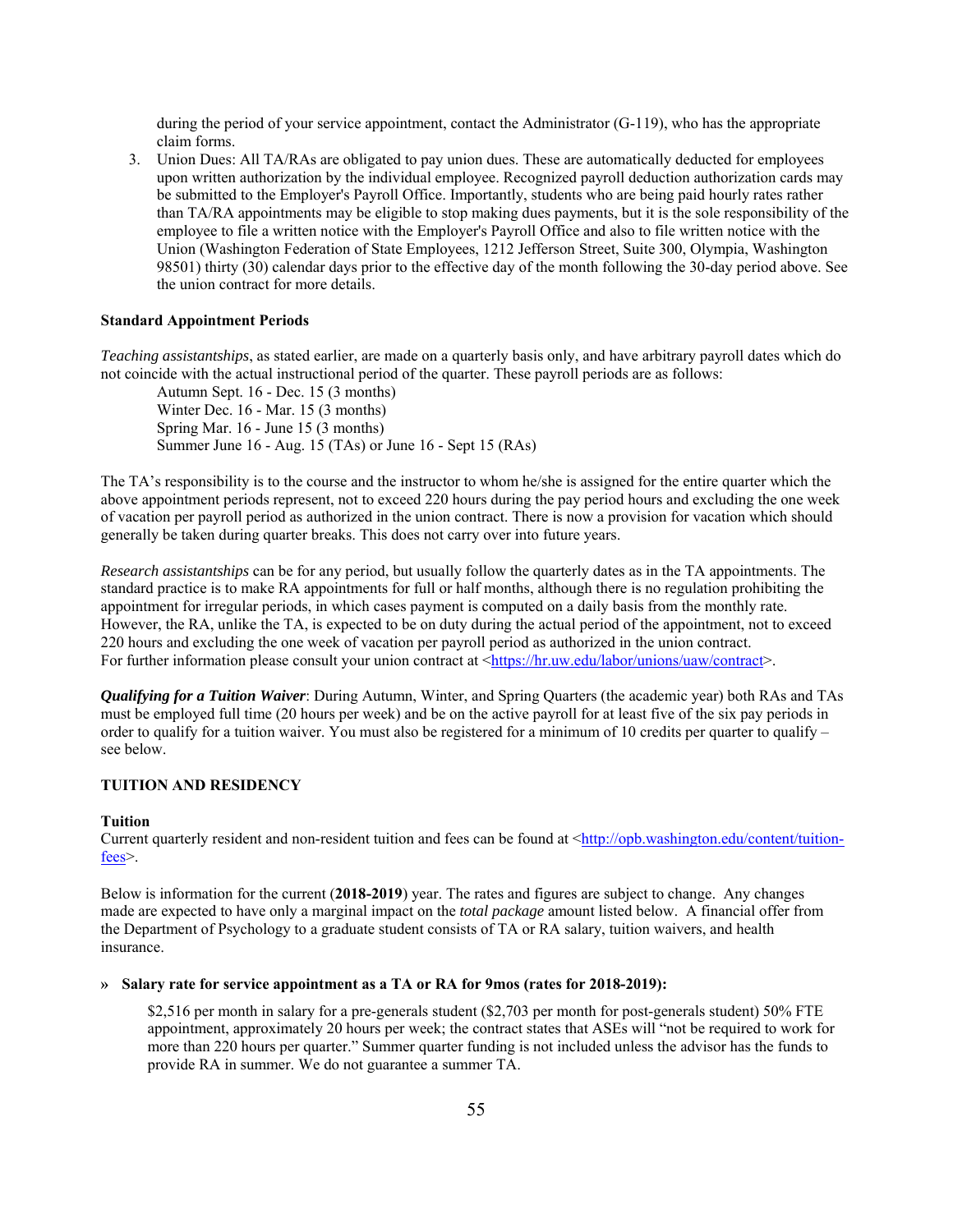# **» Tuition (rates for 2018-2019)**  *Academic year (autumn, winter, spring)*

Non-resident, full–time tuition (minimum of 10 credits/quarter; maximum of 18 credits/quarter):

\$28,881 total tuition for three quarters \$966 student fees paid by the student Balance \$27,915 tuition waived

Resident, full–time tuition (minimum of 10 credits/quarter; maximum of 18 credits/quarter):

 \$16,590 total tuition for three quarters \$966 student fees paid by the student

Balance \$15,624 tuition waived

# **» Health Insurance (2018-2019, 4 qtrs.)**

Information on the Graduate Appointee Insurance Program (GAIP) can be found online. :

https://hr.uw.edu/benefits/insurance/health/graduate-appointees/

If the student is enrolled over the summer and is appointed as a TA or RA over the summer, the service appointment salary rate shown above applies. Tuition is waived. The student is responsible for paying the respective student fees for the summer quarter. The minimum load over summer is two credits.

#### **Internship year**

Students who are U. S. citizens are granted leave status during the internship year. Students who are of international status while on internship are ineligible to request on-leave status due to visa requirements. Unlike their U.S. counterparts, they will have to remain registered during the quarters of their internship year (4 quarters worth) and pay for 2 credits of non-resident tuition out of pocket.

| <b>BOTTOM LINE:</b>                                               |                                          |                                                                                                                                          |  |
|-------------------------------------------------------------------|------------------------------------------|------------------------------------------------------------------------------------------------------------------------------------------|--|
| Tuition waiver<br>TA or RA appointment salary<br>Health insurance | \$27,915.00<br>\$22,644.00<br>\$4,932.96 | for 9-month academic year, non-residents<br>for 9-month academic year (pre-generals students)<br>student only for 12-month calendar year |  |
| Total package                                                     | \$55,491.96                              |                                                                                                                                          |  |
|                                                                   |                                          |                                                                                                                                          |  |

#### **Residency**

If you are currently a non-resident who expects to be eligible for resident status after living here for at least one year, *please apply for residency during Spring Quarter of your first year*. This is essential for students appointed as teaching or research assistants during their graduate training. Each year the Department is allocated a limited number of nonresident tuition waivers, almost half of which go to first-year students. If the number of non-resident students with TA/RA support exceeds the number of waivers allotted, some graduate students will be required to pay full non-resident tuition.

To obtain resident status, you must submit a formal application. This process takes time and should be started early. The application is available on-line at <https://registrar.washington.edu/students/student-forms/>. Many criteria must be met (such as registering to vote, obtaining a Washington State driver's license and registering your car.) A list of all the documents needed is available at: the following website: <https://registrar.washington.edu/students/residency/>. Residence applications and further information are also available at the Residence Classification Office, 226 Schmitz Hall (https://registrar.washington.edu/students/residency/residency-contact-information/).